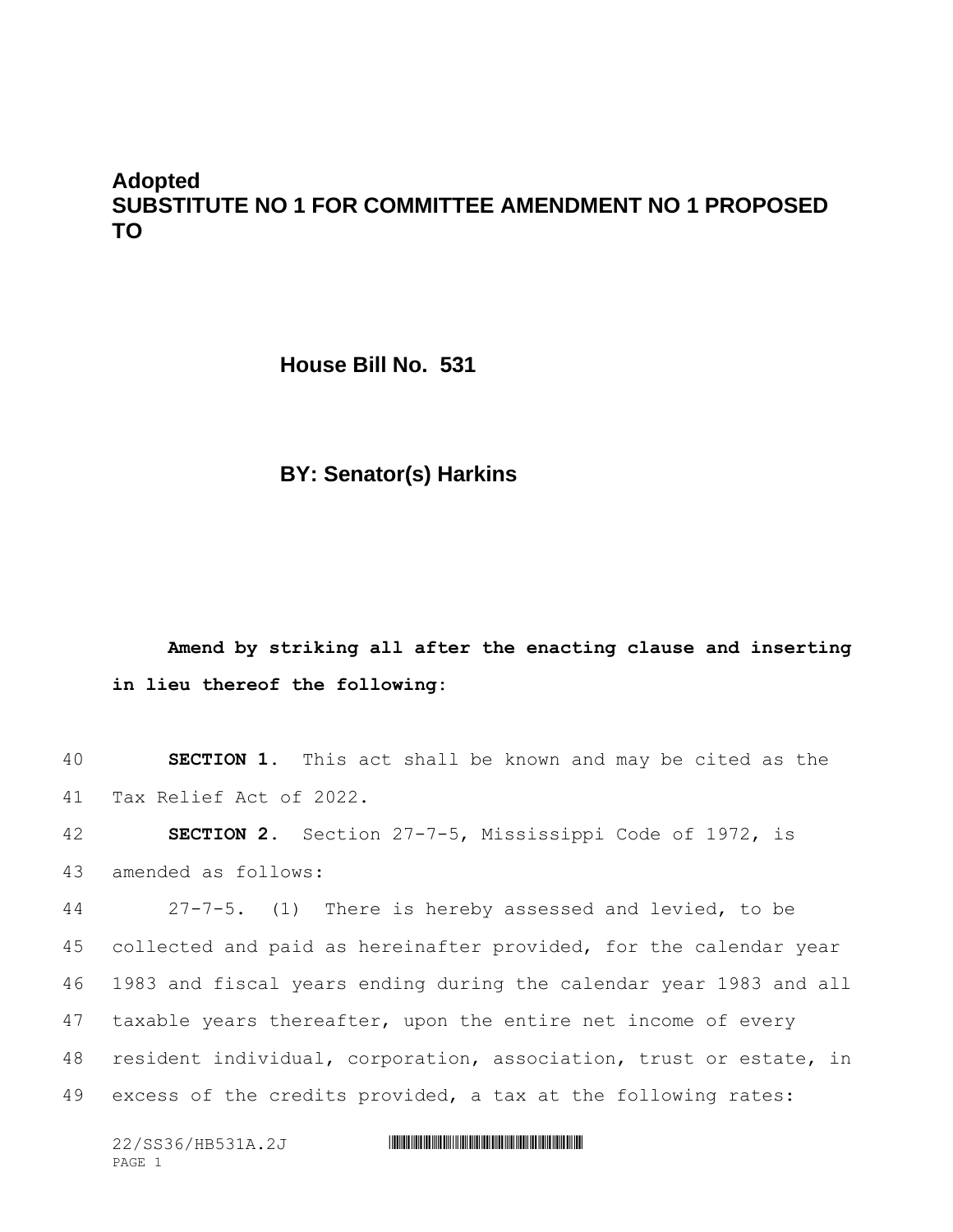(a) (i) Through calendar year 2017, on the first Five Thousand Dollars (\$5,000.00) of taxable income, or any part thereof, the rate shall be three percent (3%);

 (ii) For calendar year 2018, on the first One Thousand Dollars (\$1,000.00) of taxable income there shall be no tax levied, and on the next Four Thousand Dollars (\$4,000.00) of taxable income, or any part thereof, the rate shall be three percent (3%);

 (iii) For calendar year 2019, on the first Two Thousand Dollars (\$2,000.00) of taxable income there shall be no tax levied, and on the next Three Thousand Dollars (\$3,000.00) of taxable income, or any part thereof, the rate shall be three percent (3%);

 (iv) For calendar year 2020, on the first Three Thousand Dollars (\$3,000.00) of taxable income there shall be no tax levied, and on the next Two Thousand Dollars (\$2,000.00) of taxable income, or any part thereof, the rate shall be three percent (3%);

 (v) For calendar year 2021, on the first Four Thousand Dollars (\$4,000.00) of taxable income there shall be no tax levied, and on the next One Thousand Dollars (\$1,000.00) of taxable income, or any part thereof, the rate shall be three percent (3%);

PAGE 2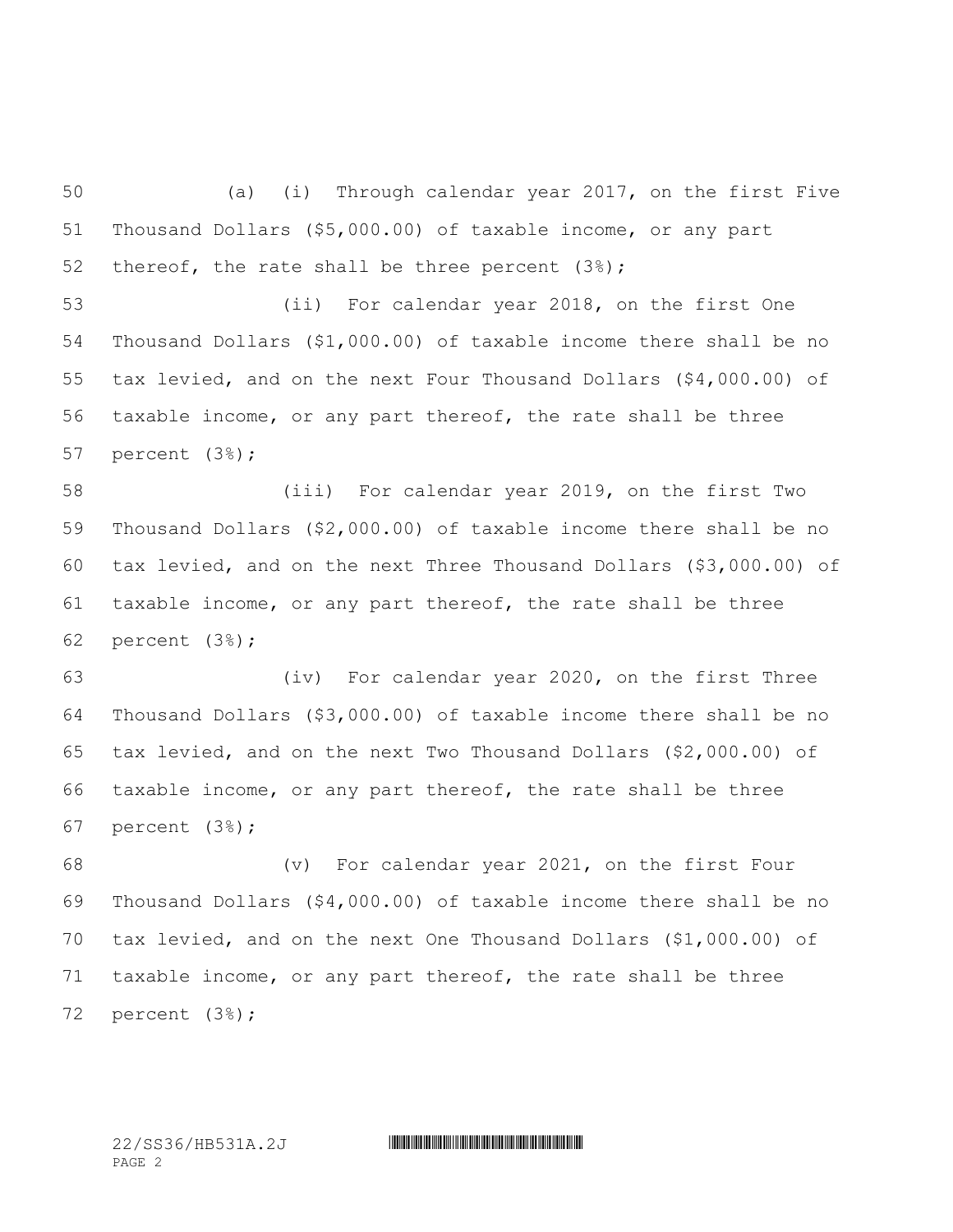(vi) For calendar year 2022 and all taxable years thereafter, there shall be no tax levied on the first Five Thousand Dollars (\$5,000.00) of taxable income; (b) On taxable income in excess of Five Thousand Dollars (\$5,000.00) up to and including Ten Thousand Dollars (\$10,000.00), or any part thereof, the rate shall be: (i) Through calendar year 2026, four percent (4%); 80 (ii) For calendar year 2027, three percent (3%); 81 (iii) For calendar year 2028, two percent (2%); 82 (iv) For calendar year 2029, one percent (1%); (v) For calendar year 2030 and all taxable years thereafter, there shall be no tax levied on taxable income in excess of Five Thousand Dollars (\$5,000.00) up to and including Ten Thousand Dollars (\$10,000.00), or any part thereof; and (c) On all taxable income in excess of Ten Thousand Dollars (\$10,000.00), the rate shall be: 89 (i) Through calendar year 2022, five percent (5%) **\* \* \***; 91 (ii) For calendar year 2023, four and nine-tenths percent (4.9%); (iii) For calendar year 2024, four and 94 eight-tenths percent (4.8%); (iv) For calendar year 2025, four and seven-tenths percent (4.7%);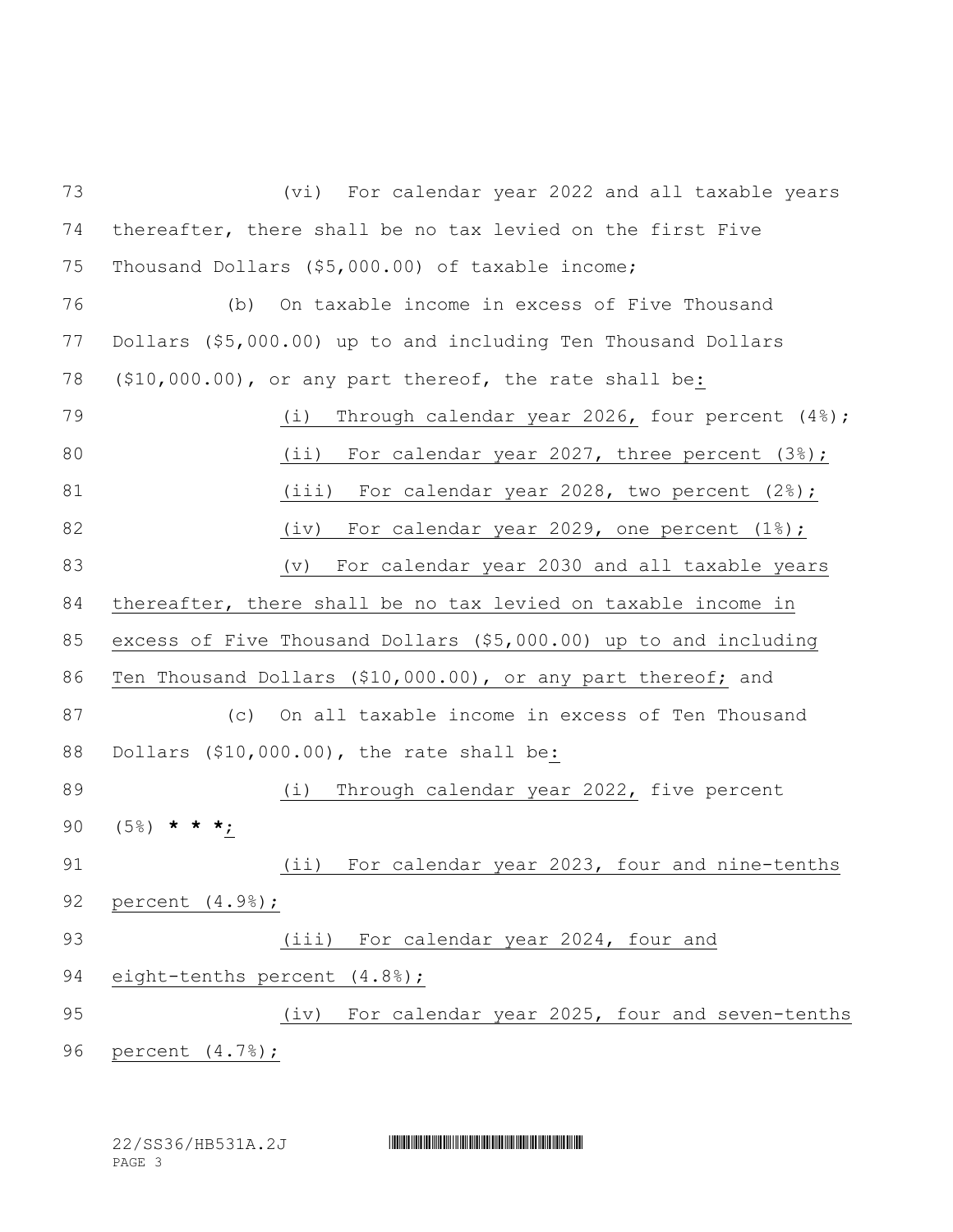# (v) For calendar year 2026 and all taxable years 98 thereafter, four and six-tenths percent (4.6%).

 (2) An S corporation, as defined in Section 27-8-3(1)(g), shall not be subject to the income tax imposed under this section. (3) A like tax is hereby imposed to be assessed, collected and paid annually, except as hereinafter provided, at the rate specified in this section and as hereinafter provided, upon and with respect to the entire net income, from all property owned or sold, and from every business, trade or occupation carried on in this state by individuals, corporations, partnerships, trusts or estates, not residents of the State of Mississippi.

 (4) In the case of taxpayers having a fiscal year beginning in a calendar year with a rate in effect that is different than the rate in effect for the next calendar year and ending in the next calendar year, the tax due for that taxable year shall be determined by:

 (a) Computing for the full fiscal year the amount of tax that would be due under the rates in effect for the calendar 115 year in which the fiscal year begins; and

 (b) Computing for the full fiscal year the amount of tax that would be due under the rates in effect for the calendar 118 year in which the fiscal year ends; and

 (c) Applying to the tax computed under paragraph (a) the ratio which the number of months falling within the earlier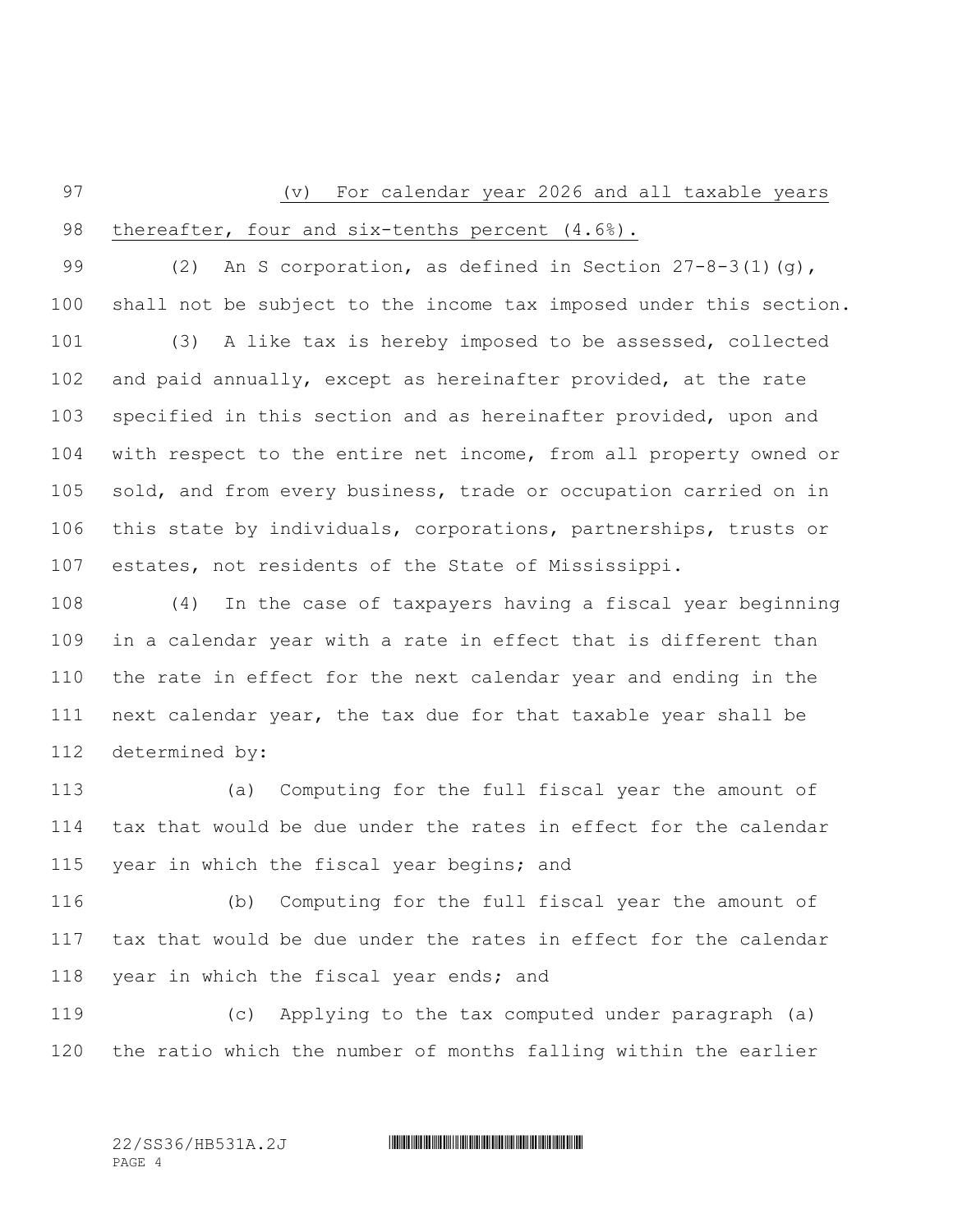calendar year bears to the total number of months in the fiscal year; and

 (d) Applying to the tax computed under paragraph (b) the ratio which the number of months falling within the later calendar year bears to the total number of months within the fiscal year; and

 (e) Adding to the tax determined under paragraph (c) the tax determined under paragraph (d) the sum of which shall be the amount of tax due for the fiscal year.

 **SECTION 3.** Section 27-65-17, Mississippi Code of 1972, is amended as follows:

 27-65-17. (1) (a) Except as otherwise provided in this section, upon every person engaging or continuing within this state in the business of selling any tangible personal property whatsoever there is hereby levied, assessed and shall be collected a tax equal to seven percent (7%) of the gross proceeds of the retail sales of the business.

 (b) Retail sales of farm tractors and parts and labor used to maintain and/or repair such tractors shall be taxed at the rate of one and one-half percent (1-1/2%) when made to farmers for agricultural purposes.

 (c) (i) Retail sales of farm implements sold to farmers and used directly in the production of poultry, ratite, domesticated fish as defined in Section 69-7-501, livestock, livestock products, agricultural crops or ornamental plant crops

PAGE 5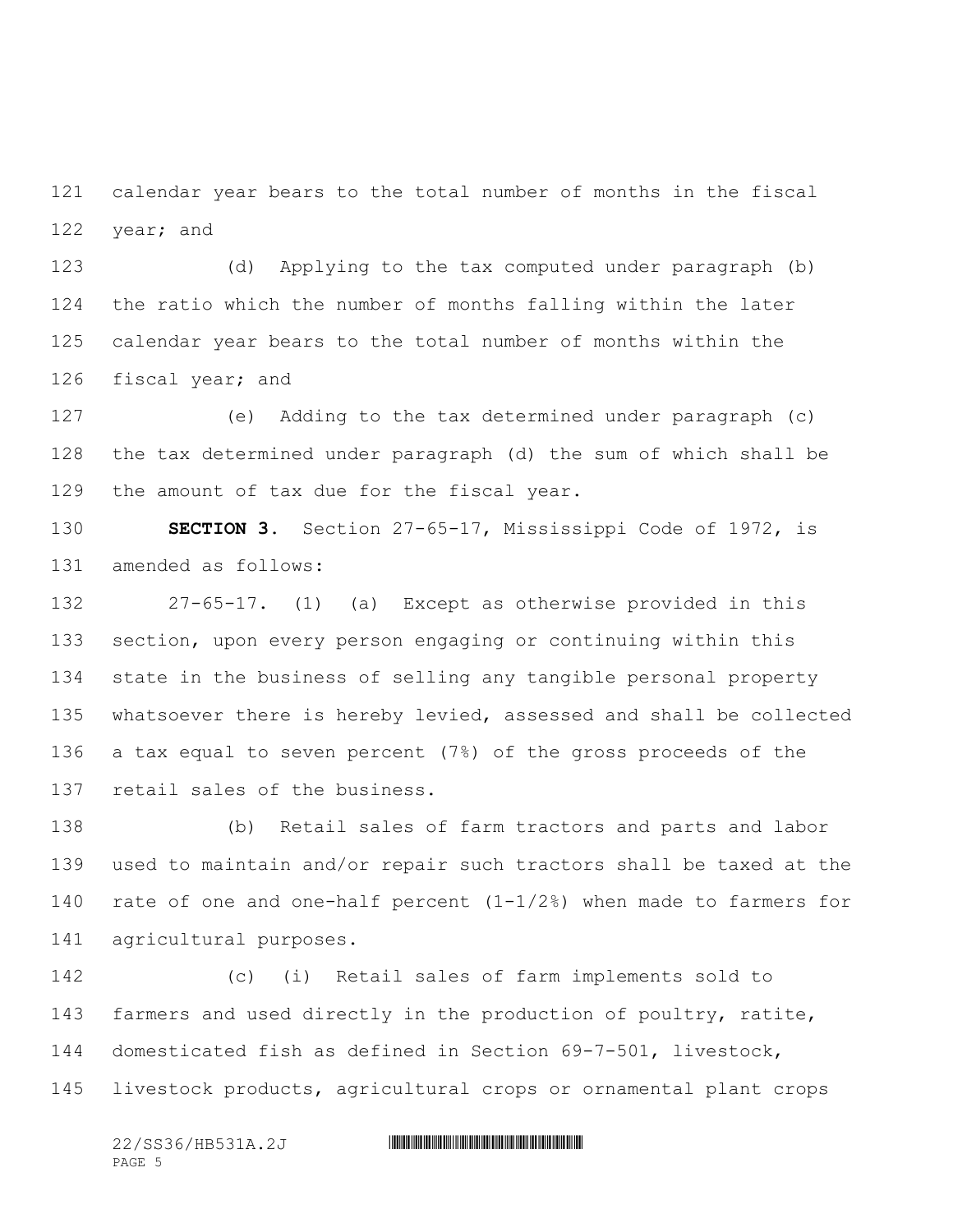146 or used for other agricultural purposes, and parts and labor used to maintain and/or repair such implements, shall be taxed at the 148 rate of one and one-half percent  $(1-1/2)$  when used on the farm. (ii) The one and one-half percent (1-1/2%) rate shall also apply to all equipment used in logging, pulpwood

 operations or tree farming, and parts and labor used to maintain and/or repair such equipment, which is either:

1. Self-propelled, or

 2. Mounted so that it is permanently attached to other equipment which is self-propelled or attached to other equipment drawn by a vehicle which is self-propelled.

 In order to be eligible for the rate of tax provided for in this subparagraph (ii), such sales must be made to a professional logger. For the purposes of this subparagraph (ii), a "professional logger" is a person, corporation, limited liability 161 company or other entity, or an agent thereof, who possesses a professional logger's permit issued by the Department of Revenue and who presents the permit to the seller at the time of purchase. The department shall establish an application process for a professional logger's permit to be issued, which shall include a requirement that the applicant submit a copy of documentation verifying that the applicant is certified according to Sustainable Forestry Initiative guidelines. Upon a determination that an applicant is a professional logger, the department shall issue the applicant a numbered professional logger's permit.

PAGE 6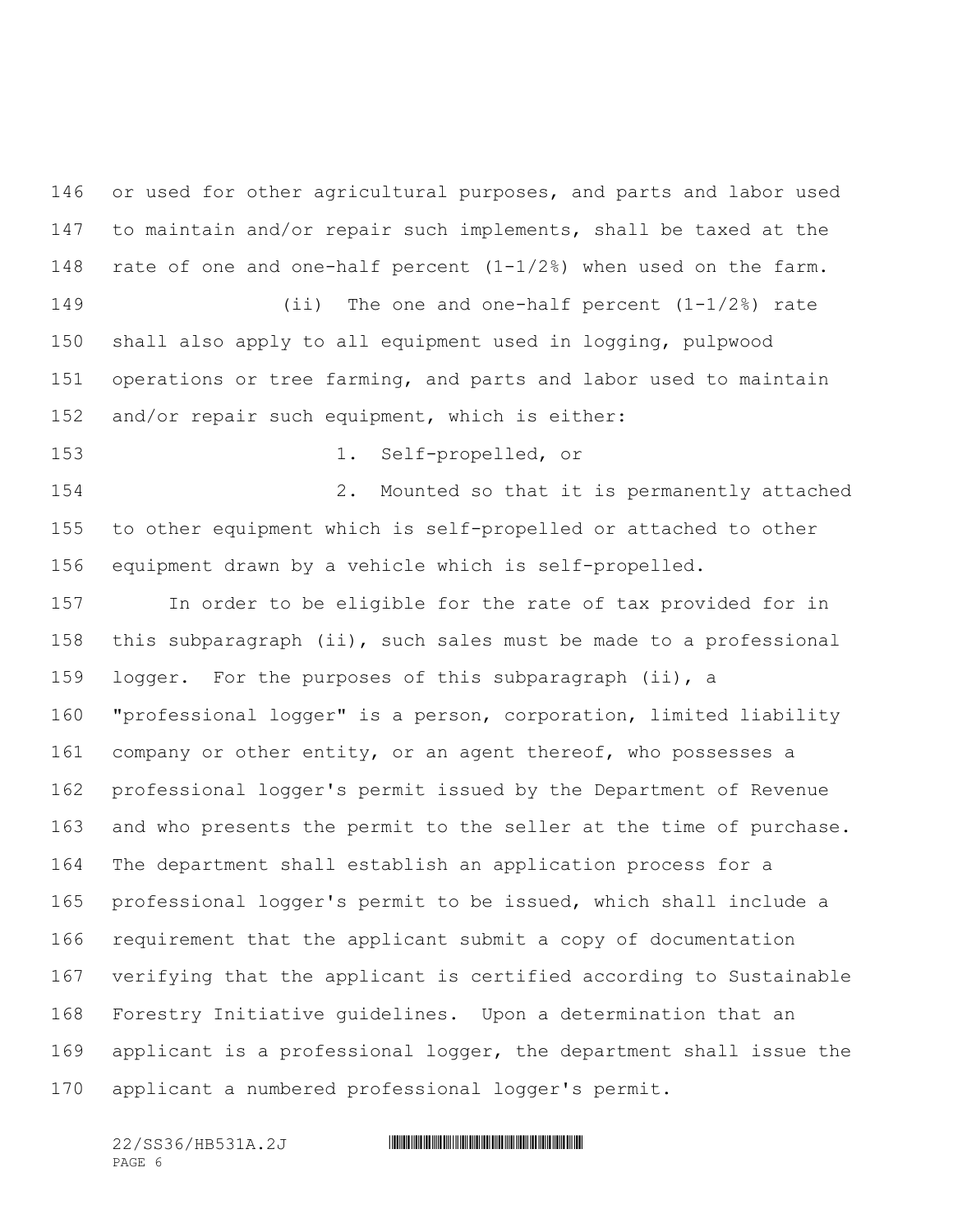(d) Except as otherwise provided in subsection (3) of this section, retail sales of aircraft, automobiles, trucks, truck-tractors, semitrailers and manufactured or mobile homes shall be taxed at the rate of three percent (3%).

 (e) Sales of manufacturing machinery or manufacturing machine parts when made to a manufacturer or custom processor for plant use only when the machinery and machine parts will be used exclusively and directly within this state in manufacturing a commodity for sale, rental or in processing for a fee shall be taxed at the rate of one and one-half percent (1-1/2%).

 (f) Sales of machinery and machine parts when made to a technology intensive enterprise for plant use only when the machinery and machine parts will be used exclusively and directly within this state for industrial purposes, including, but not limited to, manufacturing or research and development activities, shall be taxed at the rate of one and one-half percent (1-1/2%). In order to be considered a technology intensive enterprise for purposes of this paragraph:

 (i) The enterprise shall meet minimum criteria established by the Mississippi Development Authority;

 (ii) The enterprise shall employ at least ten (10) persons in full-time jobs;

 (iii) At least ten percent (10%) of the workforce in the facility operated by the enterprise shall be scientists, engineers or computer specialists;

| 22/SS36/HB531A.2J |  |
|-------------------|--|
| PAGE 7            |  |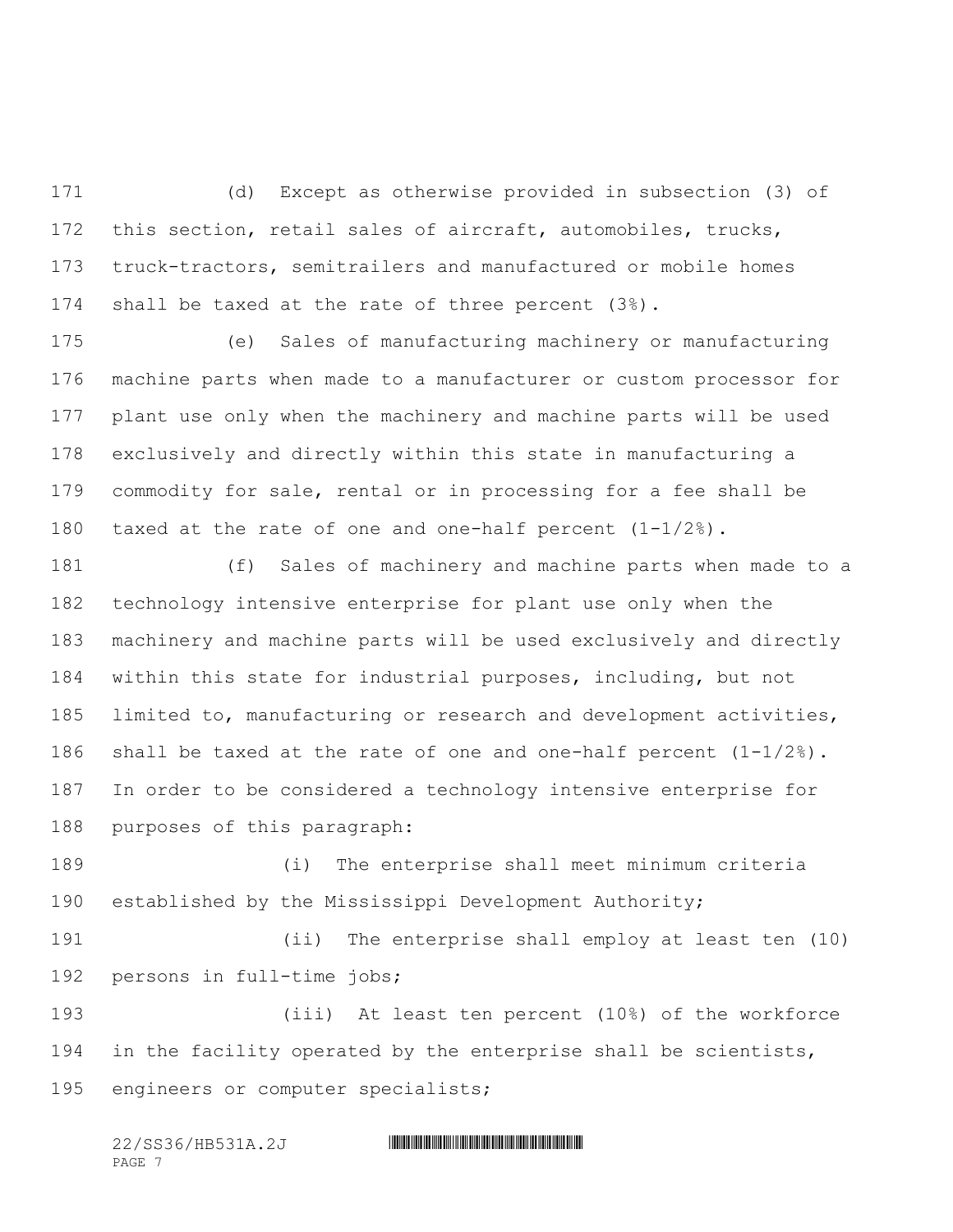(iv) The enterprise shall manufacture plastics, chemicals, automobiles, aircraft, computers or electronics; or shall be a research and development facility, a computer design or related facility, or a software publishing facility or other technology intensive facility or enterprise as determined by the Mississippi Development Authority;

 (v) The average wage of all workers employed by the enterprise at the facility shall be at least one hundred fifty percent (150%) of the state average annual wage; and

 (vi) The enterprise must provide a basic health care plan to all employees at the facility.

 (g) Sales of materials for use in track and track structures to a railroad whose rates are fixed by the Interstate Commerce Commission or the Mississippi Public Service Commission shall be taxed at the rate of three percent (3%).

 (h) Sales of tangible personal property to electric power associations for use in the ordinary and necessary operation of their generating or distribution systems shall be taxed at the rate of one percent (1%).

 (i) Wholesale sales of beer shall be taxed at the rate of seven percent (7%), and the retailer shall file a return and compute the retail tax on retail sales but may take credit for the amount of the tax paid to the wholesaler on said return covering the subsequent sales of same property, provided adequate invoices and records are maintained to substantiate the credit.

PAGE 8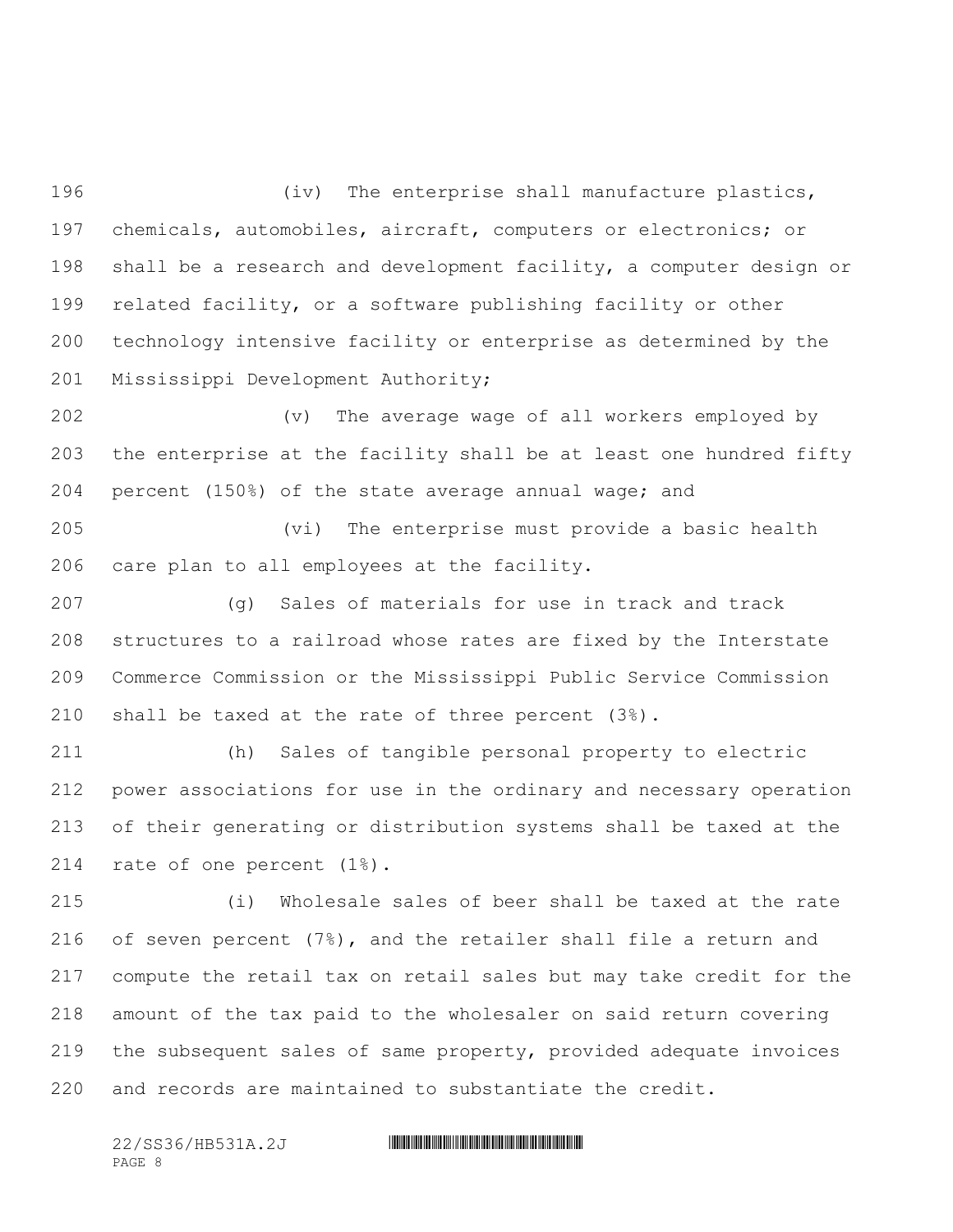(j) Wholesale sales of food and drink for human consumption to full-service vending machine operators to be sold through vending machines located apart from and not connected with other taxable businesses shall be taxed at the rate of eight percent (8%).

 (k) Sales of equipment used or designed for the purpose of assisting disabled persons, such as wheelchair equipment and lifts, that is mounted or attached to or installed on a private carrier of passengers or light carrier of property, as defined in Section 27-51-101, at the time when the private carrier of passengers or light carrier of property is sold shall be taxed at the same rate as the sale of such vehicles under this section.

 (l) Sales of the factory-built components of modular homes, panelized homes and precut homes, and panel constructed homes consisting of structural insulated panels, shall be taxed at the rate of three percent (3%).

 (m) Sales of materials used in the repair, renovation, addition to, expansion and/or improvement of buildings and related facilities used by a dairy producer shall be taxed at the rate of 240 three and one-half percent  $(3-1/2)$ . For the purposes of this paragraph (m), "dairy producer" means any person engaged in the production of milk for commercial use.

 (n) Retail sales of food or drink for human consumption eligible for purchase with food stamps issued by the United States Department of Agriculture or other federal agency shall be taxed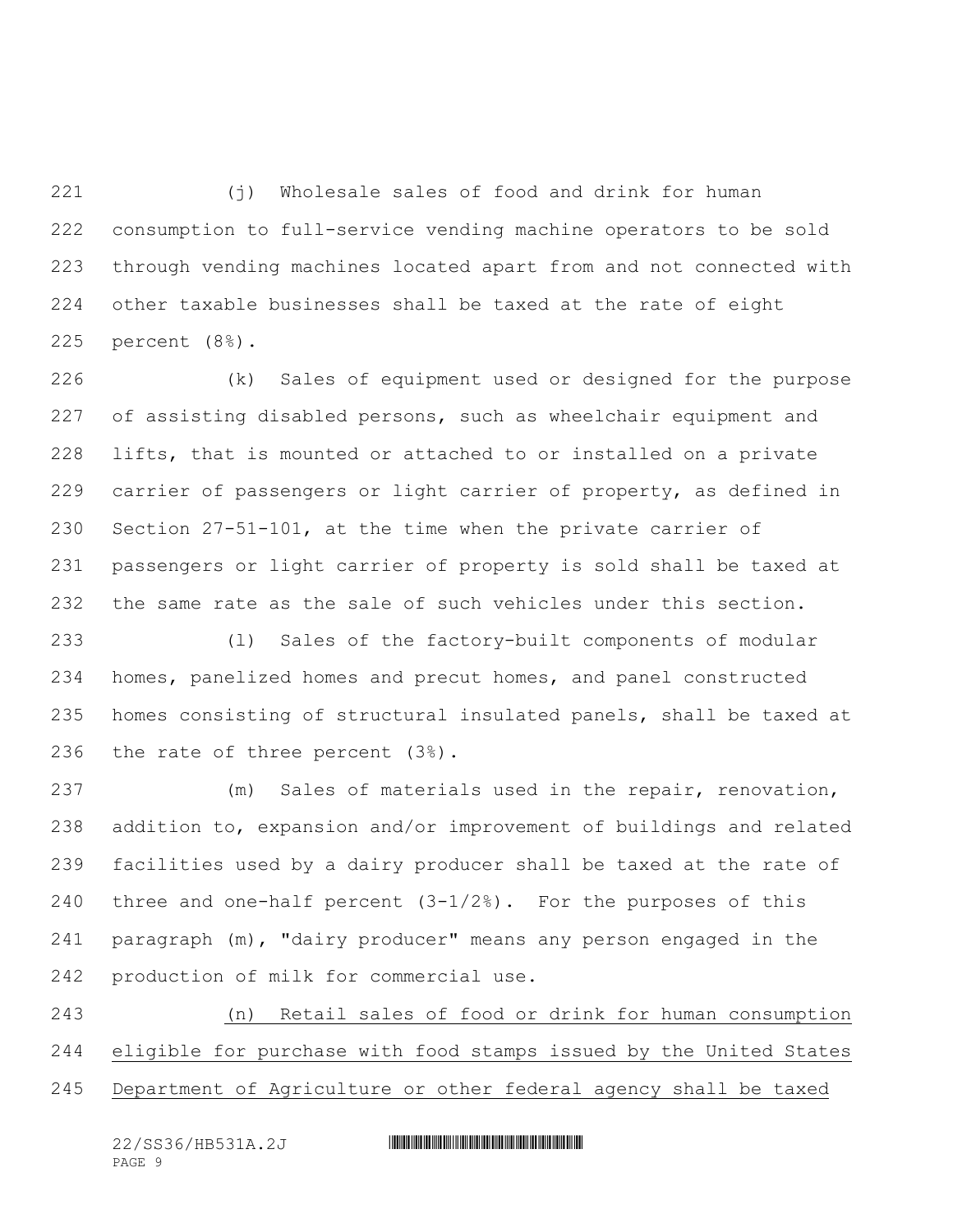at the rate of five percent (5%). This paragraph shall not affect the sales tax exemption provided in Section 27-65-111(o).

 (2) From and after January 1, 1995, retail sales of private carriers of passengers and light carriers of property, as defined in Section 27-51-101, shall be taxed an additional two percent (2%).

 (3) A manufacturer selling at retail in this state shall be required to make returns of the gross proceeds of such sales and pay the tax imposed in this section.

 **SECTION 4.** Section 27-65-75, Mississippi Code of 1972, is amended as follows:

 27-65-75. On or before the fifteenth day of each month, the revenue collected under the provisions of this chapter during the preceding month shall be paid and distributed as follows:

 (1) (a) On or before August 15, 1992, and each succeeding month thereafter through July 15, 1993, eighteen percent (18%) of the total sales tax revenue collected during the preceding month under the provisions of this chapter, except that collected under the provisions of Sections 27-65-15, 27-65-19(3) and 27-65-21, on business activities within a municipal corporation shall be allocated for distribution to the municipality and paid to the municipal corporation. Except as otherwise provided in this paragraph (a), on or before August 15, 1993, and each succeeding 269 month thereafter through August 15, 2022, eighteen and one-half 270 percent  $(18-1/2)$  of the total sales tax revenue collected during

PAGE 10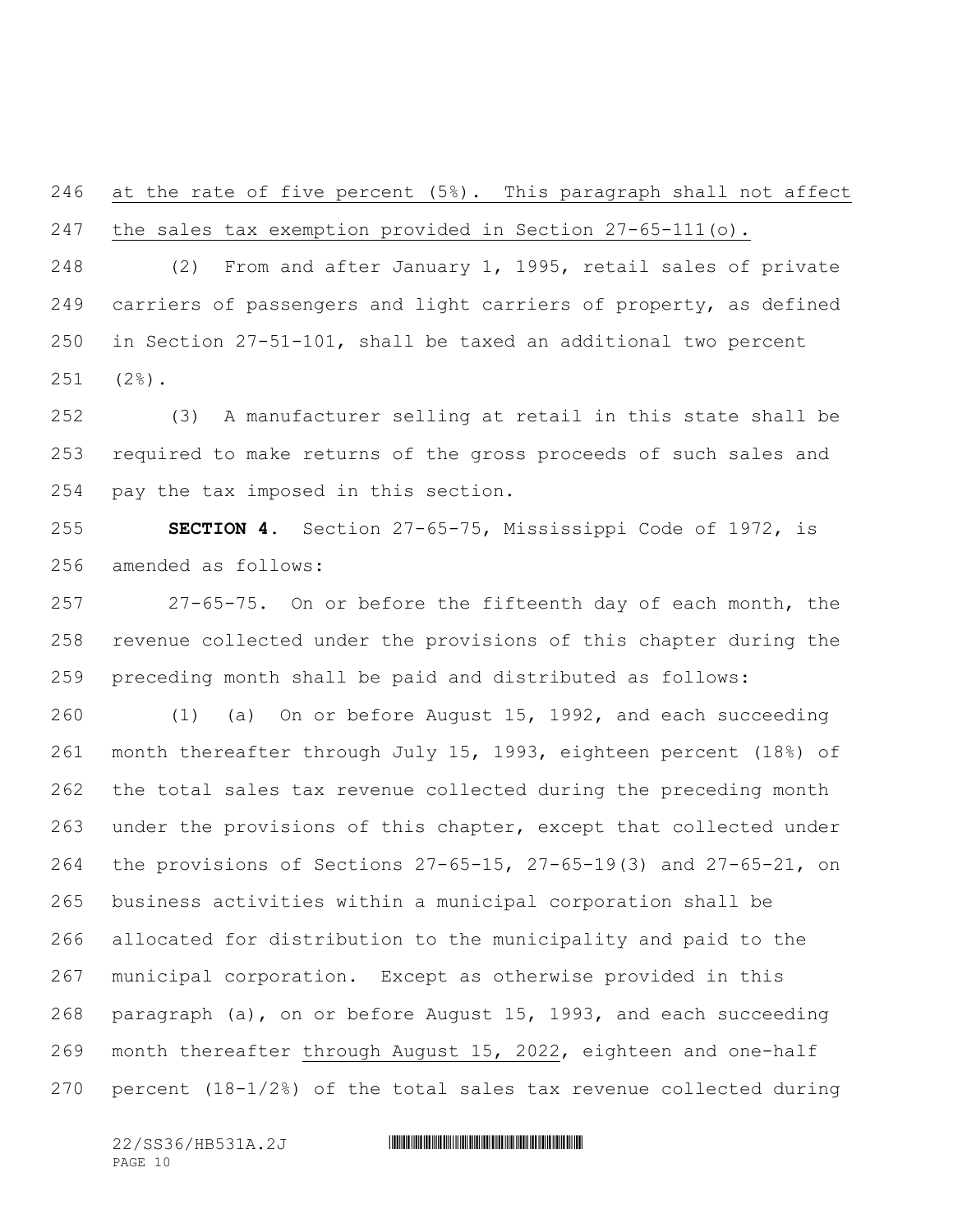271 the preceding month under the provisions of this chapter, except that collected under the provisions of Sections 27-65-15, 27-65-19(3), 27-65-21 and 27-65-24, on business activities within a municipal corporation shall be allocated for distribution to the municipality and paid to the municipal corporation. On or before September 15, 2022, and each succeeding month thereafter, eighteen and one-half percent (18-1/2%) of the total sales tax revenue collected during the preceding month under the provisions of this chapter, except that collected under the provisions of Sections 27-65-15, 27-65-17(1)(n), 27-65-19(3), 27-65-21 and 27-65-24, on business activities within a municipal corporation shall be allocated for distribution to the municipality and paid to the municipal corporation, and twenty-five and ninety one-hundredths percent (25-90/100%) of the total sales tax revenue collected during the preceding month under the provisions of Section 27-65-17(1)(n) on business activities within a municipal corporation shall be allocated for distribution to the municipality and paid to the municipal corporation. However, in the event the State Auditor issues a certificate of noncompliance pursuant to Section 21-35-31, the Department of Revenue shall withhold ten percent (10%) of the allocations and payments to the municipality that would otherwise be payable to the municipality under this paragraph (a) until such time that the department receives written notice of the cancellation of a certificate of noncompliance from the State Auditor.

PAGE 11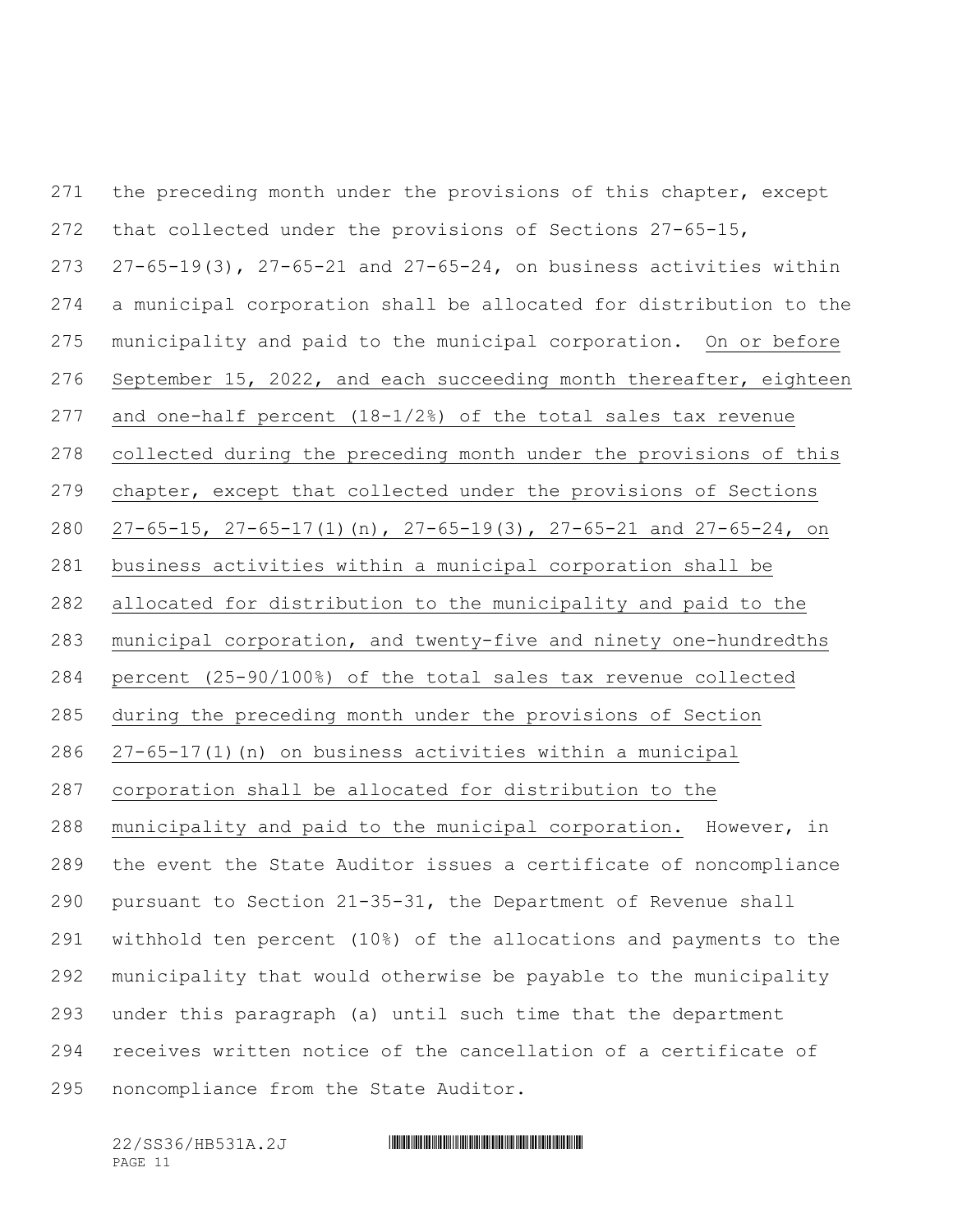A municipal corporation, for the purpose of distributing the tax under this subsection, shall mean and include all incorporated cities, towns and villages.

 Monies allocated for distribution and credited to a municipal corporation under this paragraph may be pledged as security for a loan if the distribution received by the municipal corporation is otherwise authorized or required by law to be pledged as security for such a loan.

 In any county having a county seat that is not an incorporated municipality, the distribution provided under this subsection shall be made as though the county seat was an incorporated municipality; however, the distribution to the municipality shall be paid to the county treasury in which the municipality is located, and those funds shall be used for road, bridge and street construction or maintenance in the county.

 (b) On or before August 15, 2006, and each succeeding month thereafter through August 15, 2022, eighteen and one-half percent (18-1/2%) of the total sales tax revenue collected during the preceding month under the provisions of this chapter, except that collected under the provisions of Sections 27-65-15, 27-65-19(3) and 27-65-21, on business activities on the campus of a state institution of higher learning or community or junior college whose campus is not located within the corporate limits of a municipality, shall be allocated for distribution to the state institution of higher learning or community or junior college and

PAGE 12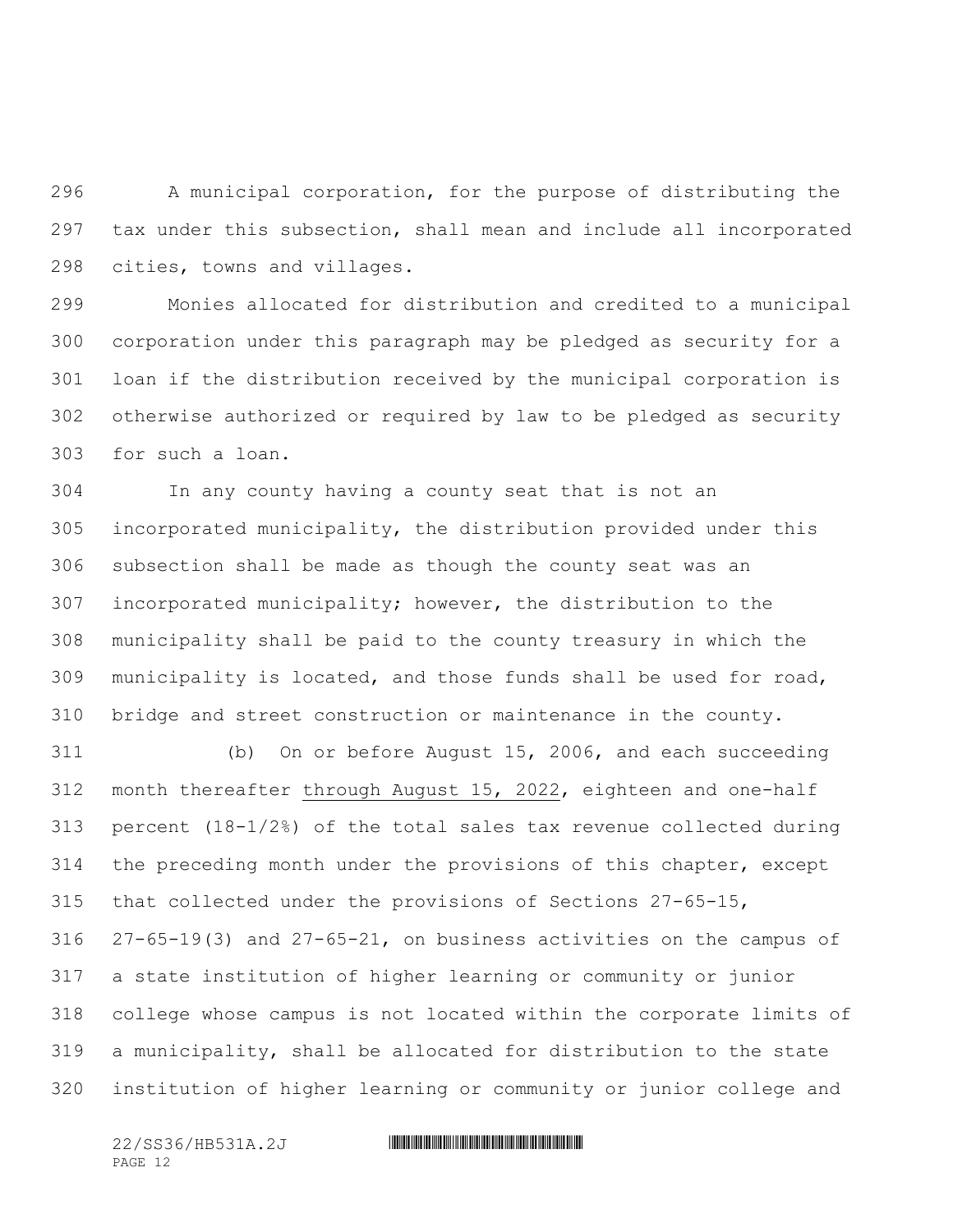paid to the state institution of higher learning or community or junior college. On or before September 15, 2022, and each succeeding month thereafter, eighteen and one-half percent (18-1/2%) of the total sales tax revenue collected during the preceding month under the provisions of this chapter, except that collected under the provisions of Sections 27-65-15, 27-65-17(1)(n), 27-65-19(3) and 27-65-21, on business activities on the campus of a state institution of higher learning or community or junior college whose campus is not located within the corporate limits of a municipality, shall be allocated for distribution to the state institution of higher learning or community or junior college and paid to the state institution of higher learning or community or junior college, and twenty-five and ninety one-hundredths percent (25-90/100%) of the total sales tax revenue collected during the preceding month under the provisions of Section 27-65-17(1)(n) on business activities on the campus of a state institution of higher learning or community or junior college whose campus is not located within the corporate limits of a municipality, shall be allocated for distribution to the state institution of higher learning or community or junior college and paid to the state institution of higher learning or community or junior college. (c) On or before August 15, 2018, and each succeeding

 month thereafter until August 14, 2019, two percent (2%) of the total sales tax revenue collected during the preceding month under

PAGE 13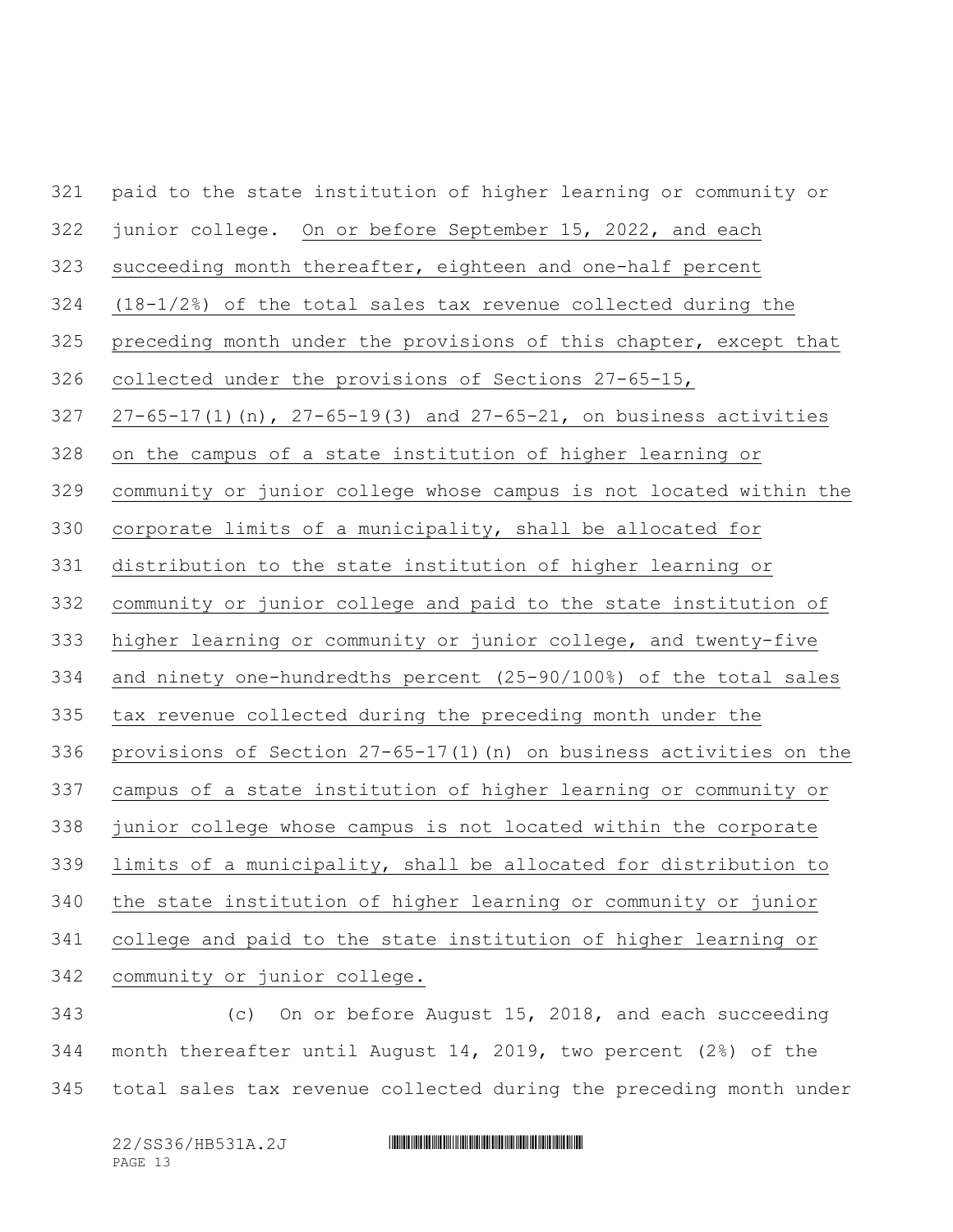the provisions of this chapter, except that collected under the provisions of Sections 27-65-15, 27-65-19(3), 27-65-21 and 27-65-24, on business activities within the corporate limits of the City of Jackson, Mississippi, shall be deposited into the Capitol Complex Improvement District Project Fund created in Section 29-5-215. On or before August 15, 2019, and each succeeding month thereafter until August 14, 2020, four percent (4%) of the total sales tax revenue collected during the preceding month under the provisions of this chapter, except that collected under the provisions of Sections 27-65-15, 27-65-19(3), 27-65-21 and 27-65-24, on business activities within the corporate limits of the City of Jackson, Mississippi, shall be deposited into the Capitol Complex Improvement District Project Fund created in Section 29-5-215. On or before August 15, 2020, and each succeeding month thereafter through August 15, 2022, six percent (6%) of the total sales tax revenue collected during the preceding month under the provisions of this chapter, except that collected under the provisions of Sections 27-65-15, 27-65-19(3), 27-65-21 and 27-65-24, on business activities within the corporate limits of the City of Jackson, Mississippi, shall be deposited into the Capitol Complex Improvement District Project Fund created in Section 29-5-215. On or before September 15, 2022, and each succeeding month thereafter, six and twenty-two one-hundredths percent (6-22/100%) of the total sales tax revenue collected during the preceding month under the provisions of this chapter,

PAGE 14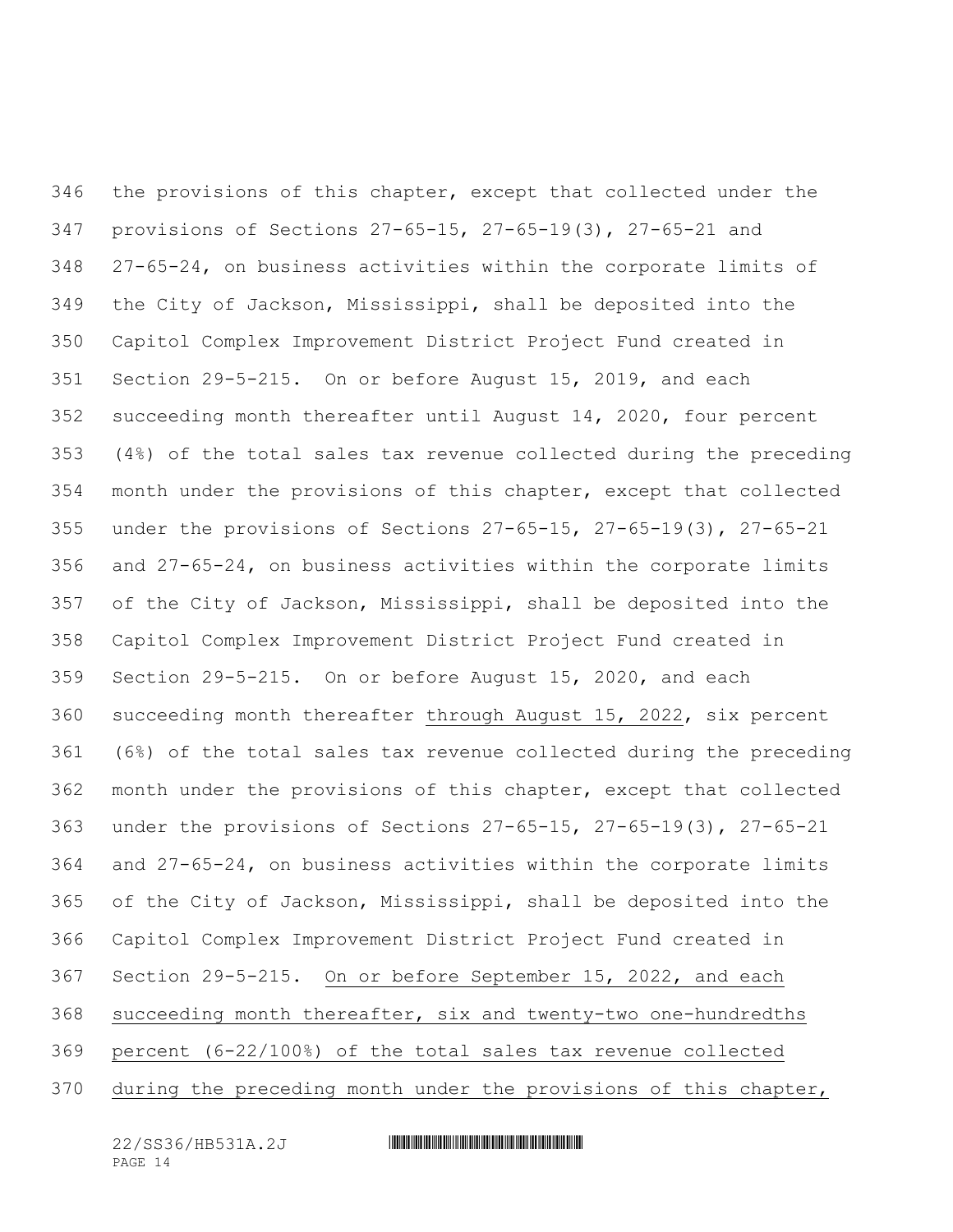except that collected under the provisions of Sections 27-65-15, 27-65-19(3), 27-65-21 and 27-65-24, on business activities within the corporate limits of the City of Jackson, Mississippi, shall be deposited into the Capitol Complex Improvement District Project Fund created in Section 29-5-215.

 (d) (i) On or before the fifteenth day of the month that the diversion authorized by this section begins, and each succeeding month thereafter, eighteen and one-half percent (18-1/2%) of the total sales tax revenue collected during the preceding month under the provisions of this chapter, except that collected under the provisions of Sections 27-65-15, 27-65-19(3) and 27-65-21, on business activities within a redevelopment project area developed under a redevelopment plan adopted under the Tax Increment Financing Act (Section 21-45-1 et seq.) shall be allocated for distribution to the county in which the project area is located if: 1. The county:

 a. Borders on the Mississippi Sound and the State of Alabama, or

 b. Is Harrison County, Mississippi, and the project area is within a radius of two (2) miles from the intersection of Interstate 10 and Menge Avenue;

 2. The county has issued bonds under Section 21-45-9 to finance all or a portion of a redevelopment project in the redevelopment project area;

| 22/SS36/HB531A.2J |  |
|-------------------|--|
| PAGE 15           |  |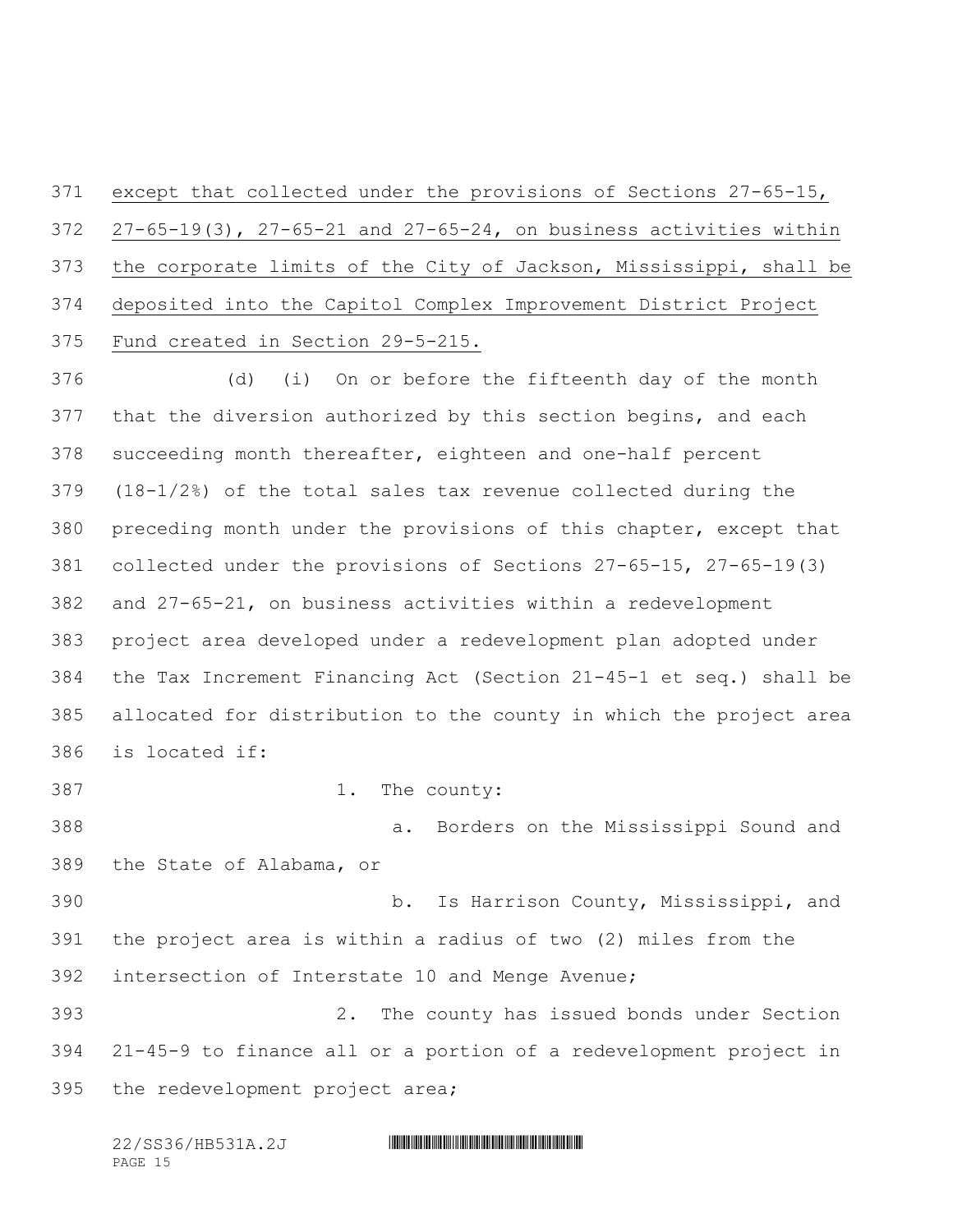3. Any debt service for the indebtedness incurred is outstanding; and

 4. A development with a value of Ten Million Dollars (\$10,000,000.00) or more is, or will be, located in the redevelopment area.

 (ii) Before any sales tax revenue may be allocated for distribution to a county under this paragraph, the county shall certify to the Department of Revenue that the requirements of this paragraph have been met, the amount of bonded indebtedness that has been incurred by the county for the redevelopment project and the expected date the indebtedness incurred by the county will be satisfied.

 (iii) The diversion of sales tax revenue authorized by this paragraph shall begin the month following the month in which the Department of Revenue determines that the requirements of this paragraph have been met. The diversion shall end the month the indebtedness incurred by the county is satisfied. All revenue received by the county under this paragraph shall be deposited in the fund required to be created in the tax increment financing plan under Section 21-45-11 and be utilized solely to satisfy the indebtedness incurred by the county.

 (2) On or before September 15, 1987, and each succeeding month thereafter, from the revenue collected under this chapter during the preceding month, One Million One Hundred Twenty-five

PAGE 16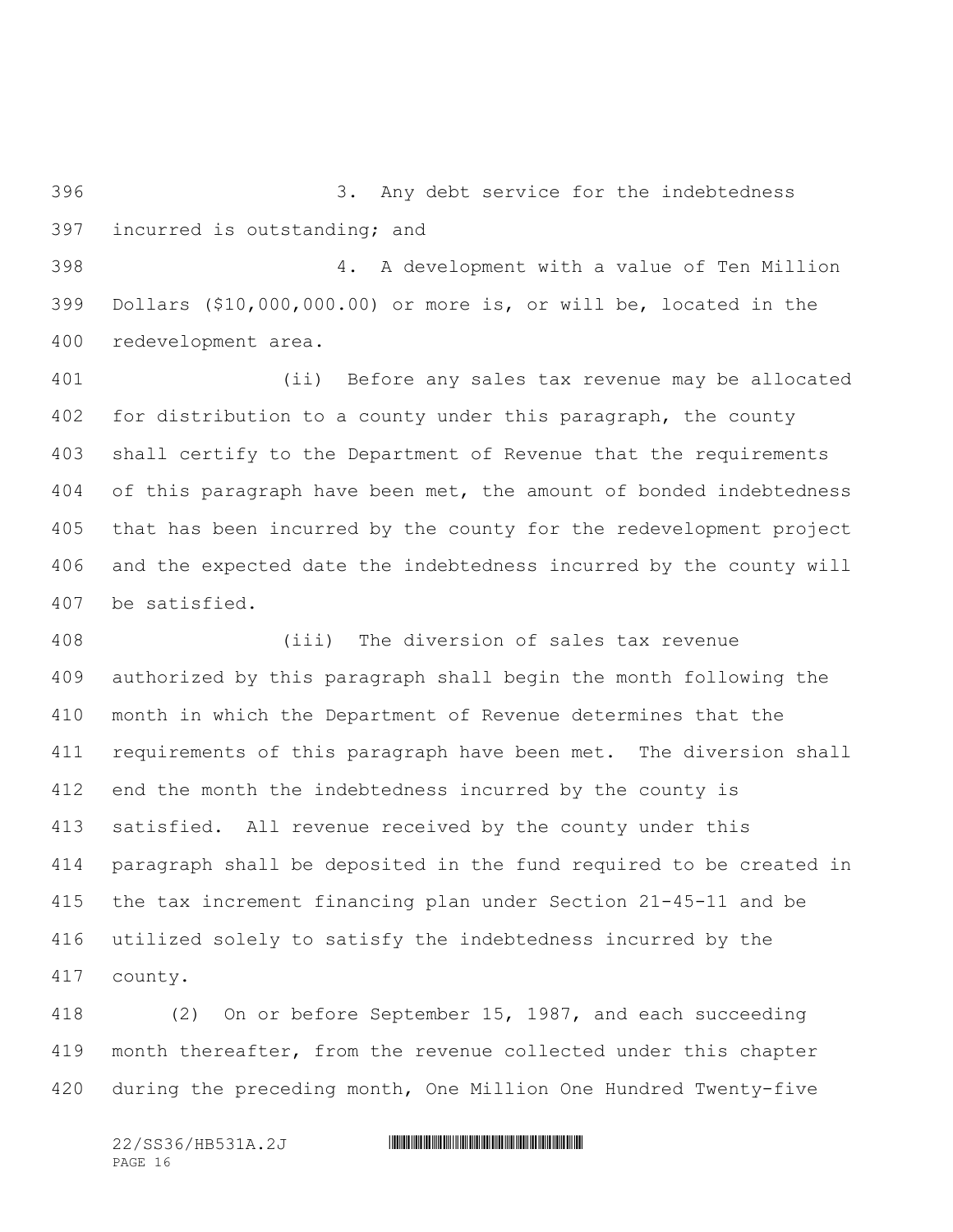Thousand Dollars (\$1,125,000.00) shall be allocated for distribution to municipal corporations as defined under subsection (1) of this section in the proportion that the number of gallons of gasoline and diesel fuel sold by distributors to consumers and retailers in each such municipality during the preceding fiscal year bears to the total gallons of gasoline and diesel fuel sold by distributors to consumers and retailers in municipalities statewide during the preceding fiscal year. The Department of Revenue shall require all distributors of gasoline and diesel fuel to report to the department monthly the total number of gallons of gasoline and diesel fuel sold by them to consumers and retailers 432 in each municipality during the preceding month. The Department of Revenue shall have the authority to promulgate such rules and regulations as is necessary to determine the number of gallons of gasoline and diesel fuel sold by distributors to consumers and retailers in each municipality. In determining the percentage allocation of funds under this subsection for the fiscal year beginning July 1, 1987, and ending June 30, 1988, the Department of Revenue may consider gallons of gasoline and diesel fuel sold for a period of less than one (1) fiscal year. For the purposes 441 of this subsection, the term "fiscal year" means the fiscal year beginning July 1 of a year.

 (3) On or before September 15, 1987, and on or before the fifteenth day of each succeeding month, until the date specified in Section 65-39-35, the proceeds derived from contractors' taxes

PAGE 17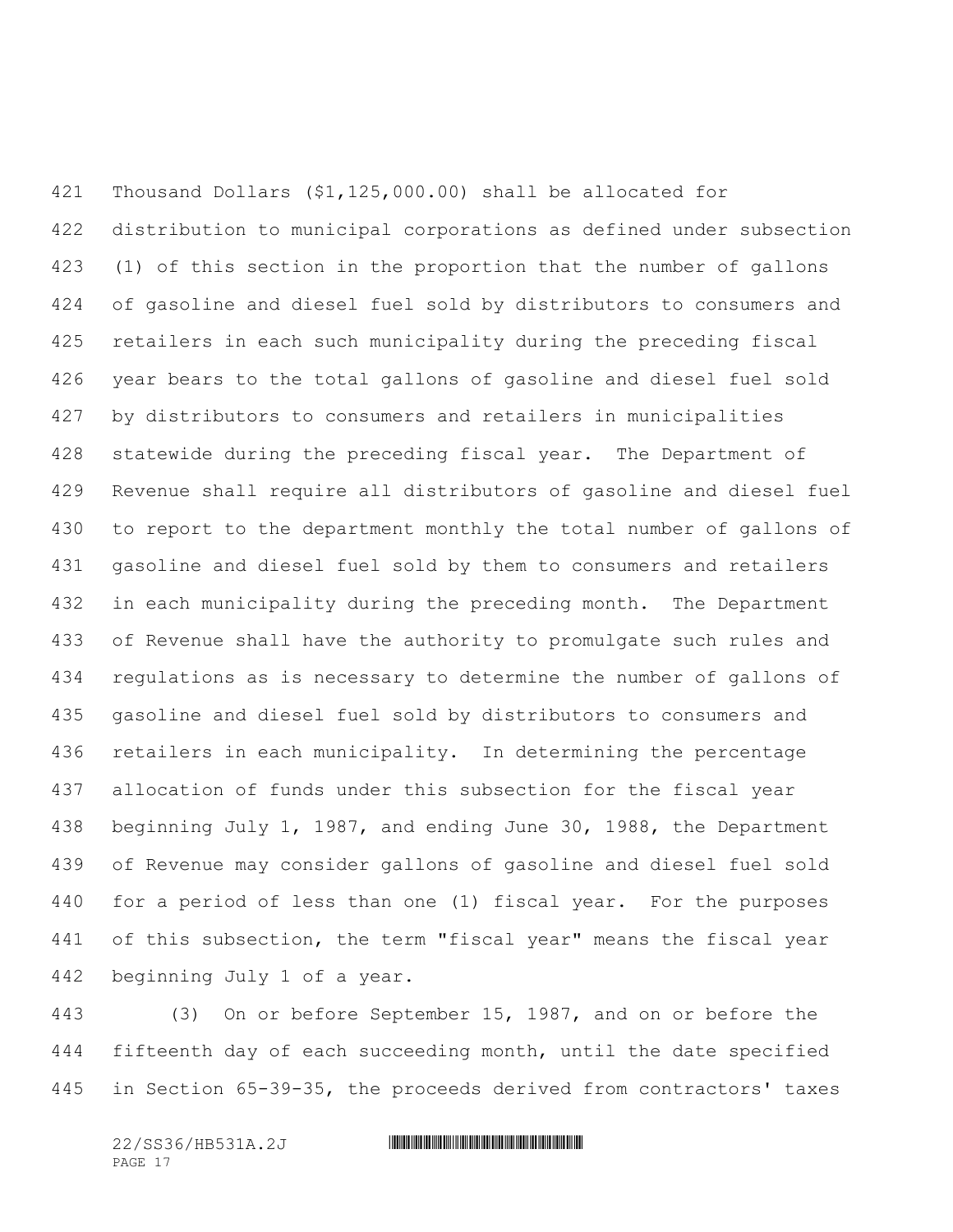levied under Section 27-65-21 on contracts for the construction or reconstruction of highways designated under the highway program created under Section 65-3-97 shall, except as otherwise provided in Section 31-17-127, be deposited into the State Treasury to the credit of the State Highway Fund to be used to fund that highway program. The Mississippi Department of Transportation shall provide to the Department of Revenue such information as is necessary to determine the amount of proceeds to be distributed under this subsection.

 (4) On or before August 15, 1994, and on or before the fifteenth day of each succeeding month through July 15, 1999, from the proceeds of gasoline, diesel fuel or kerosene taxes as provided in Section 27-5-101(a)(ii)1, Four Million Dollars (\$4,000,000.00) shall be deposited in the State Treasury to the credit of a special fund designated as the "State Aid Road Fund," created by Section 65-9-17. On or before August 15, 1999, and on 462 or before the fifteenth day of each succeeding month, from the total amount of the proceeds of gasoline, diesel fuel or kerosene taxes apportioned by Section 27-5-101(a)(ii)1, Four Million Dollars (\$4,000,000.00) or an amount equal to twenty-three and one-fourth percent (23-1/4%) of those funds, whichever is the greater amount, shall be deposited in the State Treasury to the credit of the "State Aid Road Fund," created by Section 65-9-17. Those funds shall be pledged to pay the principal of and interest on state aid road bonds heretofore issued under Sections 19-9-51

PAGE 18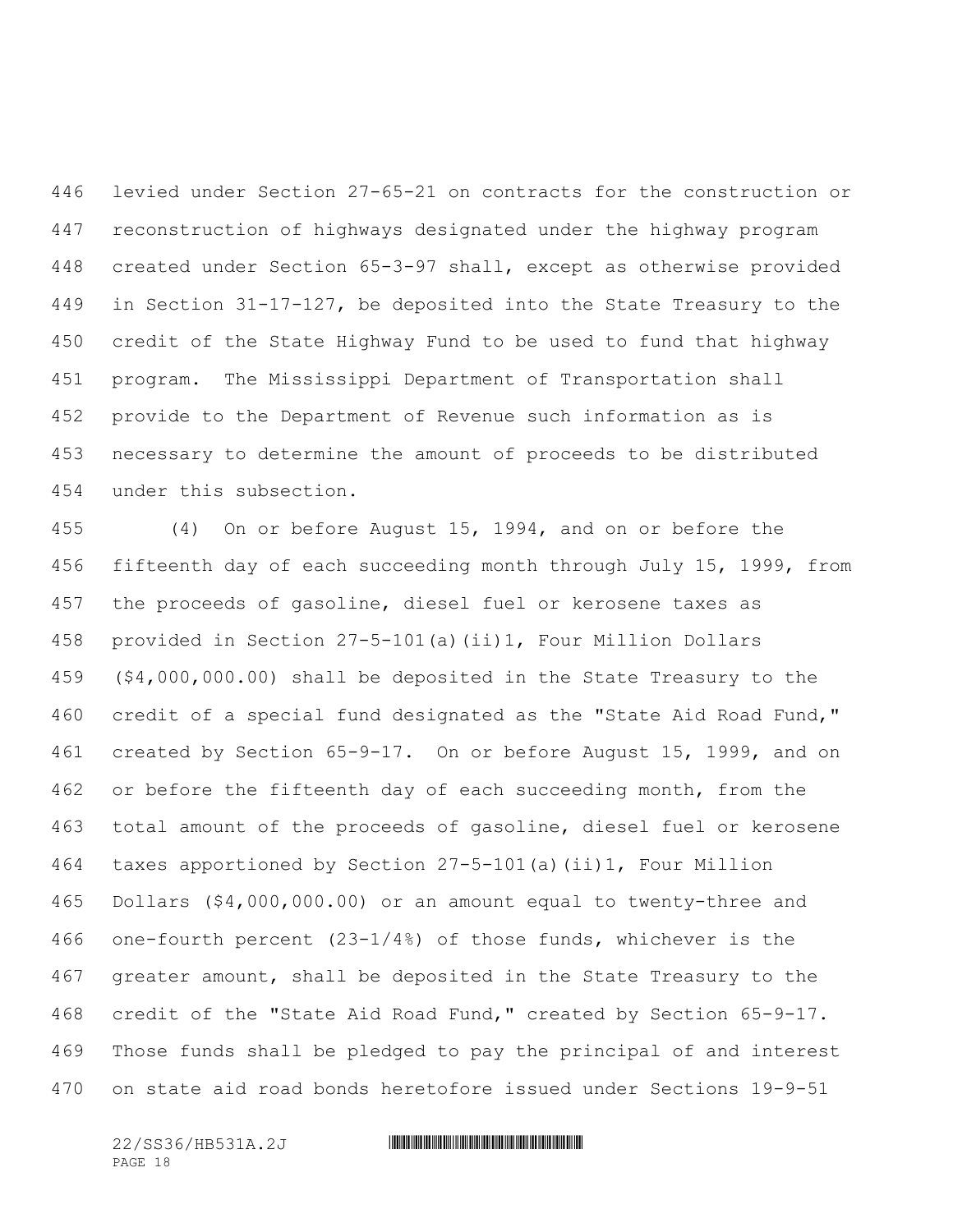through 19-9-77, in lieu of and in substitution for the funds previously allocated to counties under this section. Those funds may not be pledged for the payment of any state aid road bonds issued after April 1, 1981; however, this prohibition against the pledging of any such funds for the payment of bonds shall not apply to any bonds for which intent to issue those bonds has been published for the first time, as provided by law before March 29, 1981. From the amount of taxes paid into the special fund under this subsection and subsection (9) of this section, there shall be first deducted and paid the amount necessary to pay the expenses of the Office of State Aid Road Construction, as authorized by the Legislature for all other general and special fund agencies. The remainder of the fund shall be allocated monthly to the several counties in accordance with the following formula:

 (a) One-third (1/3) shall be allocated to all counties in equal shares;

 (b) One-third (1/3) shall be allocated to counties based on the proportion that the total number of rural road miles in a county bears to the total number of rural road miles in all counties of the state; and

 (c) One-third (1/3) shall be allocated to counties based on the proportion that the rural population of the county bears to the total rural population in all counties of the state, according to the latest federal decennial census.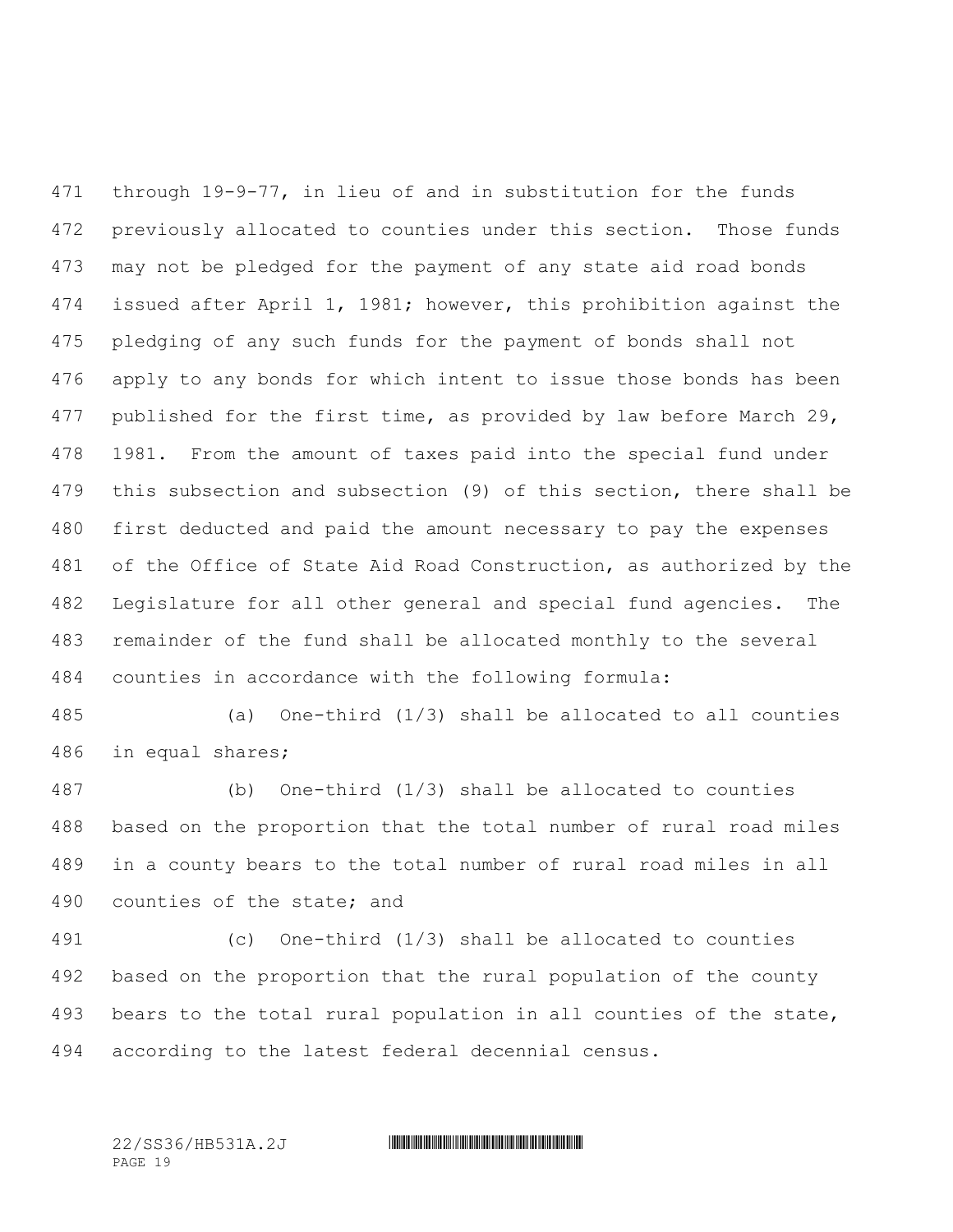For the purposes of this subsection, the term "gasoline, diesel fuel or kerosene taxes" means such taxes as defined in paragraph (f) of Section 27-5-101.

 The amount of funds allocated to any county under this subsection for any fiscal year after fiscal year 1994 shall not be less than the amount allocated to the county for fiscal year 1994.

 Any reference in the general laws of this state or the Mississippi Code of 1972 to Section 27-5-105 shall mean and be construed to refer and apply to subsection (4) of Section 27-65-75.

 (5) One Million Six Hundred Sixty-six Thousand Six Hundred Sixty-six Dollars (\$1,666,666.00) each month shall be paid into the special fund known as the "State Public School Building Fund" created and existing under the provisions of Sections 37-47-1 through 37-47-67. Those payments into that fund are to be made on the last day of each succeeding month hereafter.

 (6) An amount each month beginning August 15, 1983, through November 15, 1986, as specified in Section 6, Chapter 542, Laws of 1983, shall be paid into the special fund known as the Correctional Facilities Construction Fund created in Section 6, Chapter 542, Laws of 1983.

 (7) On or before August 15, 1992, and each succeeding month thereafter through July 15, 2000, two and two hundred sixty-six one-thousandths percent (2.266%) of the total sales tax revenue collected during the preceding month under the provisions of this

PAGE 20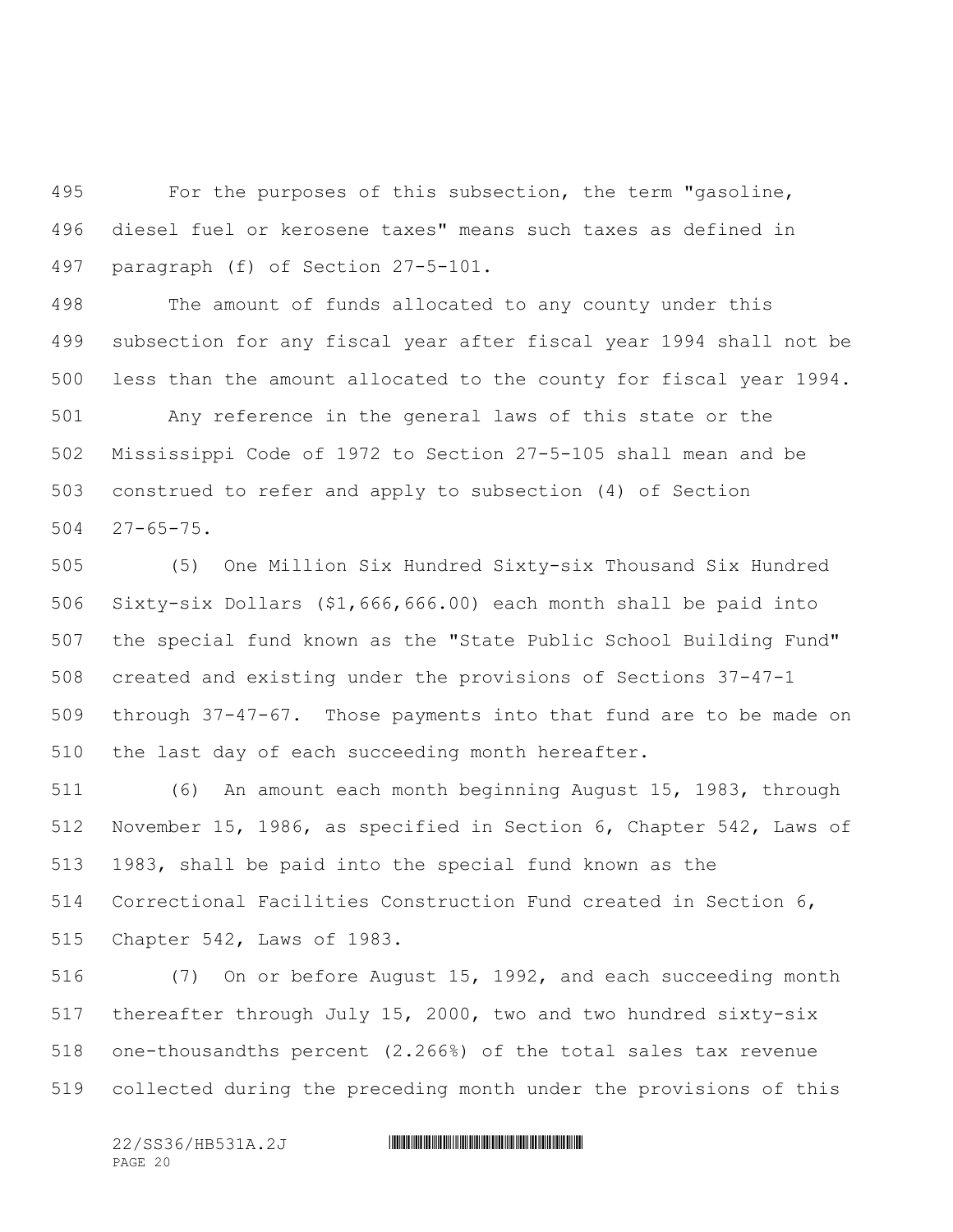chapter, except that collected under the provisions of Section 27-65-17(2), shall be deposited by the department into the School Ad Valorem Tax Reduction Fund created under Section 37-61-35. On or before August 15, 2000, and each succeeding month thereafter through August 15, 2022, two and two hundred sixty-six one-thousandths percent (2.266%) of the total sales tax revenue collected during the preceding month under the provisions of this chapter, except that collected under the provisions of Section 27-65-17(2), shall be deposited into the School Ad Valorem Tax Reduction Fund created under Section 37-61-35 until such time that the total amount deposited into the fund during a fiscal year equals Forty-two Million Dollars (\$42,000,000.00). Thereafter, the amounts diverted under this subsection (7) during the fiscal year in excess of Forty-two Million Dollars (\$42,000,000.00) shall be deposited into the Education Enhancement Fund created under Section 37-61-33 for appropriation by the Legislature as other education needs and shall not be subject to the percentage appropriation requirements set forth in Section 37-61-33. On or before September 15, 2022, and each succeeding month thereafter, two and two hundred sixty-six one-thousandths percent (2.266%) of the total sales tax revenue collected during the preceding month under the provisions of this chapter, except that collected under the provisions of Section 27-65-17(1)(n) and (2), and three and seventeen one-hundredths percent (3.17%) of the total sales tax revenue collected during the preceding month under the provisions

PAGE 21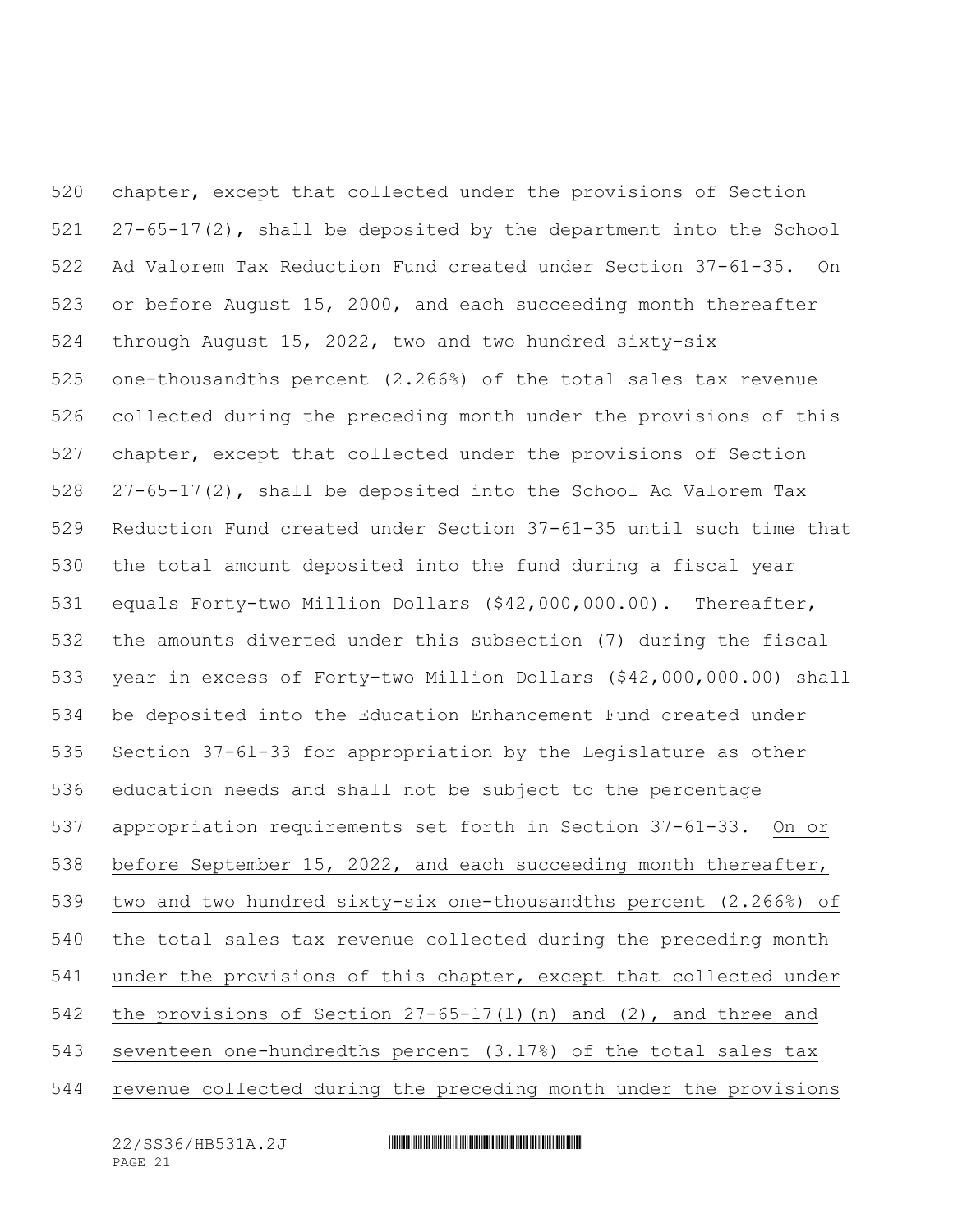of Section 27-65-17(1)(n) shall be deposited into the School Ad Valorem Tax Reduction Fund created under Section 37-61-35 until such time that the total amount deposited into the fund during a fiscal year equals Forty-two Million Dollars (\$42,000,000.00). Thereafter, the amounts diverted under this subsection (7) during the fiscal year in excess of Forty-two Million Dollars (\$42,000,000.00) shall be deposited into the Education Enhancement Fund created under Section 37-61-33 for appropriation by the Legislature as other education needs and shall not be subject to the percentage appropriation requirements set forth in Section 37-61-33.

 (8) On or before August 15, 1992, and each succeeding month 557 thereafter through August 15, 2022, nine and seventy-three one-thousandths percent (9.073%) of the total sales tax revenue collected during the preceding month under the provisions of this chapter, except that collected under the provisions of Section 27-65-17(2), shall be deposited into the Education Enhancement Fund created under Section 37-61-33. On or before September 15, 2022, and each succeeding month thereafter, nine and seventy-three one-thousandths percent (9.073%) of the total sales tax revenue collected during the preceding month under the provisions of this chapter, except that collected under the provisions of Section 27-65-17(1)(n) and (2), shall be deposited into the Education Enhancement Fund created under Section 37-61-33, and twelve and seventy one-hundredths percent (12.70%) of the total sales tax

PAGE 22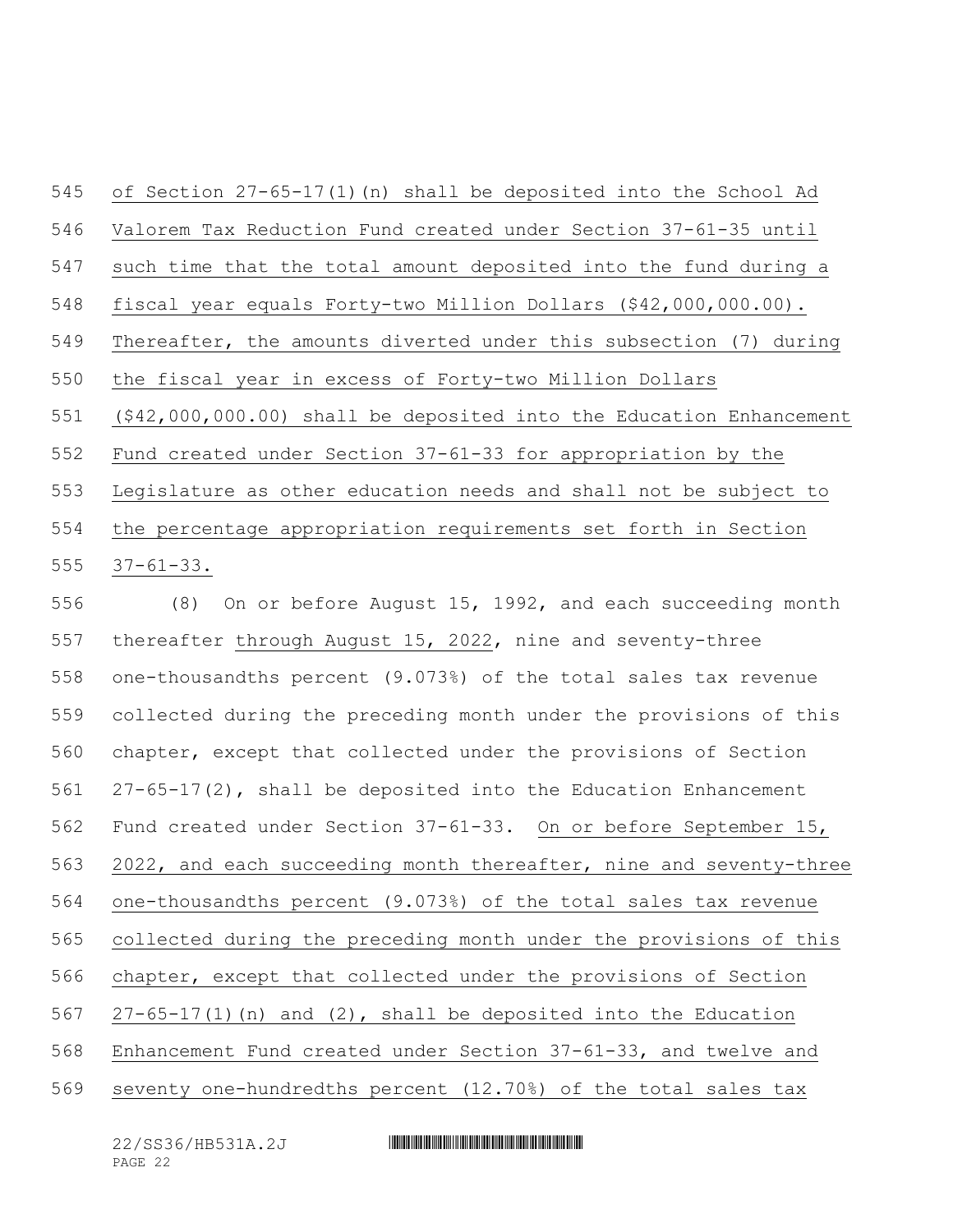# revenue collected during the preceding month under the provisions of Section 27-65-17(1)(n) shall be deposited into the Education Enhancement Fund created under Section 37-61-33.

 (9) On or before August 15, 1994, and each succeeding month thereafter, from the revenue collected under this chapter during the preceding month, Two Hundred Fifty Thousand Dollars (\$250,000.00) shall be paid into the State Aid Road Fund.

 (10) On or before August 15, 1994, and each succeeding month thereafter through August 15, 1995, from the revenue collected under this chapter during the preceding month, Two Million Dollars (\$2,000,000.00) shall be deposited into the Motor Vehicle Ad Valorem Tax Reduction Fund established in Section 27-51-105.

 (11) Notwithstanding any other provision of this section to the contrary, on or before February 15, 1995, and each succeeding month thereafter, the sales tax revenue collected during the preceding month under the provisions of Section 27-65-17(2) and the corresponding levy in Section 27-65-23 on the rental or lease of private carriers of passengers and light carriers of property as defined in Section 27-51-101 shall be deposited, without diversion, into the Motor Vehicle Ad Valorem Tax Reduction Fund established in Section 27-51-105.

 (12) Notwithstanding any other provision of this section to the contrary, on or before August 15, 1995, and each succeeding month thereafter, the sales tax revenue collected during the preceding month under the provisions of Section 27-65-17(1) on

PAGE 23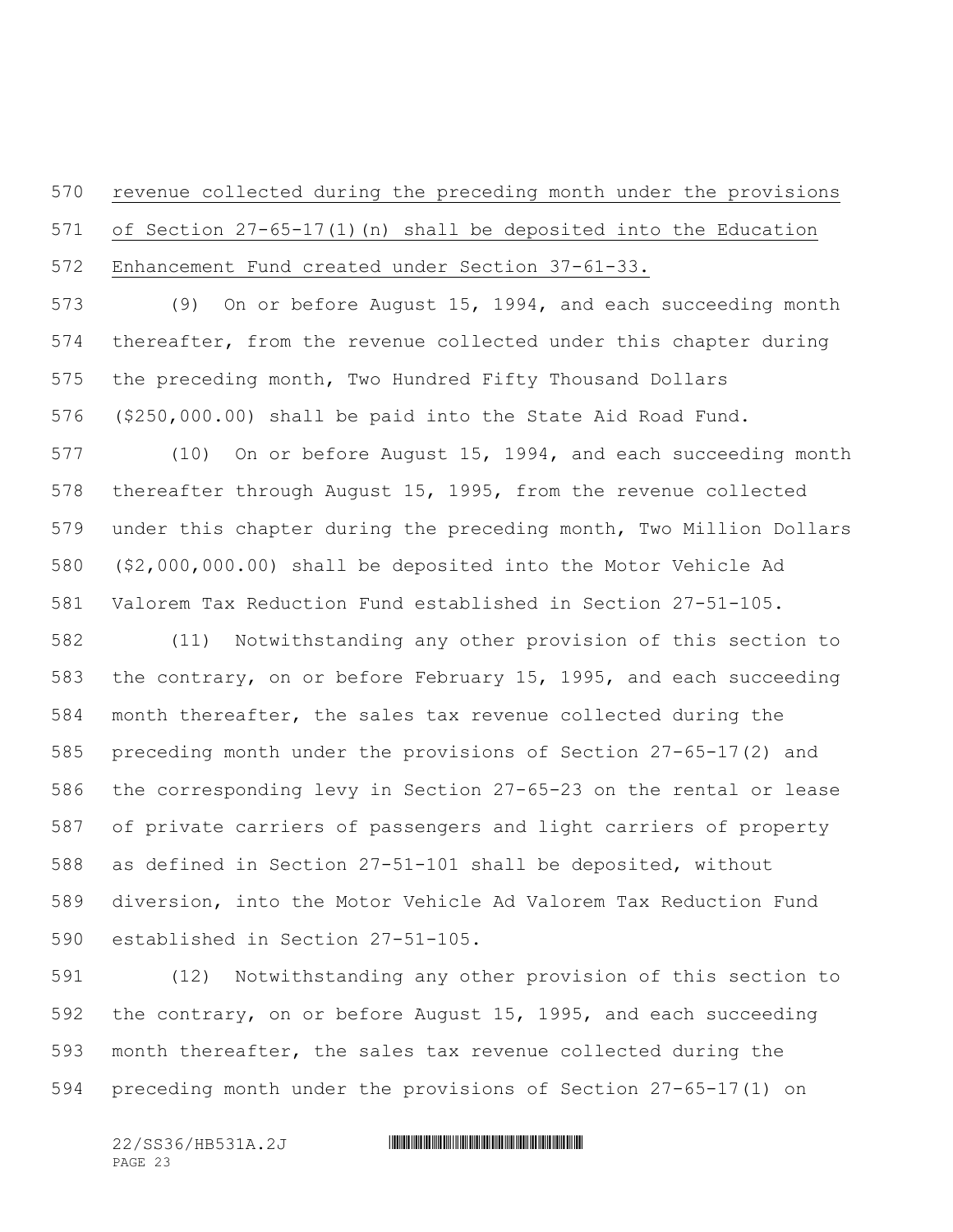retail sales of private carriers of passengers and light carriers of property, as defined in Section 27-51-101 and the corresponding levy in Section 27-65-23 on the rental or lease of these vehicles, shall be deposited, after diversion, into the Motor Vehicle Ad Valorem Tax Reduction Fund established in Section 27-51-105.

 (13) On or before July 15, 1994, and on or before the fifteenth day of each succeeding month thereafter, that portion of the avails of the tax imposed in Section 27-65-22 that is derived from activities held on the Mississippi State Fairgrounds Complex shall be paid into a special fund that is created in the State Treasury and shall be expended upon legislative appropriation solely to defray the costs of repairs and renovation at the Trade Mart and Coliseum.

 (14) On or before August 15, 1998, and each succeeding month thereafter through July 15, 2005, that portion of the avails of the tax imposed in Section 27-65-23 that is derived from sales by cotton compresses or cotton warehouses and that would otherwise be paid into the General Fund shall be deposited in an amount not to exceed Two Million Dollars (\$2,000,000.00) into the special fund created under Section 69-37-39. On or before August 15, 2007, and each succeeding month thereafter through July 15, 2010, that portion of the avails of the tax imposed in Section 27-65-23 that is derived from sales by cotton compresses or cotton warehouses and that would otherwise be paid into the General Fund shall be deposited in an amount not to exceed Two Million Dollars

PAGE 24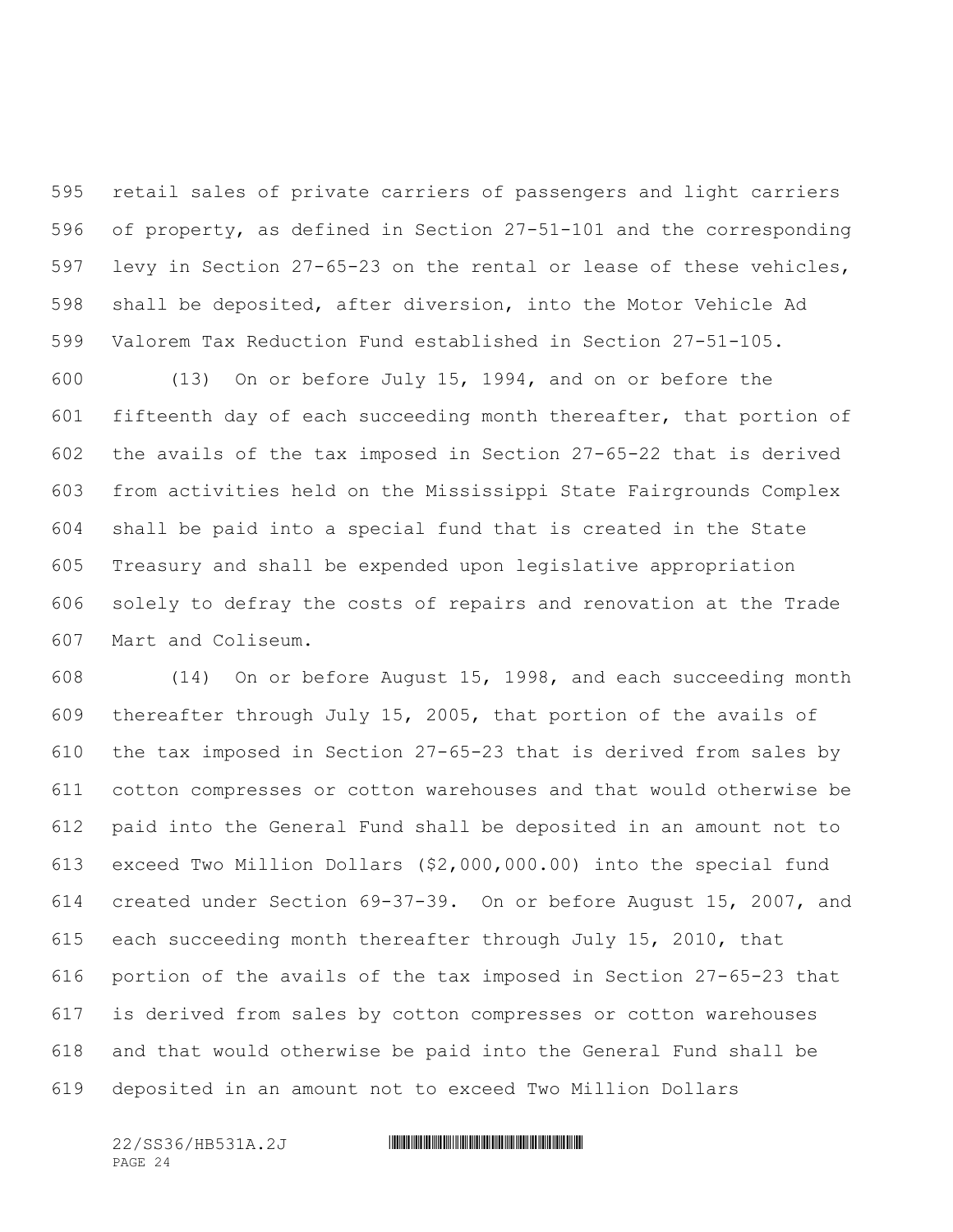(\$2,000,000.00) into the special fund created under Section 69-37-39 until all debts or other obligations incurred by the Certified Cotton Growers Organization under the Mississippi Boll Weevil Management Act before January 1, 2007, are satisfied in full. On or before August 15, 2010, and each succeeding month thereafter through July 15, 2011, fifty percent (50%) of that portion of the avails of the tax imposed in Section 27-65-23 that is derived from sales by cotton compresses or cotton warehouses and that would otherwise be paid into the General Fund shall be deposited into the special fund created under Section 69-37-39 until such time that the total amount deposited into the fund during a fiscal year equals One Million Dollars (\$1,000,000.00). On or before August 15, 2011, and each succeeding month thereafter, that portion of the avails of the tax imposed in Section 27-65-23 that is derived from sales by cotton compresses or cotton warehouses and that would otherwise be paid into the General Fund shall be deposited into the special fund created under Section 69-37-39 until such time that the total amount deposited into the fund during a fiscal year equals One Million Dollars (\$1,000,000.00).

 (15) Notwithstanding any other provision of this section to the contrary, on or before September 15, 2000, and each succeeding month thereafter, the sales tax revenue collected during the preceding month under the provisions of Section 27-65-19(1)(d)(i)2, and 27-65-19(1)(d)(i)3 shall be deposited,

PAGE 25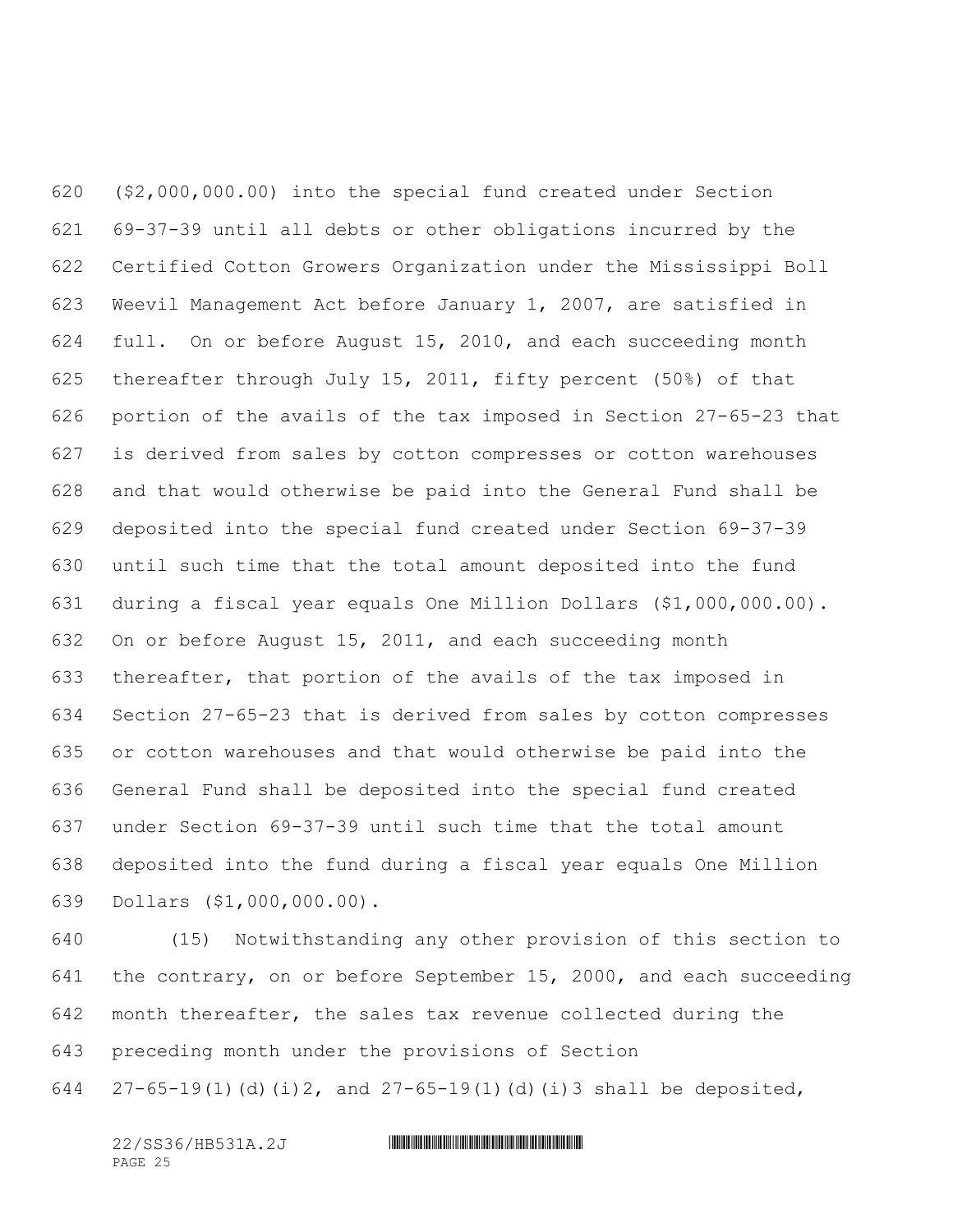without diversion, into the Telecommunications Ad Valorem Tax Reduction Fund established in Section 27-38-7.

 (16) (a) On or before August 15, 2000, and each succeeding month thereafter, the sales tax revenue collected during the preceding month under the provisions of this chapter on the gross proceeds of sales of a project as defined in Section 57-30-1 shall be deposited, after all diversions except the diversion provided for in subsection (1) of this section, into the Sales Tax Incentive Fund created in Section 57-30-3.

 (b) On or before August 15, 2007, and each succeeding month thereafter, eighty percent (80%) of the sales tax revenue collected during the preceding month under the provisions of this chapter from the operation of a tourism project under the provisions of Sections 57-26-1 through 57-26-5, shall be deposited, after the diversions required in subsections (7) and (8) of this section, into the Tourism Project Sales Tax Incentive Fund created in Section 57-26-3.

 (17) Notwithstanding any other provision of this section to the contrary, on or before April 15, 2002, and each succeeding month thereafter, the sales tax revenue collected during the preceding month under Section 27-65-23 on sales of parking services of parking garages and lots at airports shall be deposited, without diversion, into the special fund created under Section 27-5-101(d).

(18) [Repealed]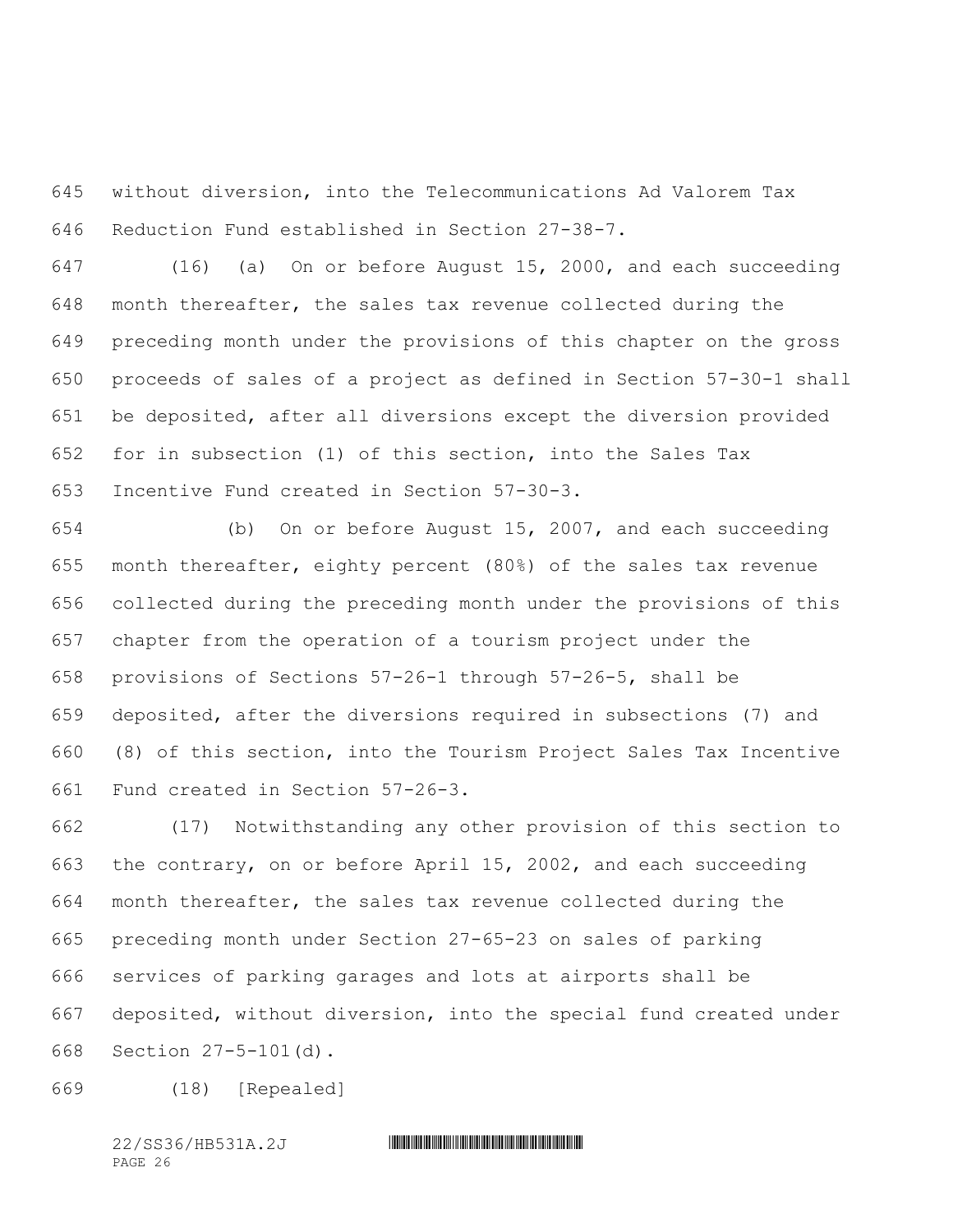(19) (a) On or before August 15, 2005, and each succeeding month thereafter, the sales tax revenue collected during the preceding month under the provisions of this chapter on the gross proceeds of sales of a business enterprise located within a redevelopment project area under the provisions of Sections 57-91-1 through 57-91-11, and the revenue collected on the gross proceeds of sales from sales made to a business enterprise located in a redevelopment project area under the provisions of Sections 57-91-1 through 57-91-11 (provided that such sales made to a business enterprise are made on the premises of the business enterprise), shall, except as otherwise provided in this subsection (19), be deposited, after all diversions, into the Redevelopment Project Incentive Fund as created in Section 57-91-9.

 (b) For a municipality participating in the Economic Redevelopment Act created in Sections 57-91-1 through 57-91-11, the diversion provided for in subsection (1) of this section attributable to the gross proceeds of sales of a business enterprise located within a redevelopment project area under the provisions of Sections 57-91-1 through 57-91-11, and attributable to the gross proceeds of sales from sales made to a business enterprise located in a redevelopment project area under the provisions of Sections 57-91-1 through 57-91-11 (provided that such sales made to a business enterprise are made on the premises of the business enterprise), shall be deposited into the

PAGE 27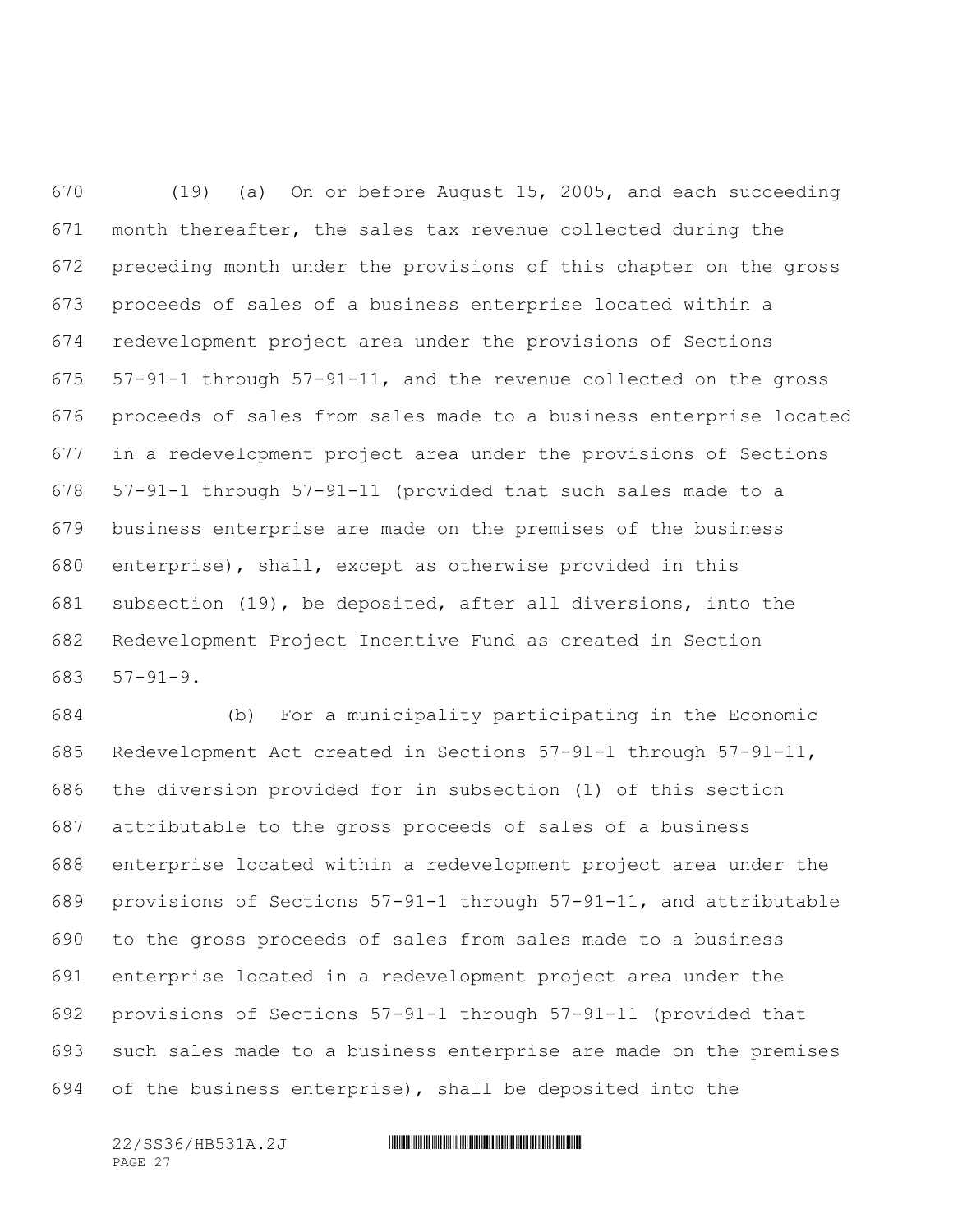Redevelopment Project Incentive Fund as created in Section 57-91-9, as follows:

 (i) For the first six (6) years in which payments are made to a developer from the Redevelopment Project Incentive Fund, one hundred percent (100%) of the diversion shall be deposited into the fund;

 (ii) For the seventh year in which such payments are made to a developer from the Redevelopment Project Incentive Fund, eighty percent (80%) of the diversion shall be deposited into the fund;

 (iii) For the eighth year in which such payments are made to a developer from the Redevelopment Project Incentive Fund, seventy percent (70%) of the diversion shall be deposited into the fund;

 (iv) For the ninth year in which such payments are made to a developer from the Redevelopment Project Incentive Fund, sixty percent (60%) of the diversion shall be deposited into the fund; and

 (v) For the tenth year in which such payments are made to a developer from the Redevelopment Project Incentive Fund, fifty percent (50%) of the funds shall be deposited into the fund. (20) On or before January 15, 2007, and each succeeding month thereafter, eighty percent (80%) of the sales tax revenue collected during the preceding month under the provisions of this chapter from the operation of a tourism project under the

PAGE 28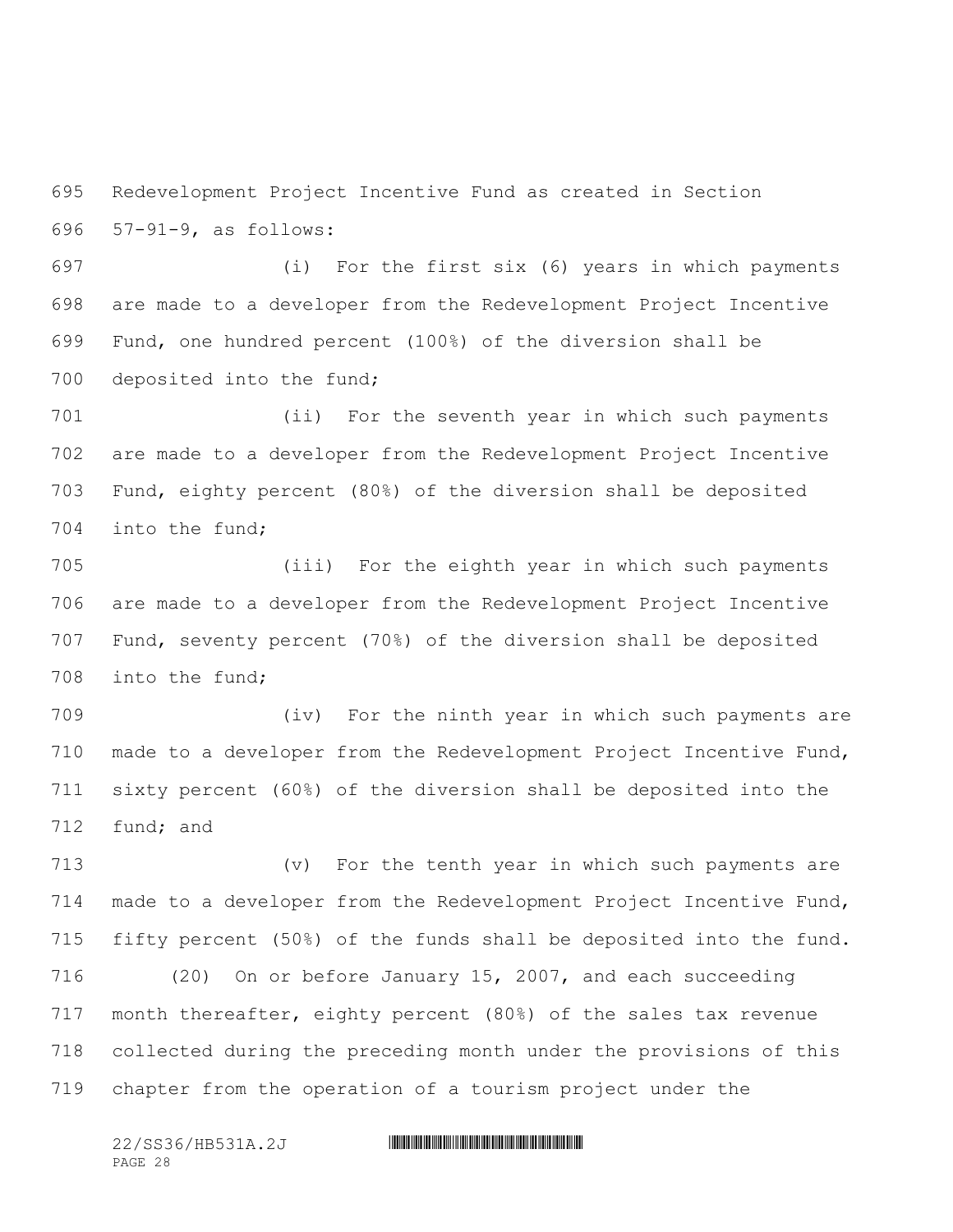provisions of Sections 57-28-1 through 57-28-5 shall be deposited, after the diversions required in subsections (7) and (8) of this section, into the Tourism Sales Tax Incentive Fund created in Section 57-28-3.

 (21) (a) On or before April 15, 2007, and each succeeding month thereafter through June 15, 2013, One Hundred Fifty Thousand Dollars (\$150,000.00) of the sales tax revenue collected during the preceding month under the provisions of this chapter shall be deposited into the MMEIA Tax Incentive Fund created in Section 57-101-3.

 (b) On or before July 15, 2013, and each succeeding month thereafter, One Hundred Fifty Thousand Dollars (\$150,000.00) of the sales tax revenue collected during the preceding month under the provisions of this chapter shall be deposited into the Mississippi Development Authority Job Training Grant Fund created in Section 57-1-451.

 (22) Notwithstanding any other provision of this section to 737 the contrary, on or before August 15, 2009, and each succeeding month thereafter, the sales tax revenue collected during the preceding month under the provisions of Section 27-65-201 shall be deposited, without diversion, into the Motor Vehicle Ad Valorem Tax Reduction Fund established in Section 27-51-105.

 (23) (a) On or before August 15, 2019, and each month thereafter through July 15, 2020, one percent (1%) of the total sales tax revenue collected during the preceding month from

PAGE 29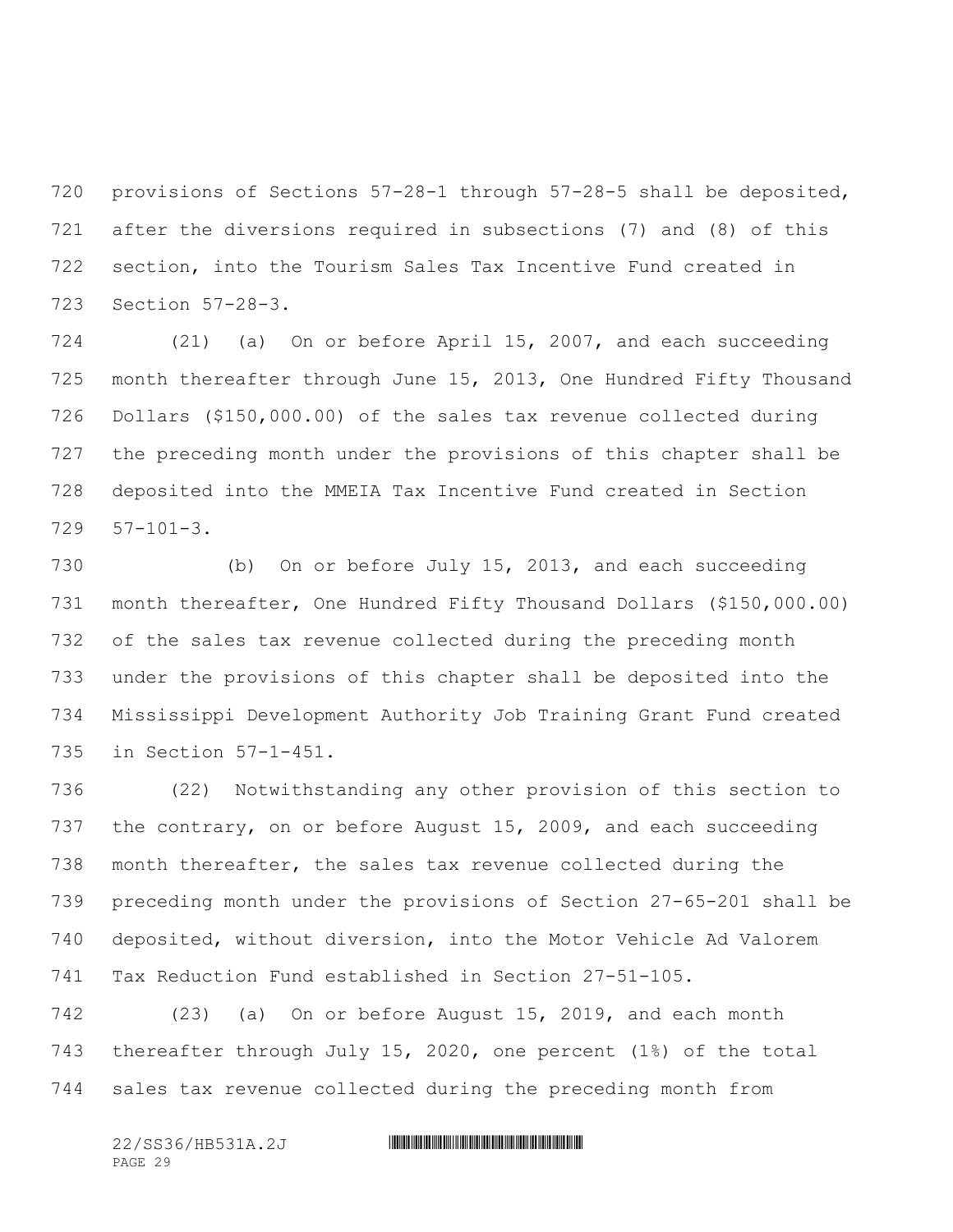restaurants and hotels shall be allocated for distribution to the Mississippi Development Authority Tourism Advertising Fund established under Section 57-1-64, to be used exclusively for the purpose stated therein. On or before August 15, 2020, and each month thereafter through July 15, 2021, two percent (2%) of the total sales tax revenue collected during the preceding month from restaurants and hotels shall be allocated for distribution to the Mississippi Development Authority Tourism Advertising Fund established under Section 57-1-64, to be used exclusively for the purpose stated therein. On or before August 15, 2021, and each month thereafter, three percent (3%) of the total sales tax revenue collected during the preceding month from restaurants and hotels shall be allocated for distribution to the Mississippi Development Authority Tourism Advertising Fund established under Section 57-1-64, to be used exclusively for the purpose stated therein. The revenue diverted pursuant to this subsection shall not be available for expenditure until February 1, 2020.

 (b) The Joint Legislative Committee on Performance Evaluation and Expenditure Review (PEER) must provide an annual report to the Legislature indicating the amount of funds deposited into the Mississippi Development Authority Tourism Advertising Fund established under Section 57-1-64, and a detailed record of how the funds are spent.

PAGE 30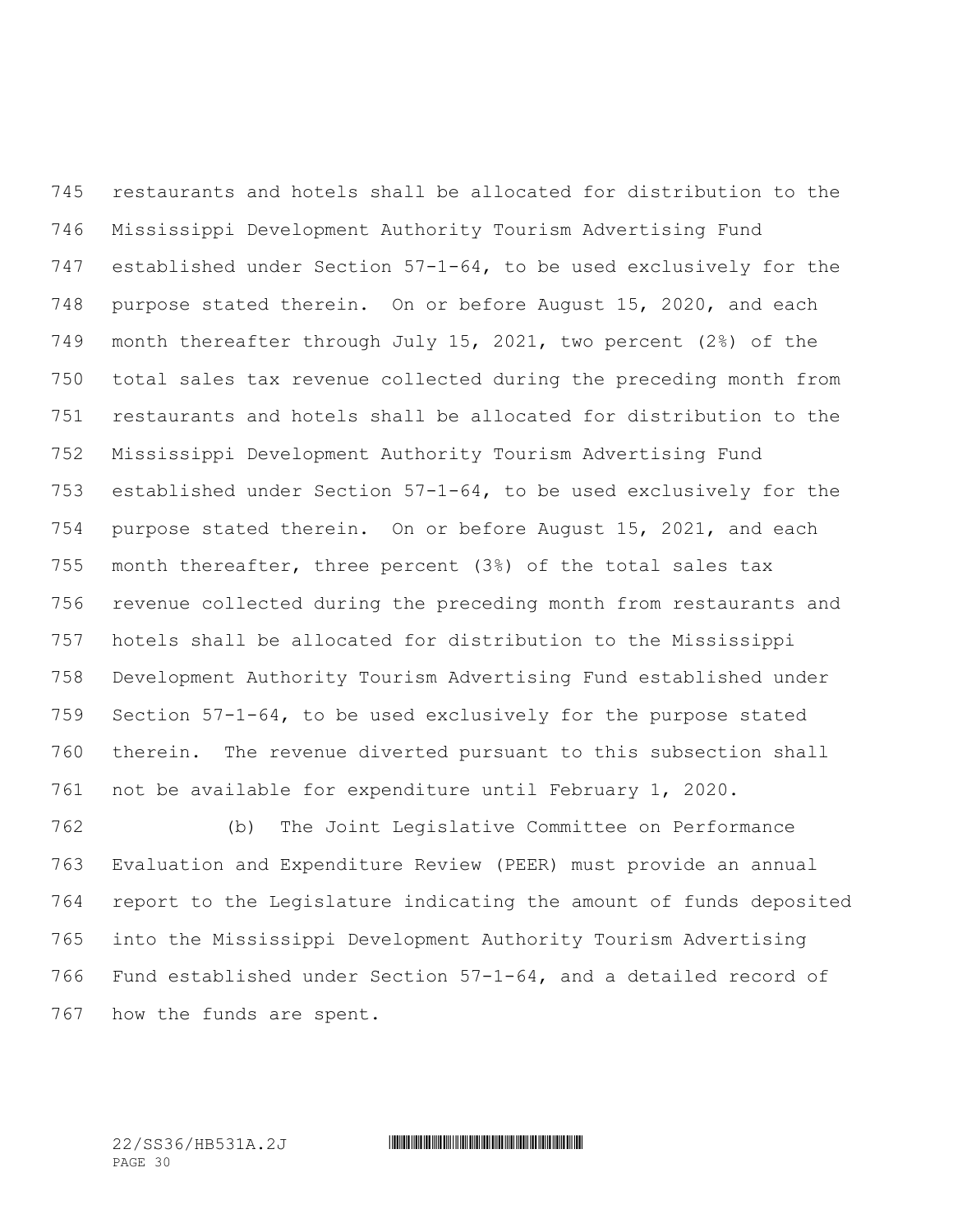(24) The remainder of the amounts collected under the provisions of this chapter shall be paid into the State Treasury to the credit of the General Fund.

 (25) (a) It shall be the duty of the municipal officials of any municipality that expands its limits, or of any community that incorporates as a municipality, to notify the commissioner of that action thirty (30) days before the effective date. Failure to so notify the commissioner shall cause the municipality to forfeit the revenue that it would have been entitled to receive during this period of time when the commissioner had no knowledge of the action.

 (b) (i) Except as otherwise provided in subparagraph (ii) of this paragraph, if any funds have been erroneously disbursed to any municipality or any overpayment of tax is recovered by the taxpayer, the commissioner may make correction and adjust the error or overpayment with the municipality by withholding the necessary funds from any later payment to be made to the municipality.

 (ii) Subject to the provisions of Sections 27-65-51 and 27-65-53, if any funds have been erroneously disbursed to a municipality under subsection (1) of this section for a period of three (3) years or more, the maximum amount that may be recovered or withheld from the municipality is the total amount of funds erroneously disbursed for a period of three (3) years beginning with the date of the first erroneous disbursement.

PAGE 31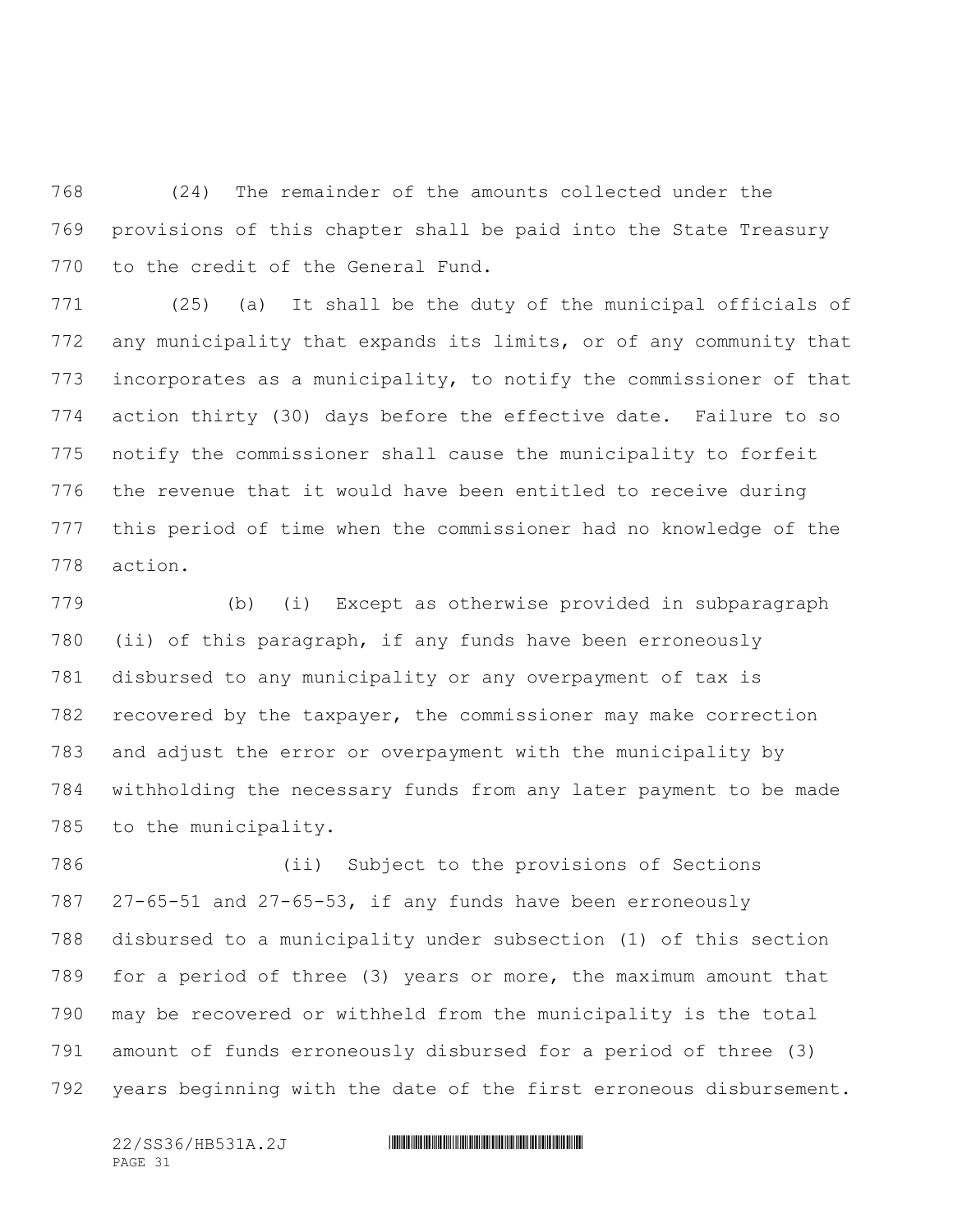However, if during such period, a municipality provides written notice to the Department of Revenue indicating the erroneous disbursement of funds, then the maximum amount that may be recovered or withheld from the municipality is the total amount of funds erroneously disbursed for a period of one (1) year beginning with the date of the first erroneous disbursement.

 **SECTION 5.** Section 27-67-31, Mississippi Code of 1972, is amended as follows:

 27-67-31. All administrative provisions of the sales tax law, and amendments thereto, including those which fix damages, penalties and interest for failure to comply with the provisions of said sales tax law, and all other requirements and duties imposed upon taxpayer, shall apply to all persons liable for use taxes under the provisions of this article. The commissioner shall exercise all power and authority and perform all duties with respect to taxpayers under this article as are provided in said sales tax law, except where there is conflict, then the provisions of this article shall control.

 The commissioner may require transportation companies to permit the examination of waybills, freight bills, or other documents covering shipments of tangible personal property into this state.

 On or before the fifteenth day of each month, the amount 816 received from taxes, damages and interest under the provisions of

PAGE 32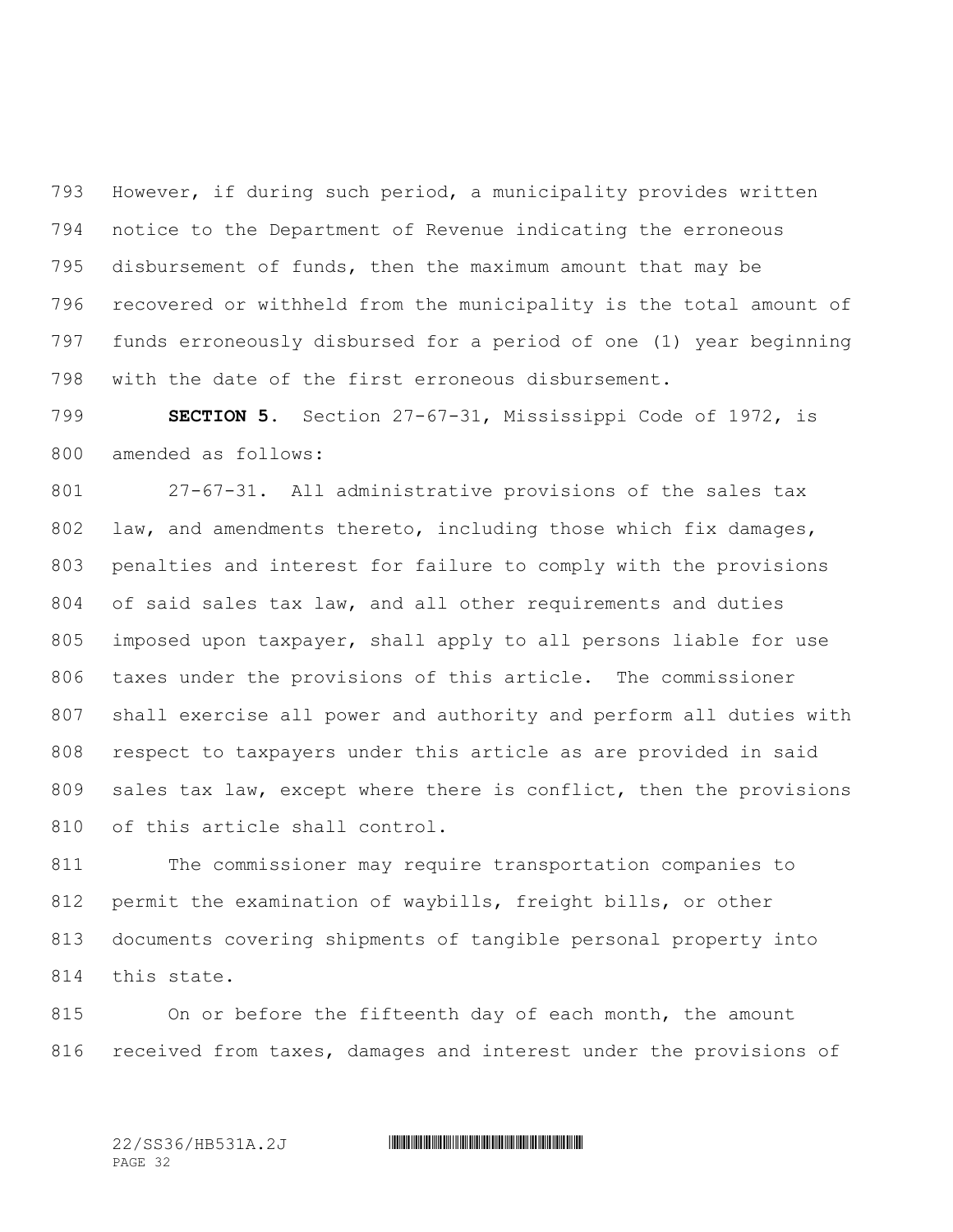this article during the preceding month shall be paid and distributed as follows:

 (a) On or before July 15, 1994, through July 15, 2000, and each succeeding month thereafter, two and two hundred sixty-six one-thousandths percent (2.266%) of the total use tax revenue collected during the preceding month under the provisions of this article shall be deposited in the School Ad Valorem Tax Reduction Fund created pursuant to Section 37-61-35. On or before August 15, 2000, and each succeeding month thereafter through August 15, 2022, two and two hundred sixty-six one-thousandths percent (2.266%) of the total use tax revenue collected during the preceding month under the provisions of this **\* \* \*** article shall be deposited into the School Ad Valorem Tax Reduction Fund created under Section 37-61-35 until such time that the total amount deposited into the fund during a fiscal year equals Four Million Dollars (\$4,000,000.00). Thereafter, the amounts diverted under this paragraph (a) during the fiscal year in excess of Four Million Dollars (\$4,000,000.00) shall be deposited into the Education Enhancement Fund created under Section 37-61-33 for appropriation by the Legislature as other education needs and shall not be subject to the percentage appropriation requirements set forth in Section 37-61-33. On or before September 15, 2022, and each succeeding month thereafter, two and two hundred sixty-six one-thousandths percent (2.266%) of the total use tax revenue collected during the preceding month under the provisions

PAGE 33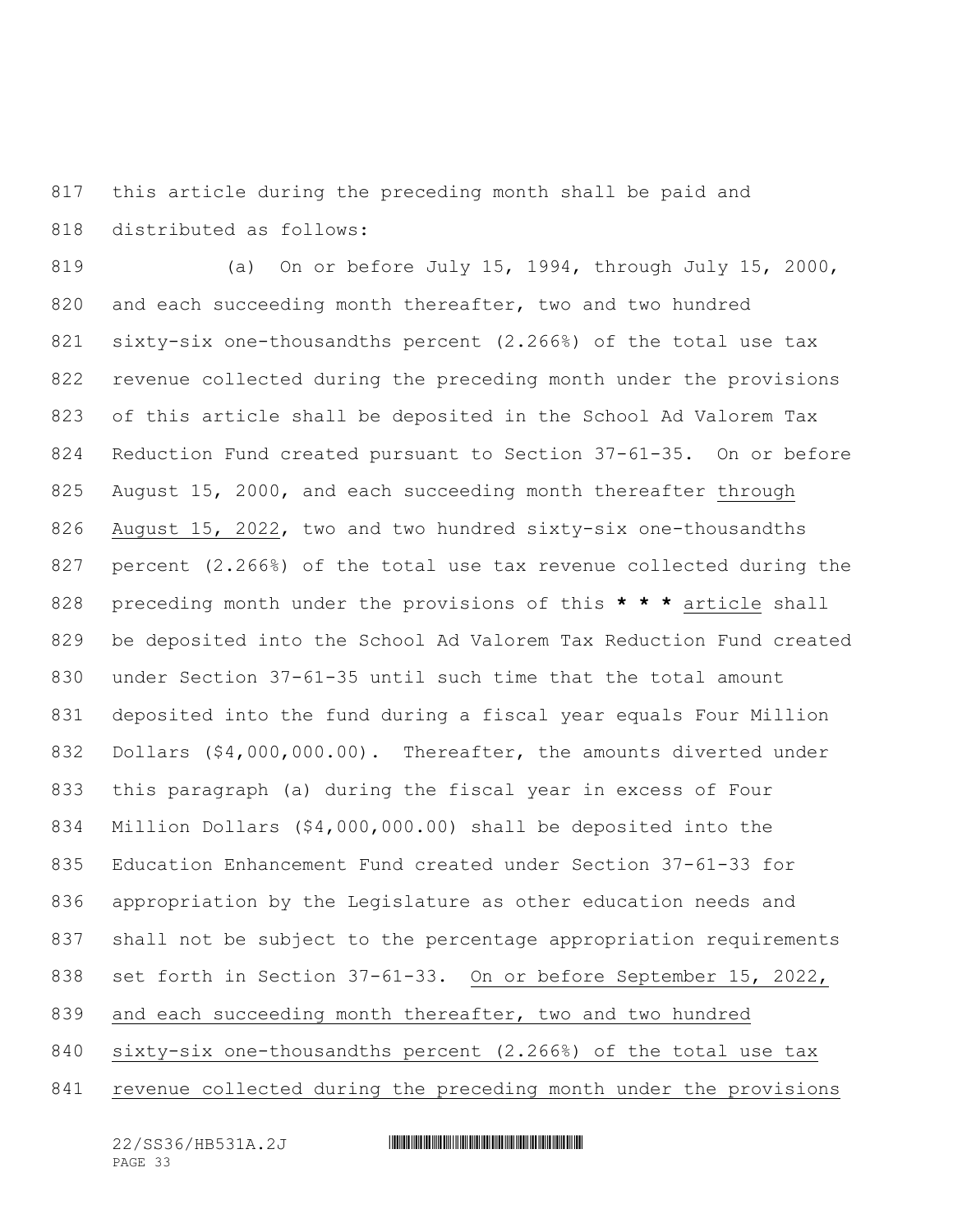of this article, except that imposed and levied as a result of 843 Section  $27-65-17(1)(n)$ , and three and seventeen one-hundredths percent (3.17%) of the total use tax revenue collected during the preceding month under the provisions of this article imposed and levied as a result of Section 27-65-17(1)(n), shall be deposited into the School Ad Valorem Tax Reduction Fund created under Section 37-61-35 until such time that the total amount deposited into the fund during a fiscal year equals Four Million Dollars (\$4,000,000.00). Thereafter, the amounts diverted under this paragraph (a) during the fiscal year in excess of Four Million Dollars (\$4,000,000.00) shall be deposited into the Education Enhancement Fund created under Section 37-61-33 for appropriation by the Legislature as other education needs and shall not be subject to the percentage appropriation requirements set forth in Section 37-61-33. (b) On or before July 15, 1994, and each succeeding month thereafter through August 15, 2022, nine and seventy-three one-thousandths percent (9.073%) of the total use tax revenue collected during the preceding month under the provisions of this article shall be deposited into the Education Enhancement Fund 862 created pursuant to Section 37-61-33. On or before September 15, 2022, and each succeeding month thereafter, nine and seventy-three one-thousandths percent (9.073%) of the total use tax revenue collected during the preceding month under the provisions of this

article, except that imposed and levied as a result of Section

PAGE 34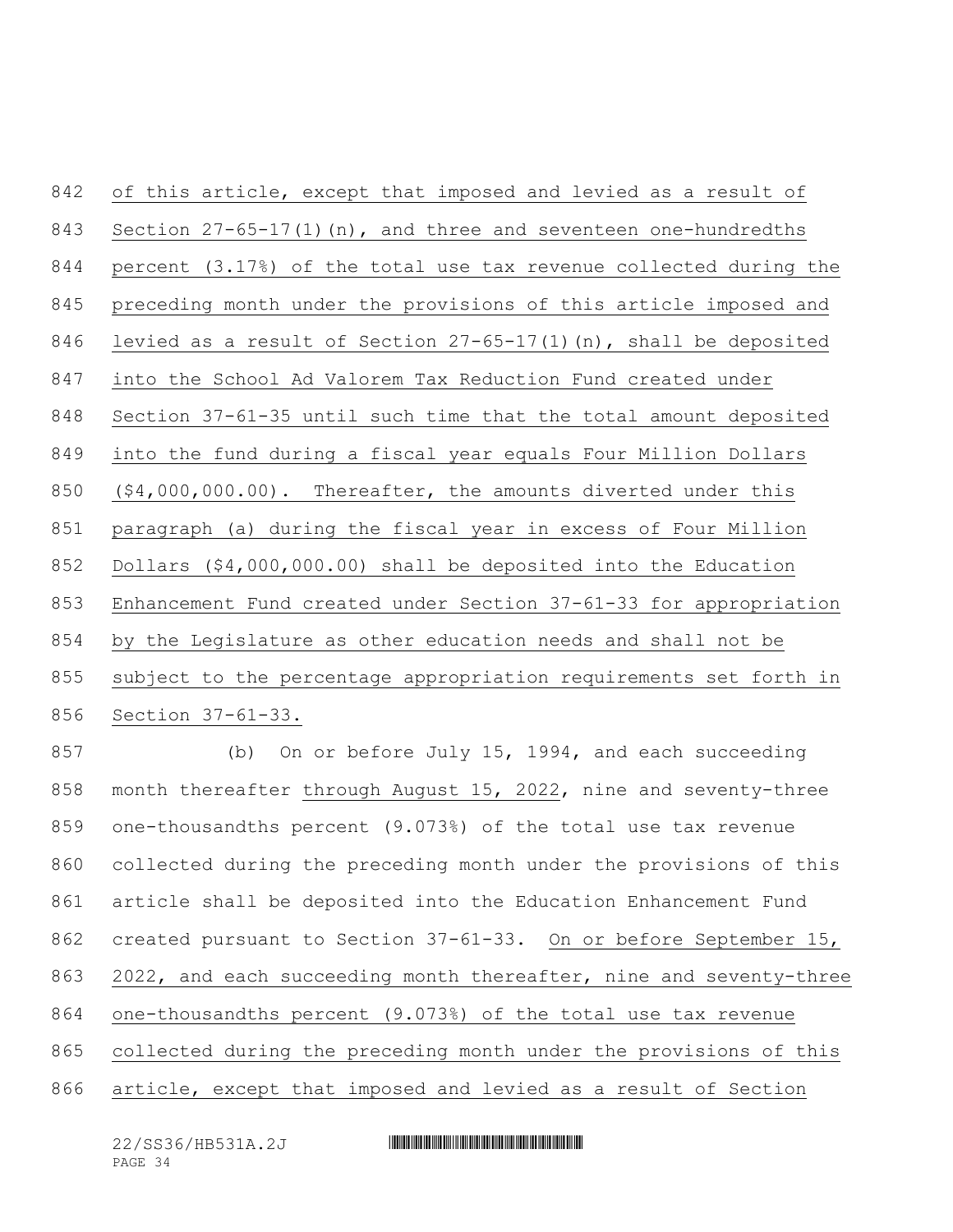27-65-17(1)(n), and twelve and seventy one-hundredths percent (12.70%) of the total use tax revenue collected during the preceding month under the provisions of this article imposed and levied as a result of Section 27-65-17(1)(n), shall be deposited into the Education Enhancement Fund created under Section 37-61-33.

 (c) On or before July 15, 1997, and on or before the 874 fifteenth day of each succeeding month thereafter, the revenue collected under the provisions of this article imposed and levied as a result of Section 27-65-17(2) and the corresponding levy in Section 27-65-23 on the rental or lease of private carriers of passengers and light carriers of property as defined in Section 27-51-101 shall be deposited into the Motor Vehicle Ad Valorem Tax Reduction Fund created pursuant to Section 27-51-105.

881 (d) On or before July 15, 1997, and on or before the fifteenth day of each succeeding month thereafter and after the deposits required by paragraphs (a) and (b) of this section are made, the remaining revenue collected under the provisions of this article imposed and levied as a result of Section 27-65-17(1) and the corresponding levy in Section 27-65-23 on the rental or lease of private carriers of passengers and light carriers of property as defined in Section 27-51-101 shall be deposited into the Motor Vehicle Ad Valorem Tax Reduction Fund created pursuant to Section 27-51-105.

PAGE 35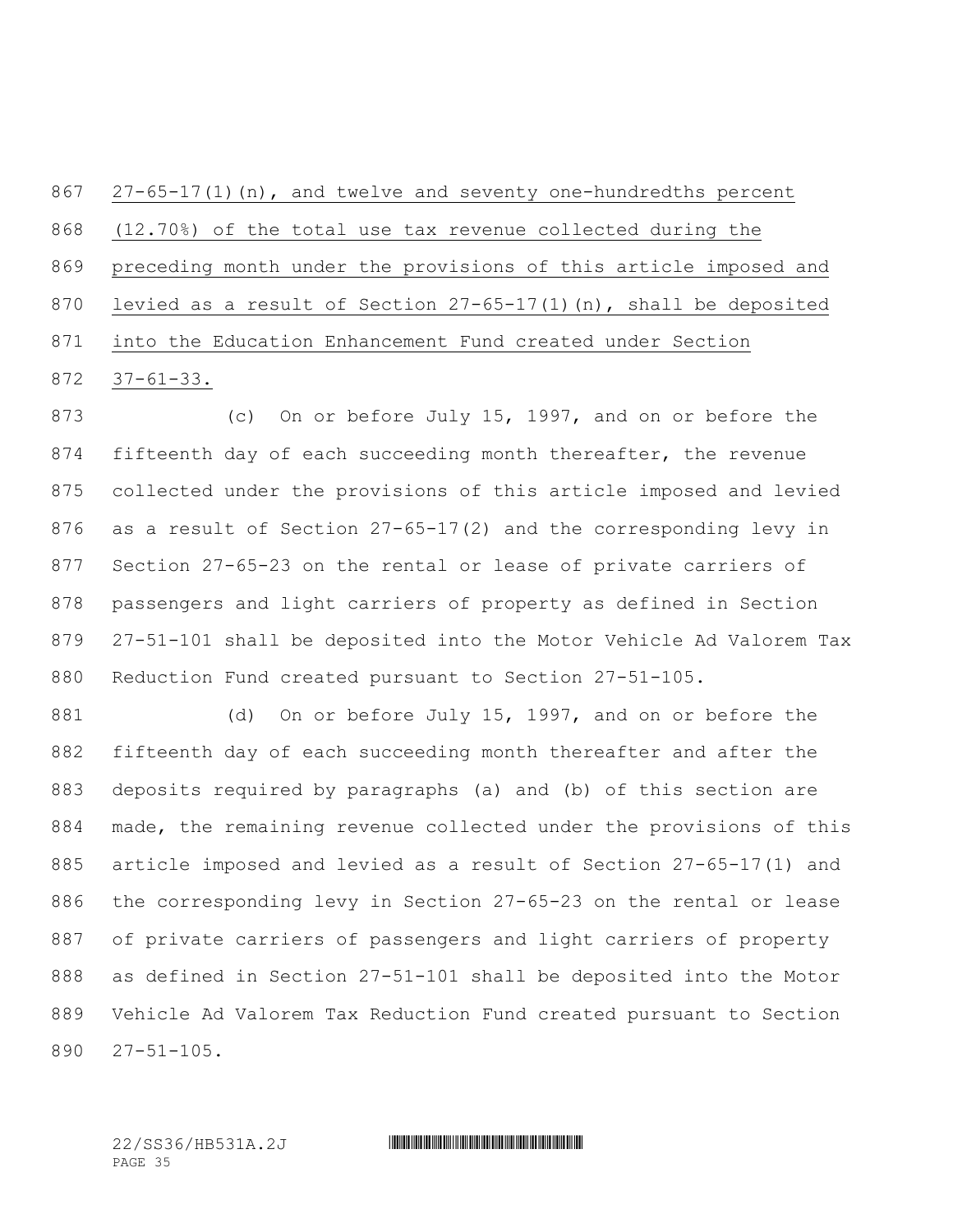(e) On or before August 15, 2019, and each succeeding month thereafter through July 15, 2020, three and three-fourths percent (3-3/4%) of the total use tax revenue collected during the preceding month under the provisions of this article shall be deposited into the special fund created in Section 27-67-35(1). On or before August 15, 2020, and each succeeding month thereafter through July 15, 2021, seven and one-half percent (7-1/2%) of the total use tax revenue collected during the preceding month under the provisions of this article shall be deposited into the special fund created in Section 27-67-35(1). On or before August 15, 2021, and each succeeding month thereafter through July 15, 2022, 902 eleven and one-fourth percent  $(11-1/4)$  of the total use tax revenue collected during the preceding month under the provisions of this article shall be deposited into the special fund created in Section 27-67-35(1). On or before August 15, 2022, **\* \* \*** fifteen percent (15%) of the total use tax revenue collected during the preceding month under the provisions of this article shall be deposited into the special fund created in Section 909 27-67-35(1). On or before September 15, 2022, and each succeeding month thereafter, fifteen percent (15%) of the total use tax revenue collected during the preceding month under the provisions of this article, except that imposed and levied as a result of Section 27-65-17(1)(n), and twenty-one percent (21%) of the total use tax revenue collected during the preceding month under the provisions of this article imposed and levied as a result of

PAGE 36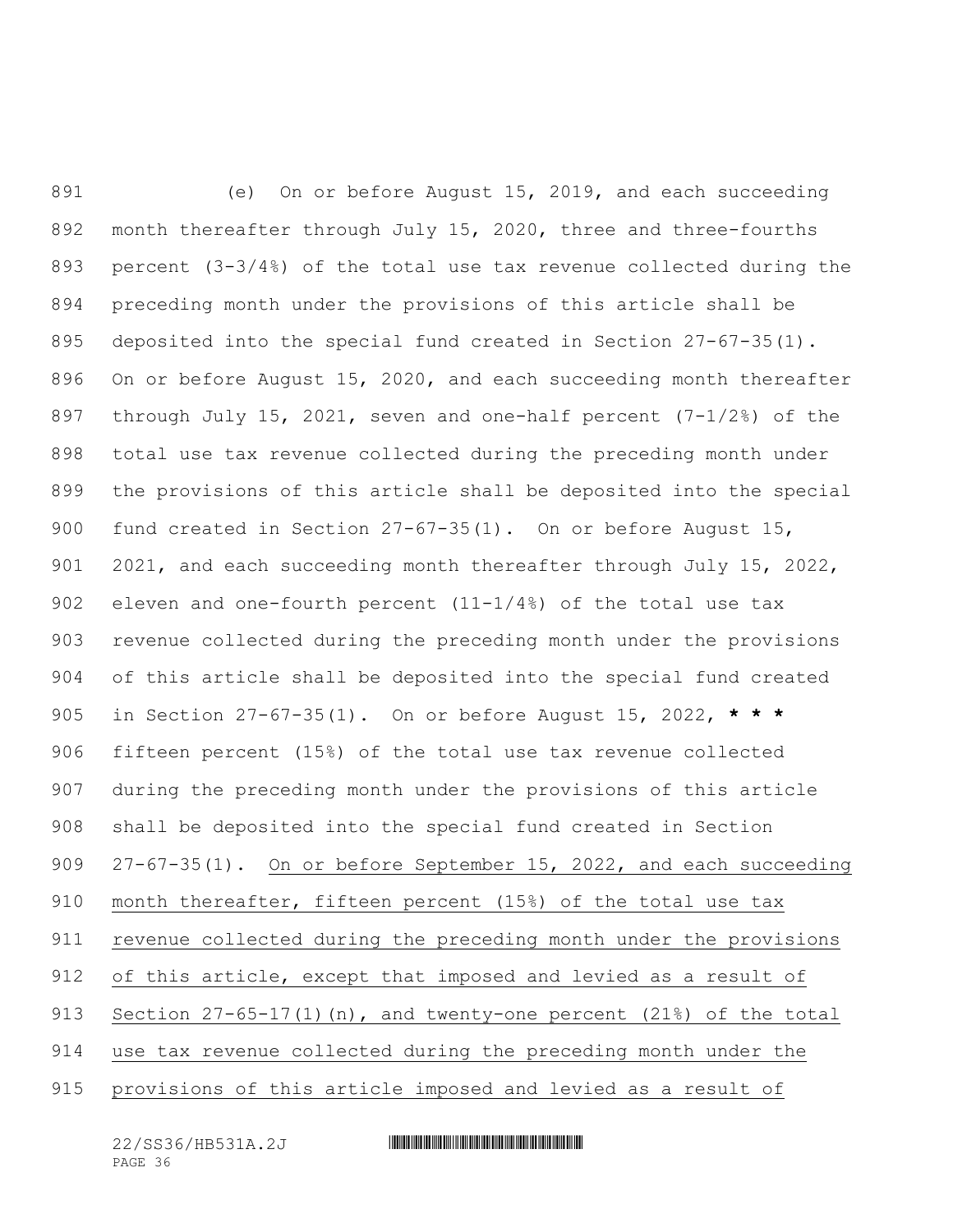# 916 Section 27-65-17(1)(n), shall be deposited into the special fund created in Section 27-67-35(1).

 (f) On or before August 15, 2019, and each succeeding month thereafter through July 15, 2020, three and three-fourths percent (3-3/4%) of the total use tax revenue collected during the preceding month under the provisions of this article shall be deposited into the special fund created in Section 27-67-35(2). 923 On or before August 15, 2020, and each succeeding month thereafter through July 15, 2021, seven and one-half percent (7-1/2%) of the total use tax revenue collected during the preceding month under the provisions of this article shall be deposited into the special fund created in Section 27-67-35(2). On or before August 15, 928 2021, and each succeeding month thereafter through July 15, 2022, 929 eleven and one-fourth percent  $(11-1/4)$  of the total use tax revenue collected during the preceding month under the provisions of this article shall be deposited into the special fund created in Section 27-67-35(2). On or before August 15, 2022, **\* \* \*** fifteen percent (15%) of the total use tax revenue collected during the preceding month under the provisions of this article shall be deposited into the special fund created in Section 27-67-35(2). On or before September 15, 2022, and each succeeding 937 month thereafter, fifteen percent (15%) of the total use tax revenue collected during the preceding month under the provisions of this article, except that imposed and levied as a result of Section 27-65-17(1)(n), and twenty-one percent (21%) of the total

PAGE 37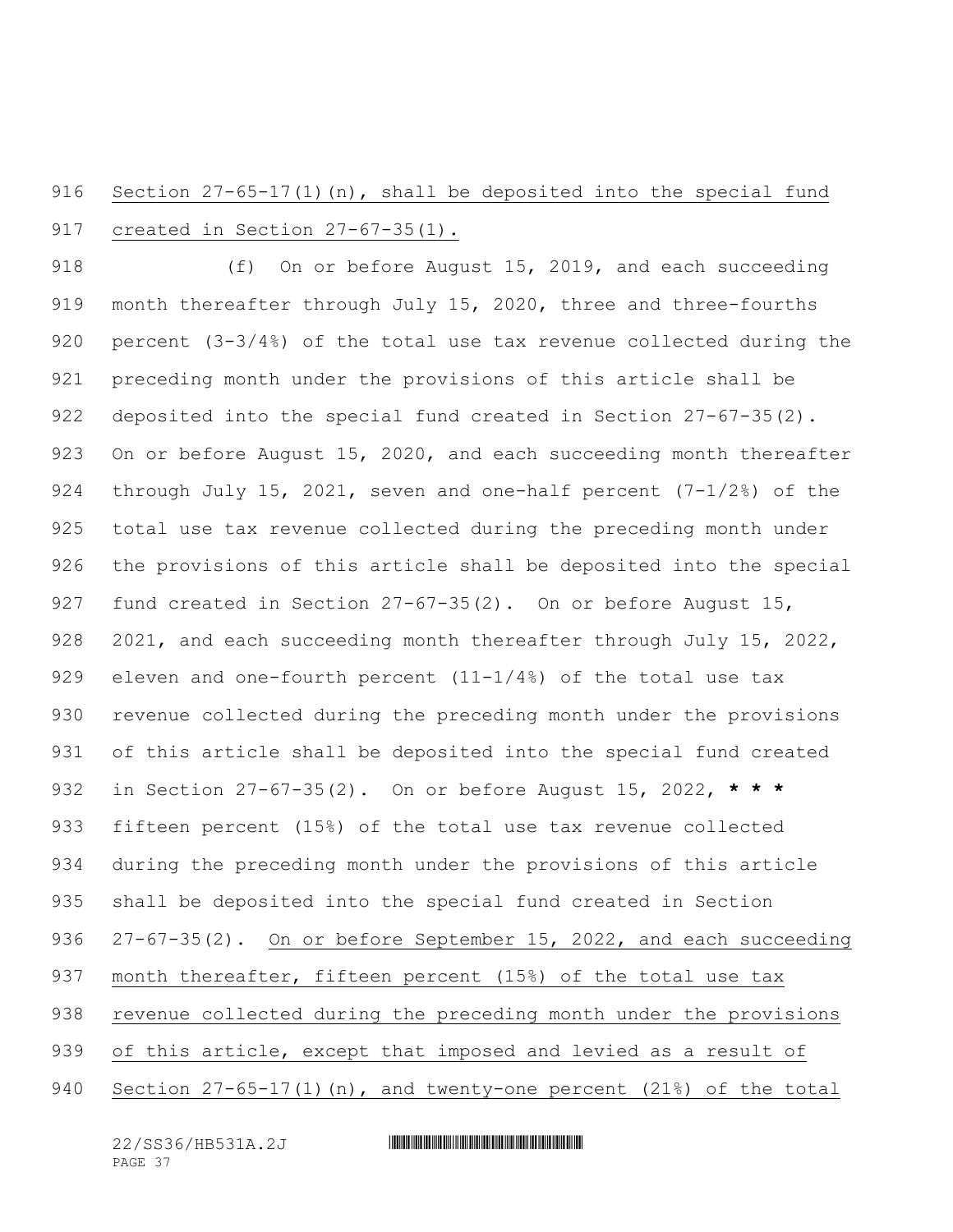use tax revenue collected during the preceding month under the provisions of this article imposed and levied as a result of 943 Section 27-65-17(1)(n), shall be deposited into the special fund created in Section 27-67-35(2).

 (g) On or before August 15, 2019, and each succeeding month thereafter through July 15, 2020, Four Hundred Sixteen Thousand Six Hundred Sixty-six Dollars and Sixty-seven Cents (\$416,666.67) or one and one-fourth percent (1-1/4%) of the total use tax revenue collected during the preceding month under the provisions of this article, whichever is the greater amount, shall be deposited into the Local System Bridge Replacement and Rehabilitation Fund created in Section 65-37-13. On or before August 15, 2020, and each succeeding month thereafter through July 15, 2021, Eight Hundred Thirty-three Thousand Three Hundred Thirty-three Dollars and Thirty-four Cents (\$833,333.34) or two and one-half percent (2-1/2%) of the total use tax revenue collected during the preceding month under the provisions of this article, whichever is the greater amount, shall be deposited into the Local System Bridge Replacement and Rehabilitation Fund created in Section 65-37-13. On or before August 15, 2021, and each succeeding month thereafter through July 15, 2022, One Million Two Hundred Fifty Thousand Dollars (\$1,250,000.00) or three and three-fourths percent (3-3/4%) of the total use tax revenue collected during the preceding month under the provisions of this article, whichever is the greater amount, shall be

PAGE 38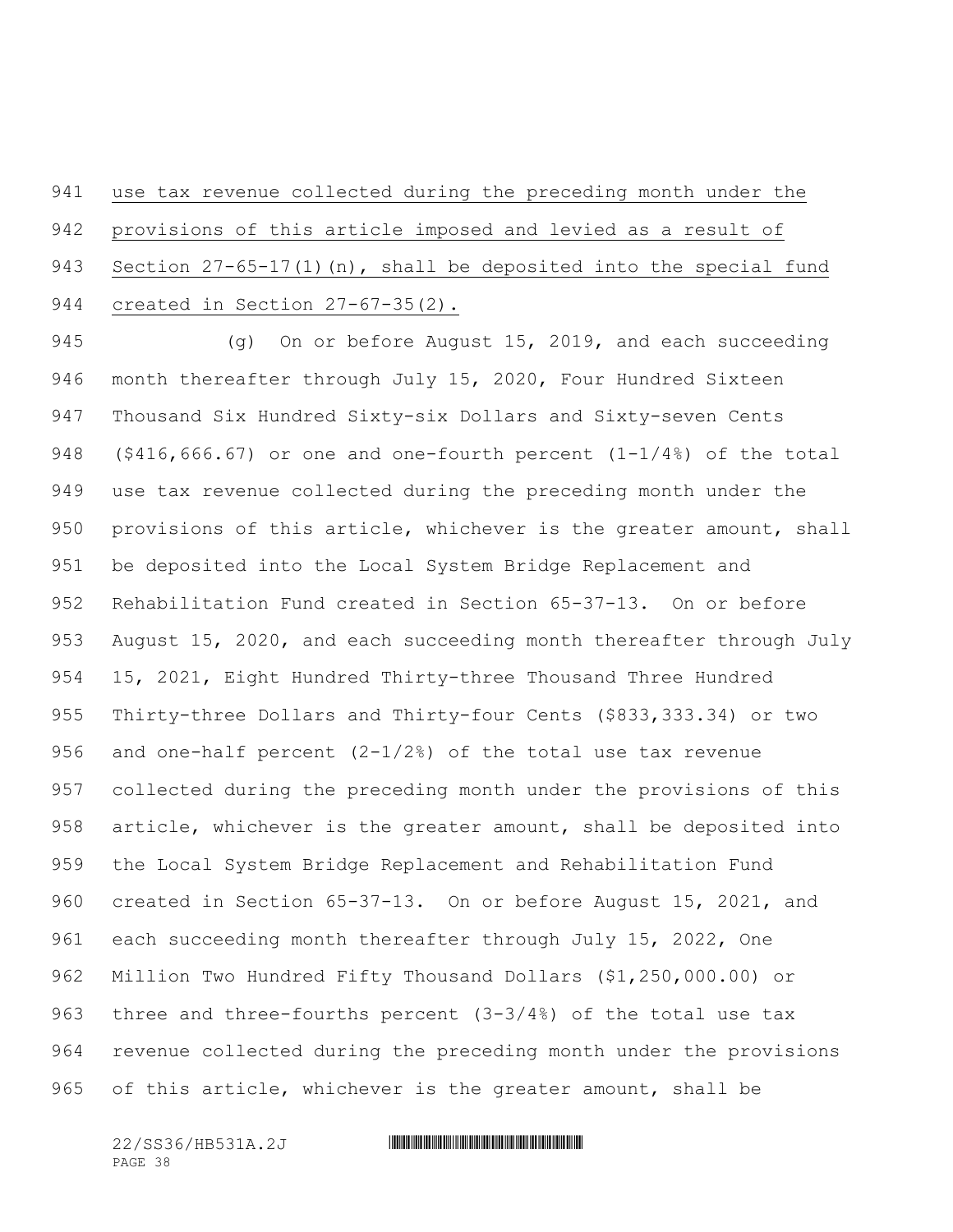deposited into the Local System Bridge Replacement and Rehabilitation Fund created in Section 65-37-13. On or before August 15, 2022, **\* \* \*** One Million Six Hundred Sixty-six Thousand Six Hundred Sixty-six Dollars and Sixty-seven Cents (\$1,666,666.67) or five percent (5%) of the total use tax revenue collected during the preceding month under the provisions of this article, whichever is the greater amount, shall be deposited into the Local System Bridge Replacement and Rehabilitation Fund created in Section 65-37-13. On or before September 15, 2022, and each succeeding month thereafter, five percent (5%) of the total use tax revenue collected during the preceding month under the provisions of this article, except that imposed and levied as a result of Section 27-65-17(1)(n), and seven percent (7%) of the total use tax revenue collected during the preceding month under the provisions of this article imposed and levied as a result of 981 Section 27-65-17(1)(n), shall be deposited into the Local System Bridge Replacement and Rehabilitation Fund created in Section 65-37-13; however, if in any month the total amount of the diversion calculated from the percentages in the preceding clause is less than One Million Six Hundred Sixty-six Thousand Six 986 Hundred Sixty-six Dollars and Sixty-seven Cents (\$1,666,666.67), then the amount deposited into the Local System Bridge Replacement and Rehabilitation Fund under this paragraph (g) for that month shall be One Million Six Hundred Sixty-six Thousand Six Hundred Sixty-six Dollars and Sixty-seven Cents (\$1,666,666.67).

PAGE 39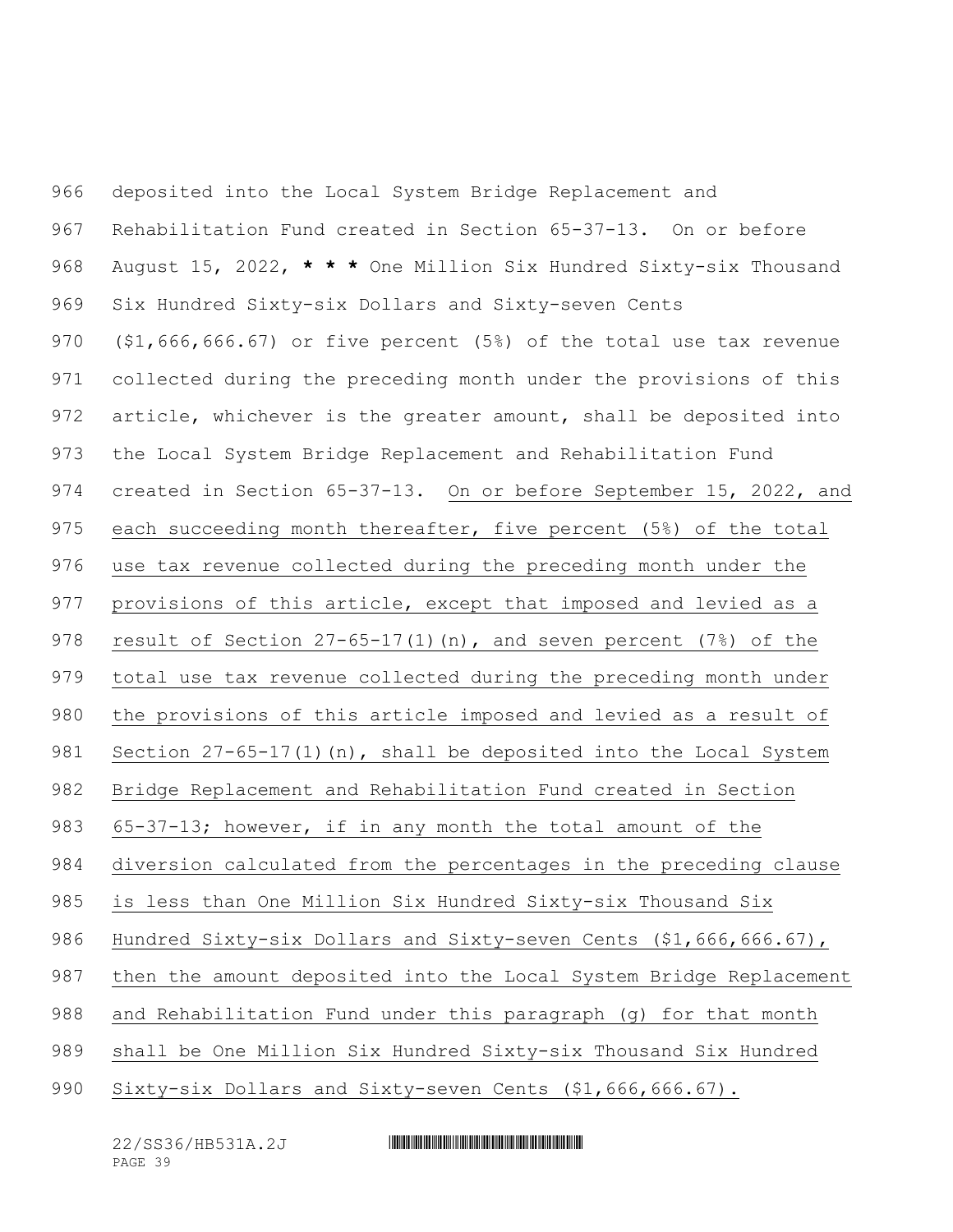(h) On or before August 15, 2020, and each succeeding month thereafter through July 15, 2022, One Million Dollars (\$1,000,000.00) of the total use tax revenue collected during the preceding month under the provisions of this article shall be deposited into the Local System Bridge Replacement and Rehabilitation Fund created in Section 65-37-13. Amounts deposited into the Local System Bridge Replacement and Rehabilitation Fund under this paragraph (h) shall be in addition to amounts deposited into the fund under paragraph (g) of this section.

1001 (i) The remainder of the amount received from taxes, damages and interest under the provisions of this article shall be paid into the General Fund of the State Treasury by the commissioner.

 **SECTION 6.** (1) Each taxpayer who filed a 2021 Form 80-105 Mississippi income tax return shall receive a rebate of five percent (5%) of his 2021 tax liability; however, the rebate shall be no less than One Hundred Dollars (\$100.00) per taxpayer and no more than One Thousand Dollars (\$1,000.00) per tax return.

 (2) A special fund, to be designated the "2022 Income Tax Rebate Fund," is created within the State Treasury. The fund shall be maintained by the State Treasurer as a separate and special fund, separate and apart from the General Fund of the state. Monies in this special fund shall be appropriated by the Legislature and used by the Department of Revenue to pay taxpayers

PAGE 40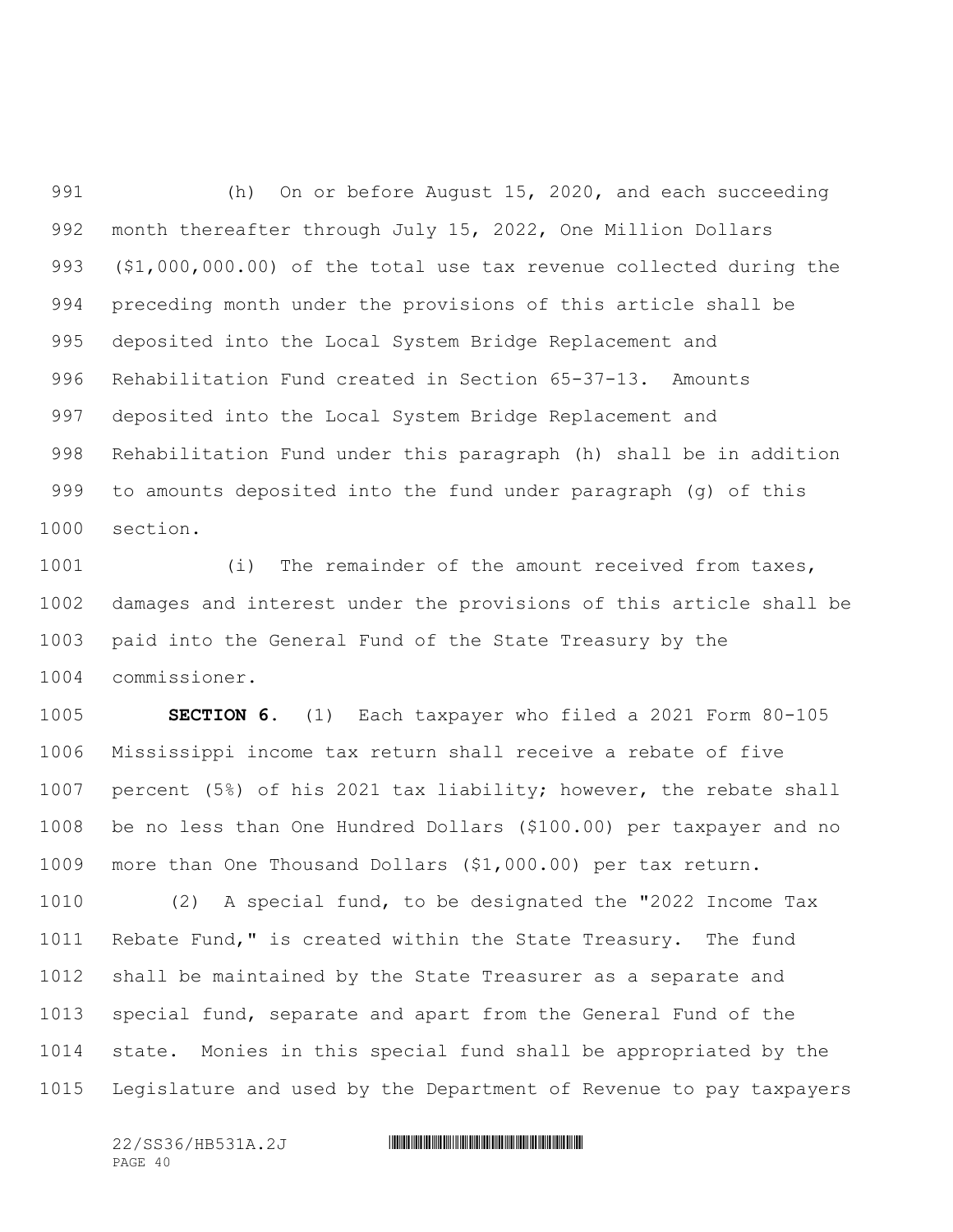entitled to income tax rebates under this section. Before July 1, 2024, amounts remaining in the special fund at the end of a fiscal year shall not lapse into the State General Fund, and any interest earned or investment earnings on amounts in the fund shall be deposited to the credit of the fund. On July 1, 2024, any unobligated amounts remaining in the special fund shall be transferred to the State General Fund.

 (3) If the monies appropriated or transferred by the Legislature to the 2022 Income Tax Rebate Fund are found to be insufficient to fund the rebate authorized in this section, the State Fiscal Officer shall transfer to the 2022 Income Tax Rebate Fund out of the Capital Expense Fund any additional amount necessary to fund the rebate.

 **SECTION 7.** Section 27-55-11, Mississippi Code of 1972, is amended as follows:

 27-55-11. Any person in business as a distributor of gasoline or who acts as a distributor of gasoline, as defined in this article, shall pay for the privilege of engaging in such business or acting as such distributor an excise tax equal to Eighteen Cents (18¢) per gallon until the date specified in Section 65-39-35, and Fourteen and Four-tenths Cents (14.4¢) per gallon thereafter, on all gasoline and blend stock stored, sold, distributed, manufactured, refined, distilled, blended or compounded in this state or received in this state for sale, use on the highways, storage, distribution, or for any purpose.

PAGE 41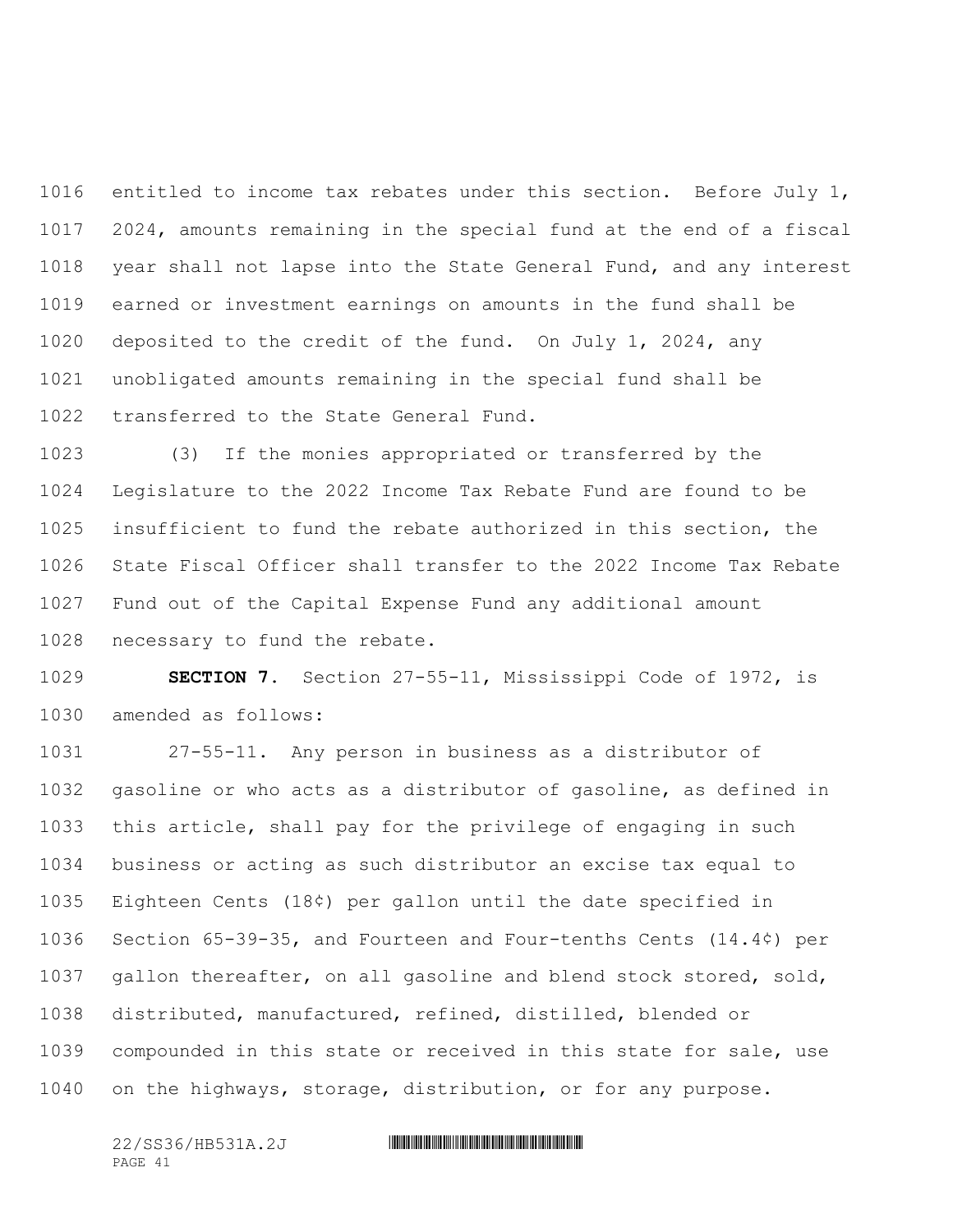Any person in business as a distributor of aviation gasoline, or who acts as a distributor of aviation gasoline, shall pay for the privilege of engaging in such business or acting as such distributor an excise tax equal to Six and Four-tenths Cents (6.4¢) per gallon on all aviation gasoline stored, sold, distributed, manufactured, refined, distilled, blended or compounded in this state or received in this state for sale, storage, distribution or for any purpose.

 The excise taxes collected under this section shall be paid and distributed in accordance with Section 27-5-101.

 The tax herein imposed and assessed shall be collected and paid to the State of Mississippi but once in respect to any gasoline. The basis for determining the tax liability shall be the correct invoiced gallons, adjusted to sixty (60) degrees Fahrenheit at the refinery or point of origin of shipment when such shipment is made by tank car or by motor carrier. The point of origin of shipment of gasoline transported into this state by pipelines shall be deemed to be that point in this state where such gasoline is withdrawn from the pipeline for storage or distribution, and adjustment to sixty (60) degrees Fahrenheit shall there be made. The basis for determining the tax liability on gasoline shipped into this state in barge cargoes and by pipeline shall be the actual number of gallons adjusted to sixty (60) degrees Fahrenheit unloaded into storage tanks or other containers in this state, such gallonage to be determined by

PAGE 42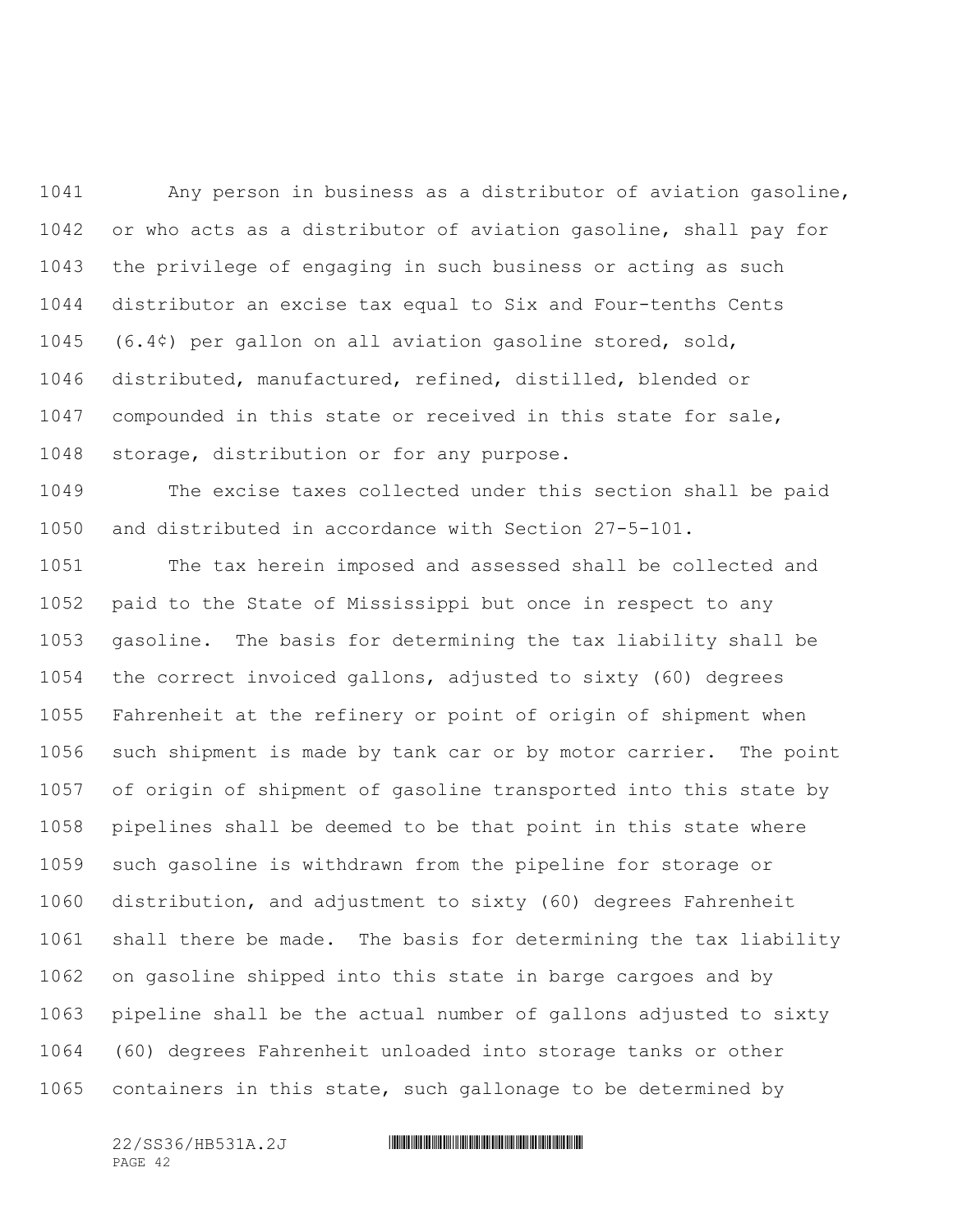measurement and/or gauge of storage tank or tanks or by any other method authorized by the commission. The tank or tanks into which barge cargoes of gasoline are discharged, or into which gasoline transported by pipeline is discharged, shall have correct gauge tables listing capacity, such gauge tables to be prepared by some recognized calibrating agency and to be approved by the commission.

 The tax levied herein shall accrue at the time gasoline is withdrawn from a refinery in this state except when withdrawal is by pipeline, barge, ship or vessel. The refiner shall pay to the commission the tax levied herein when gasoline is sold or delivered to persons who do not hold gasoline distributor permits. The refiner shall report to the commission all sales and deliveries of gasoline to bonded distributors of gasoline. The bonded distributor of gasoline who purchases, receives or acquires gasoline from a refinery in this state shall report such gasoline and pay the tax levied herein.

 Gasoline imported by common carrier shall be deemed to be received by the distributor of gasoline, and the tax levied herein shall accrue, when the car or tank truck containing such gasoline is unloaded by the carrier.

 With respect to distributors or other persons who bring, ship, have transported, or have brought into this state gasoline by means other than through a common carrier, the tax accrues and the tax liability attaches on the distributor or other person for

PAGE 43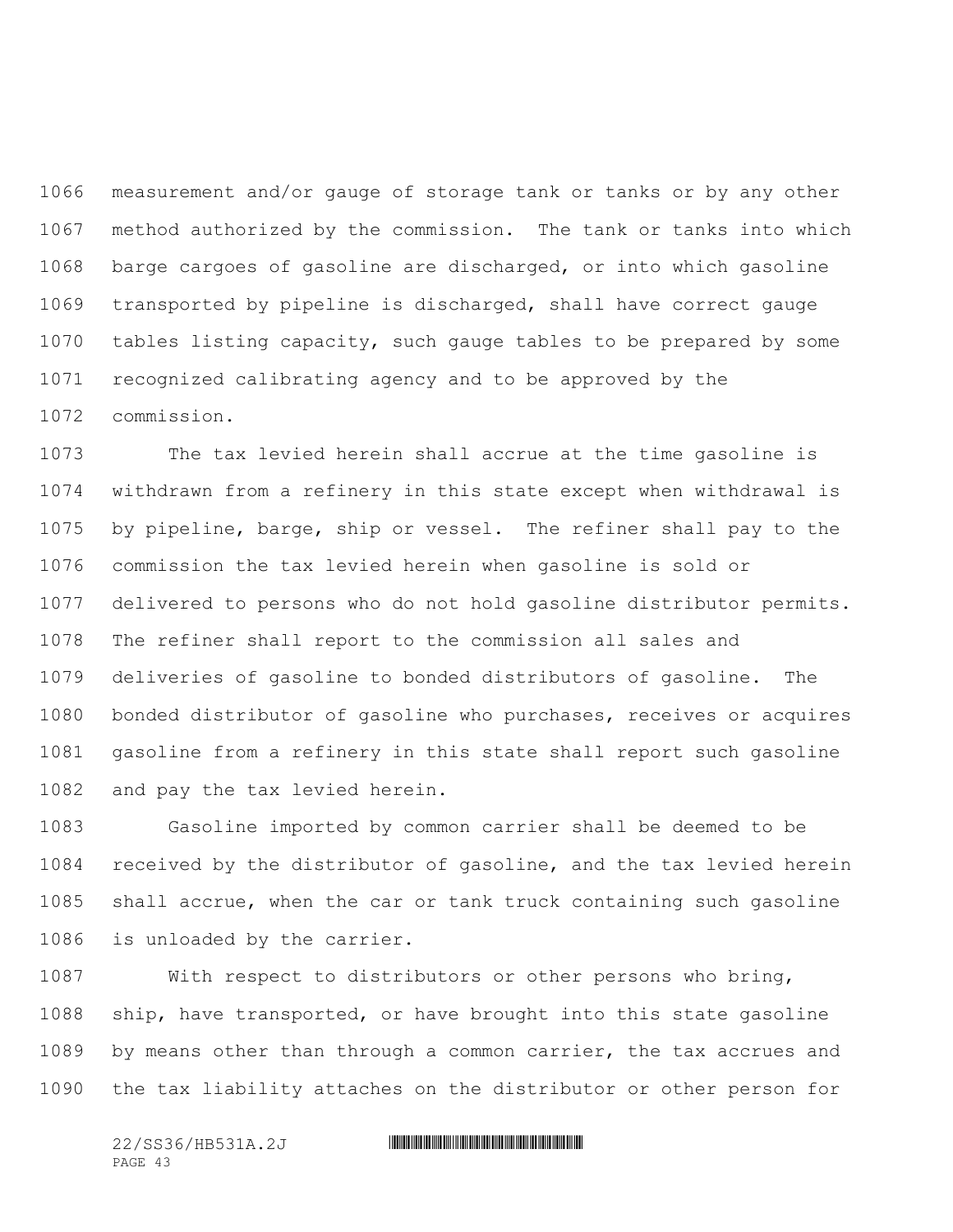each gallon of gasoline brought into the state at the time when and at the point where such gasoline is brought into the state.

 The tax levied herein shall accrue on blend stock at the time it is blended with gasoline. The blender shall pay to the commission the tax levied herein when blend stock is sold or delivered to persons who do not hold gasoline distributor permits. The blender shall report to the commission all sales and deliveries of blend stock to bonded distributors of gasoline. The bonded distributor of gasoline who purchases, receives or acquires blend stock from a blender in this state shall report blend stock and pay the tax levied herein.

 The tax levied in this section shall be suspended for six (6) months from the effective date of this act. A retailer of gasoline or aviation gasoline taxed under this section may seek a refund from the distributor for any taxes paid to the distributor for gasoline or aviation gasoline for which the tax is suspended. The distributor may claim a refund for such taxes from the department pursuant to emergency regulations promulgated by the department.

 **SECTION 8.** Section 27-55-519, Mississippi Code of 1972, is amended as follows:

 27-55-519. (1) Any person engaged in business as a distributor of special fuel or who acts as a distributor of special fuel, as defined in this article, shall pay for the privilege of engaging in such business or acting as such

| 22/SS36/HB531A.2J |  |
|-------------------|--|
| PAGE 44           |  |

### 22/SS36/HB531A.2J \*SS36/HB531A.2J \*SS36/HB531A.2J \*SS36/HB531A.2J \*SS36/HB531A.2J \*SS36/HB531A.2J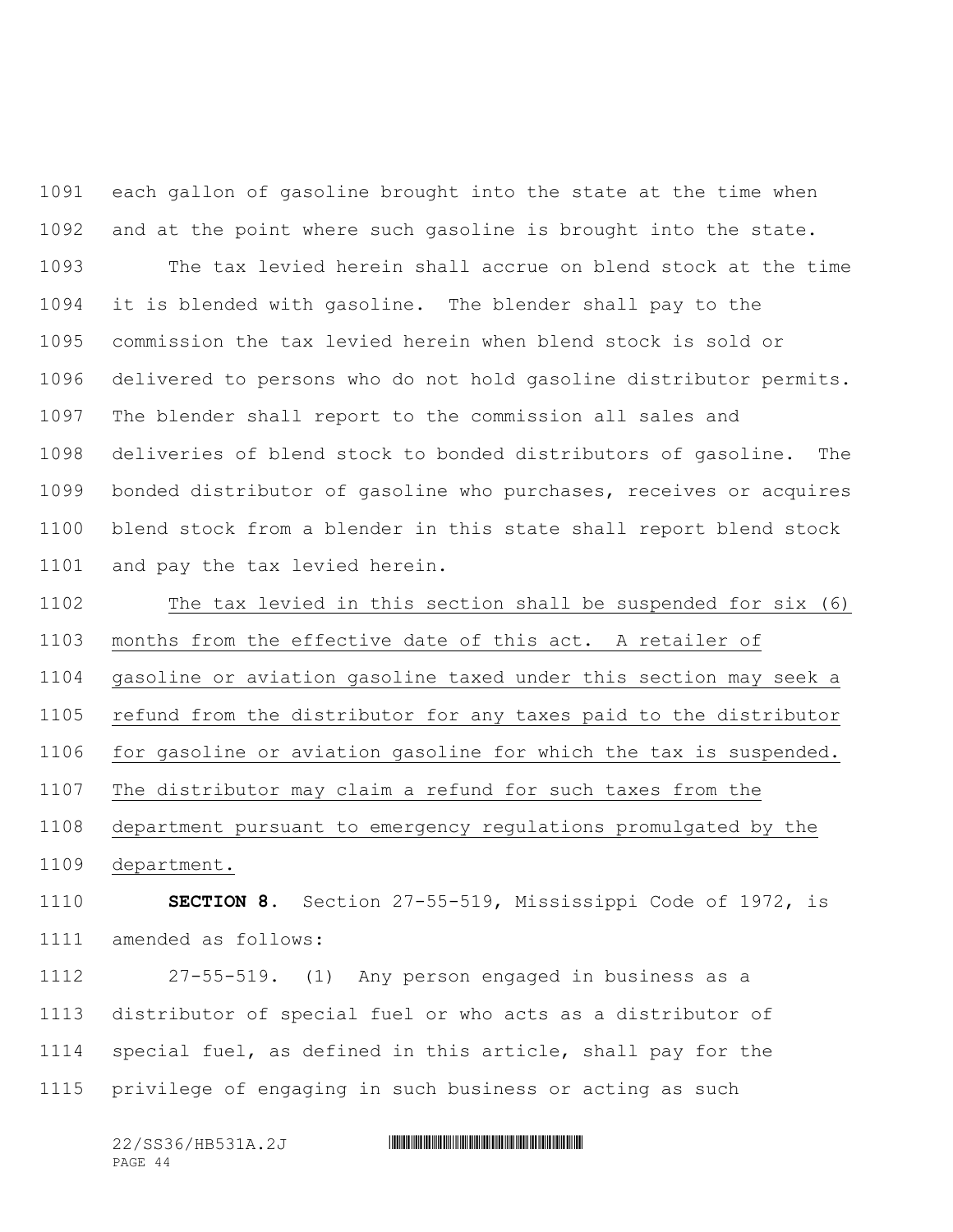distributor an excise tax on all special fuel stored, used, sold, distributed, manufactured, refined, distilled, blended or compounded in this state or received in this state for sale, storage, distribution or for any purpose, adjusted to sixty (60) degrees Fahrenheit.

The excise tax shall become due and payable when:

 (a) Special fuel is withdrawn from storage at a refinery, marine or pipeline terminal, except when withdrawal is by barge or pipeline.

 (b) Special fuel imported by a common carrier is unloaded by that carrier unless the special fuel is unloaded directly into the storage tanks of a refinery, marine or pipeline terminal.

 (c) Special fuel imported by any person other than a common carrier enters the State of Mississippi unless the special fuel is unloaded directly into the storage tanks of a refinery, marine or pipeline terminal.

 (d) Special fuel is blended in this state unless such blending occurs in a refinery, marine or pipeline terminal.

 (e) Special fuel is acquired tax free. (2) The special fuel excise tax shall be as follows: (a) Eighteen Cents (18¢) per gallon on undyed diesel fuel until the date specified in Section 65-39-35 and Fourteen and Three-fourths Cents (14.75¢) per gallon thereafter;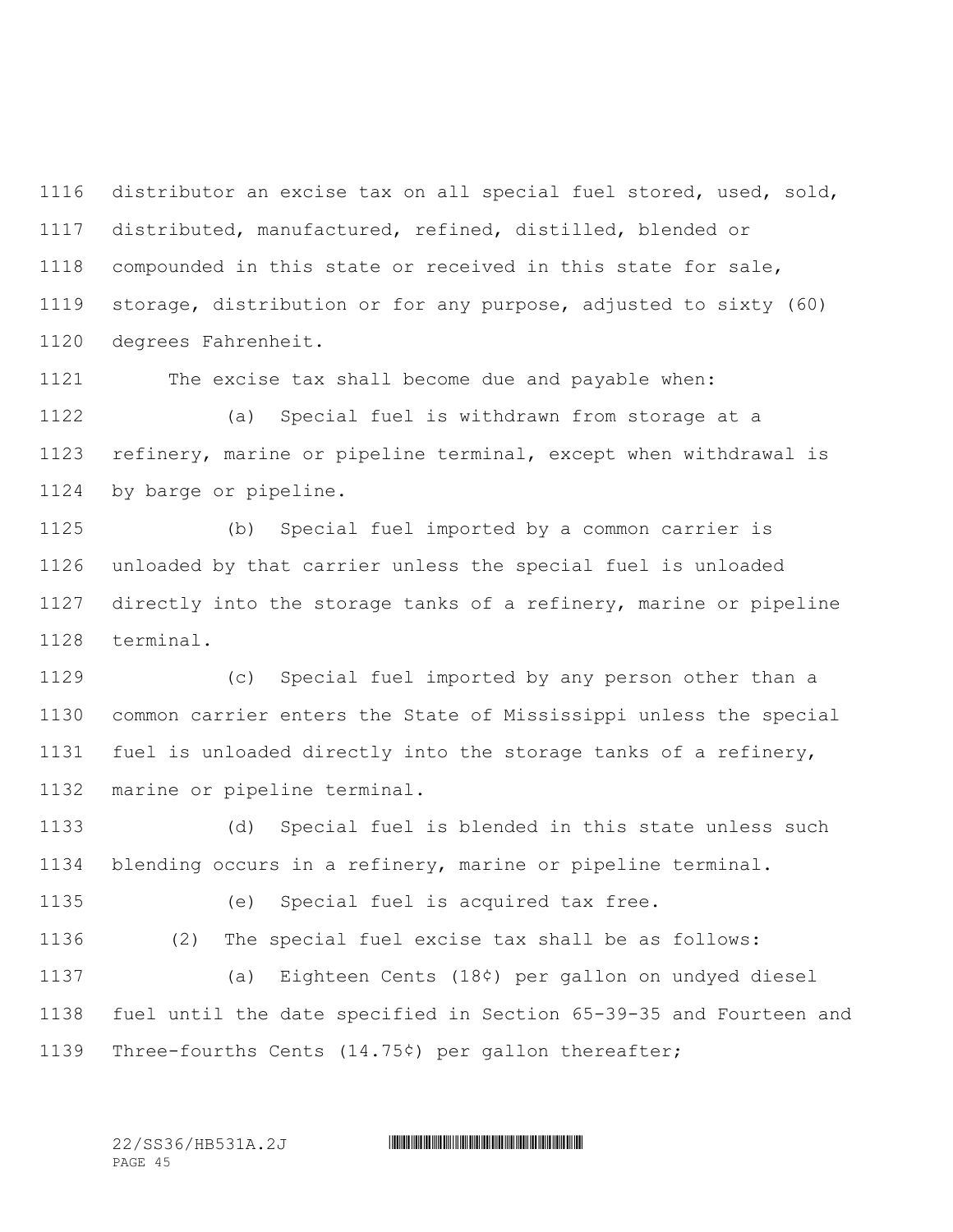(b) Five and Three-fourths Cents (5.75¢) per gallon on all special fuel except undyed diesel fuel and special fuel used as fuels in aircraft; and

 (c) Five and One-fourth Cents (5.25¢) per gallon on special fuel used as fuel in aircraft.

 (3) The tax levied in this section shall be suspended for six (6) months from the effective date of this act. A retailer of special fuel taxed under this section may seek a refund from the distributor for any taxes paid to the distributor for special fuel for which the tax is suspended. The distributor may claim a refund for such taxes from the department pursuant to emergency regulations promulgated by the department.

 **SECTION 9.** Section 27-55-521, Mississippi Code of 1972, is amended as follows:

 27-55-521. (1) An excise tax at the rate of Eighteen Cents (18¢) per gallon until the date specified in Section 65-39-35, Mississippi Code of 1972, and Fourteen and Three-fourths Cents (14.75¢) per gallon thereafter is levied on any person engaged in business as a distributor of special fuel or who acts as such who sells:

 (a) Special fuel for use in performing contracts for construction, reconstruction, maintenance or repairs, where such contracts are entered into with the State of Mississippi, any political subdivision of the State of Mississippi, or any

PAGE 46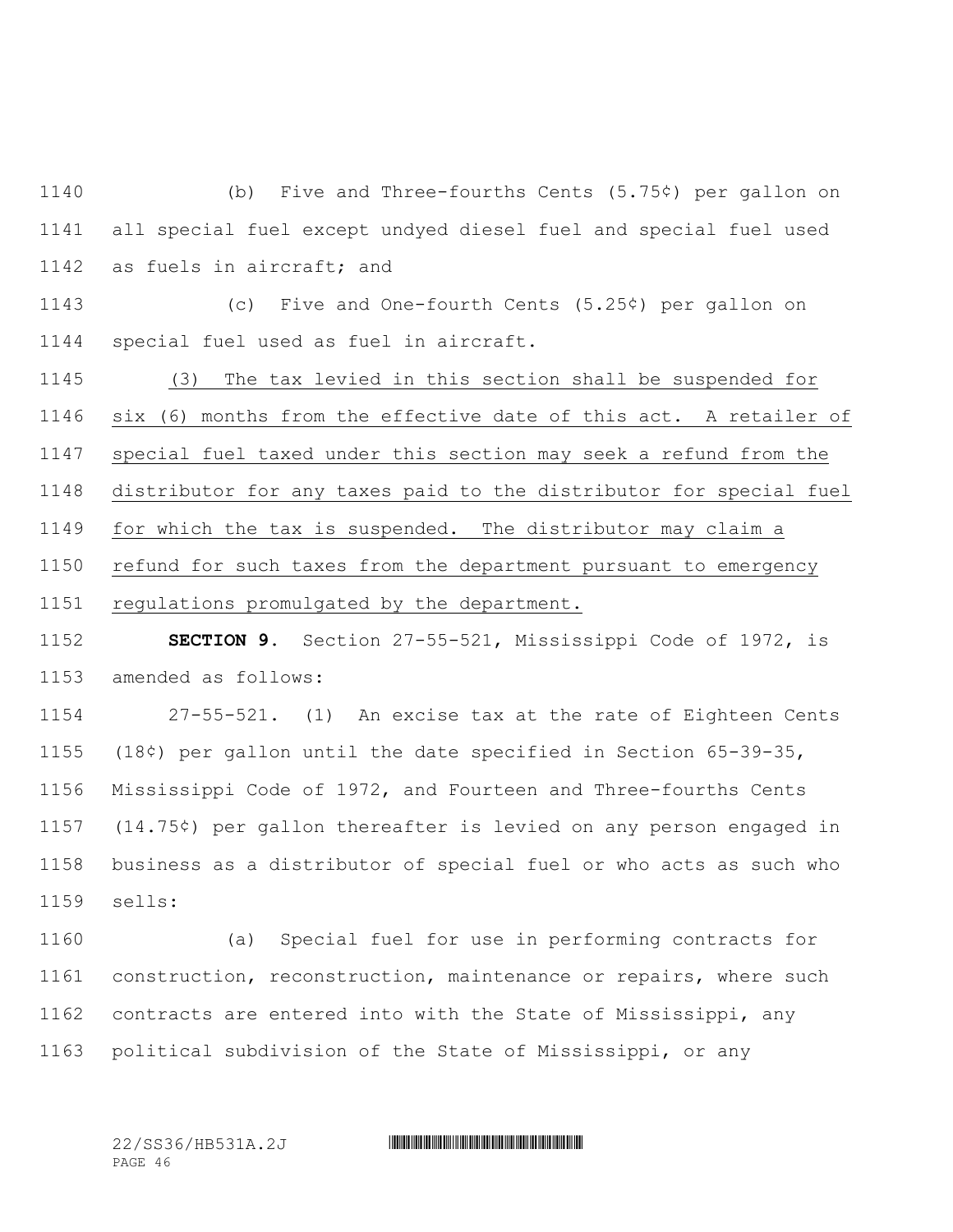department, agency, institution of the State of Mississippi or any political subdivision thereof.

 (b) Dyed diesel fuel or kerosene to a state or local governmental entity for use on the highways in a motor vehicle.

(c) Special fuel for use on the highway.

 (2) An excise tax at the rate of Eighteen Cents (18¢) per gallon until the date specified in Section 65-39-35, Mississippi Code of 1972, and Fourteen and Three-fourths Cents (14.75¢) per gallon thereafter is levied on any person who:

 (a) Uses dyed diesel fuel or kerosene in a motor vehicle on the highways of this state in violation of Section 27-55-539.

 (b) Purchases or acquires undyed diesel fuel or kerosene for nonhighway use and subsequently uses such diesel fuel or kerosene in a motor vehicle on the highways of this state.

 (c) Purchases or acquires special fuel for use in performing contracts as specified in this section.

 (3) The tax levied in this section shall be suspended for six (6) months from the effective date of this act. A retailer of special fuel taxed under this section may seek a refund from the distributor for any taxes paid to the distributor for special fuel for which the tax is suspended. The distributor may claim a refund for such taxes from the department pursuant to emergency regulations promulgated by the department.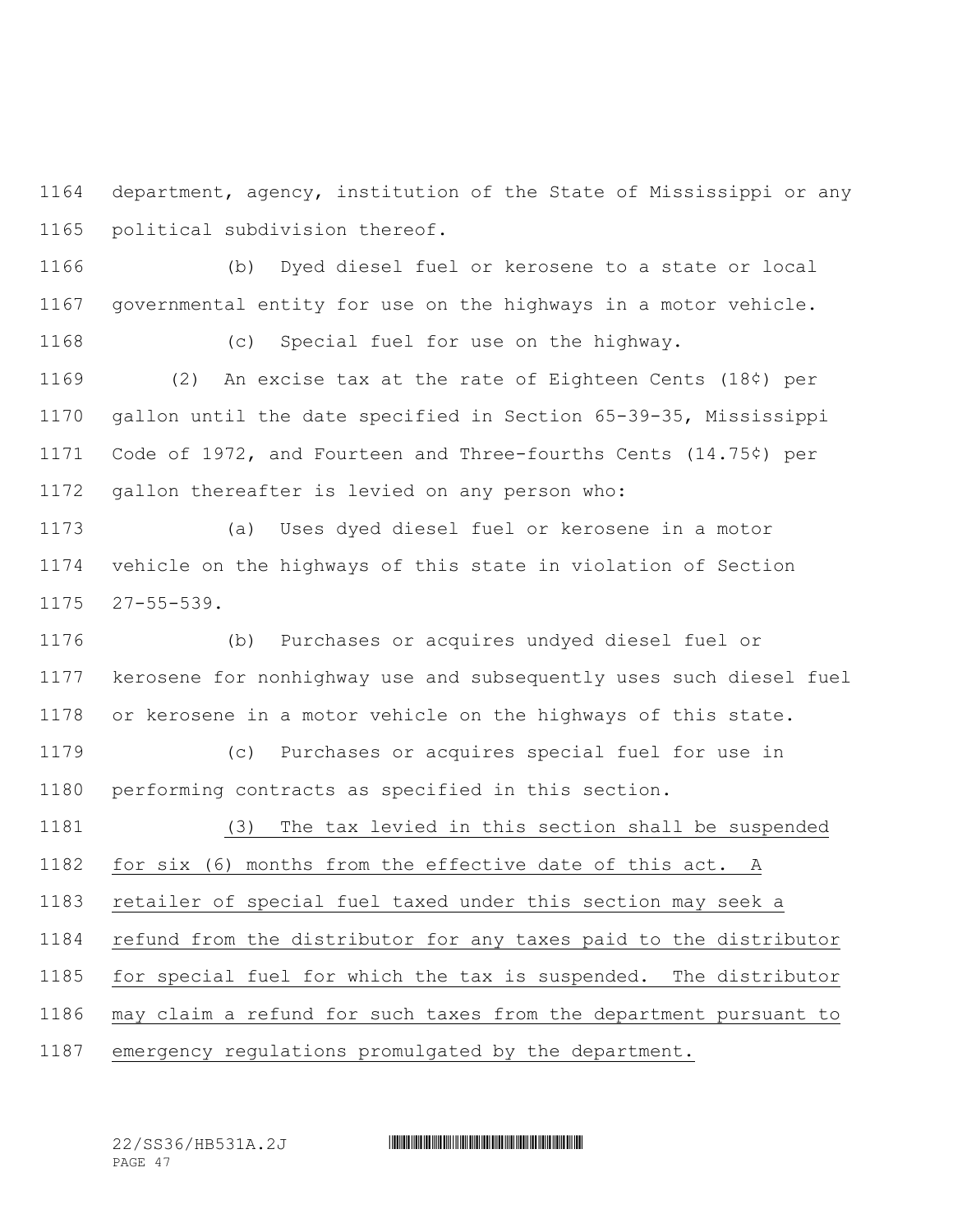**SECTION 10.** Section 27-7-17, Mississippi Code of 1972, as amended by Senate Bill No. 2095, 2022 Regular Session, and House Bill No. 1529, 2022 Regular Session, is amended as follows:

 **Through February 1, 2022, this section shall read as follows:** 27-7-17. In computing taxable income, there shall be allowed as deductions:

(1) **Business deductions.**

 (a) **Business expenses.** All the ordinary and necessary expenses paid or incurred during the taxable year in carrying on any trade or business, including a reasonable allowance for salaries or other compensation for personal services actually rendered; nonreimbursable traveling expenses incident to current employment, including a reasonable amount expended for meals and lodging while away from home in the pursuit of a trade or business; and rentals or other payments required to be made as a condition of the continued use or possession, for purposes of the trade or business of property to which the taxpayer has not taken or is not taking title or in which he had no equity. Expense incurred in connection with earning and distributing nontaxable income is not an allowable deduction. Limitations on entertainment expenses shall conform to the provisions of the Internal Revenue Code of 1986.

 (b) **Interest.** All interest paid or accrued during the taxable year on business indebtedness, except interest upon the indebtedness for the purchase of tax-free bonds, or any stocks,

PAGE 48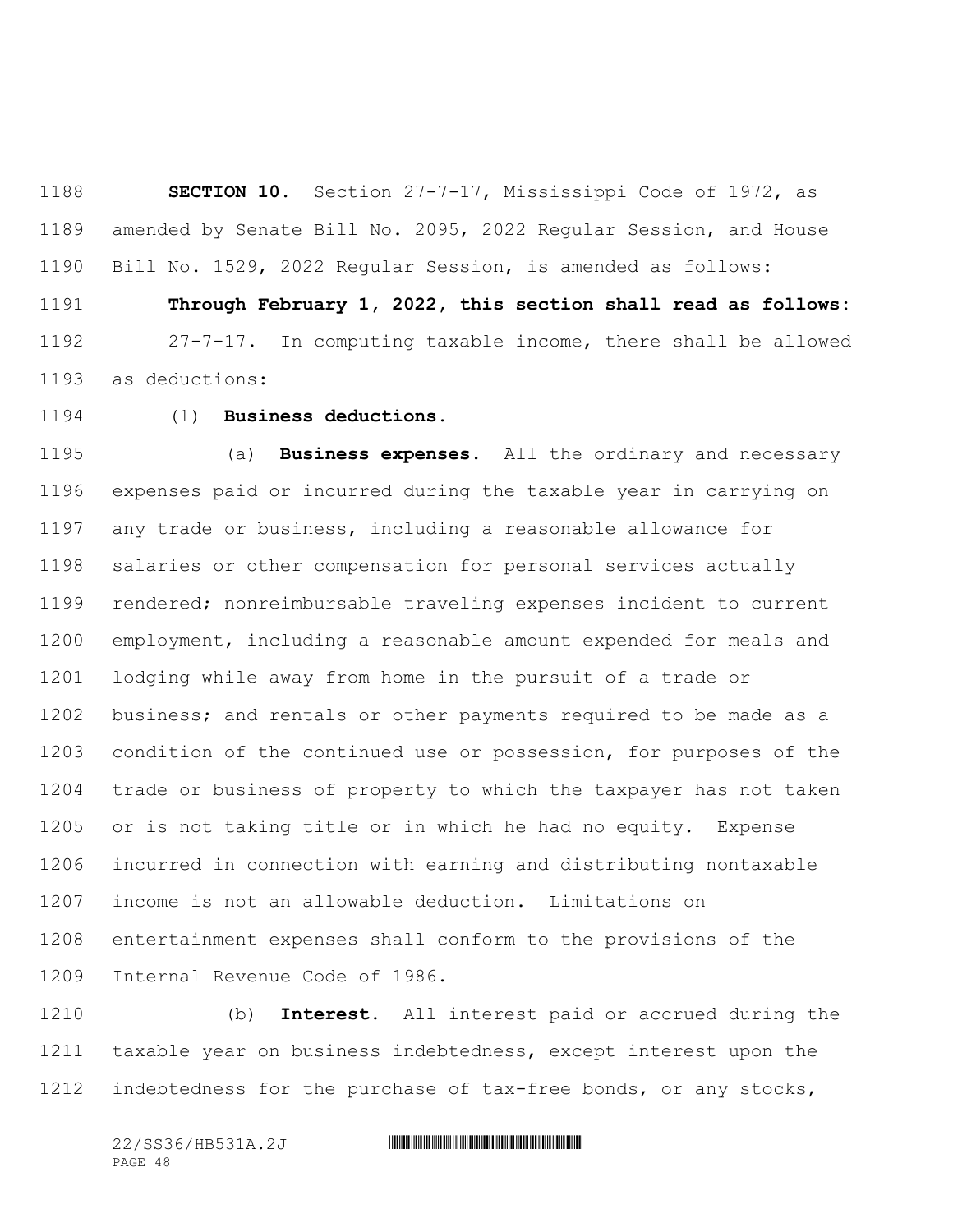the dividends from which are nontaxable under the provisions of this article; provided, however, in the case of securities 1215 dealers, interest payments or accruals on loans, the proceeds of which are used to purchase tax-exempt securities, shall be deductible if income from otherwise tax-free securities is reported as income. Investment interest expense shall be limited to investment income. Interest expense incurred for the purchase of treasury stock, to pay dividends, or incurred as a result of an undercapitalized affiliated corporation may not be deducted unless an ordinary and necessary business purpose can be established to the satisfaction of the commissioner. For the purposes of this paragraph, the phrase "interest upon the indebtedness for the purchase of tax-free bonds" applies only to the indebtedness incurred for the purpose of directly purchasing tax-free bonds and does not apply to any other indebtedness incurred in the regular course of the taxpayer's business. Any corporation, association, organization or other entity taxable under Section 27-7-23(c) shall allocate interest expense as provided in Section  $27-7-23$  (c)(3)(I).

 (c) **Taxes.** Taxes paid or accrued within the taxable year, except state and federal income taxes, excise taxes based on or measured by net income, estate and inheritance taxes, gift taxes, cigar and cigarette taxes, gasoline taxes, and sales and use taxes unless incurred as an item of expense in a trade or business or in the production of taxable income. In the case of

PAGE 49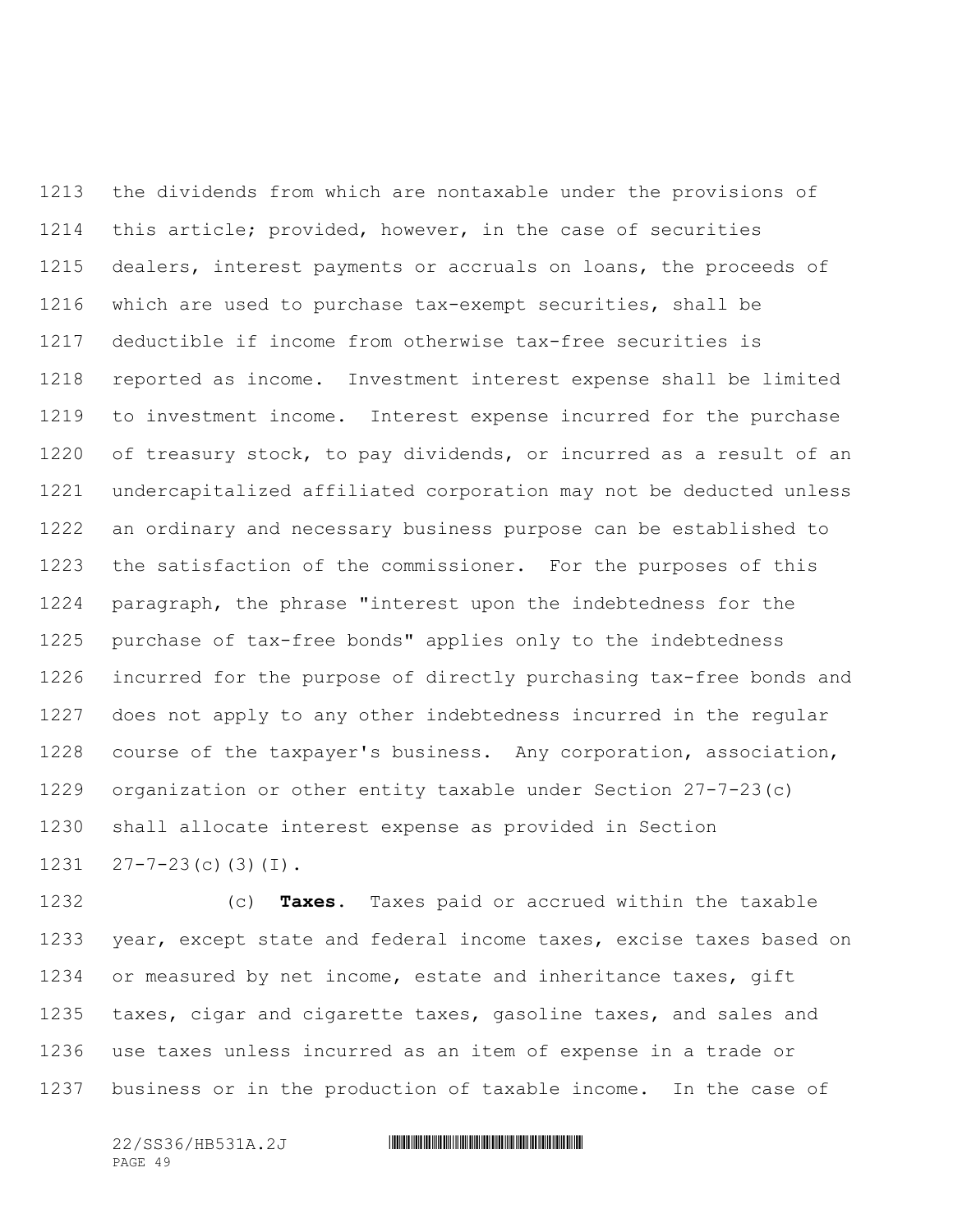an individual, taxes permitted as an itemized deduction under the provisions of subsection (3)(a) of this section are to be claimed thereunder.

# (d) **Business losses.**

 (i) Losses sustained during the taxable year not compensated for by insurance or otherwise, if incurred in trade or business, or nonbusiness transactions entered into for profit.

 (ii) Limitations on losses from passive activities and rental real estate shall conform to the provisions of the Internal Revenue Code of 1986.

 (e) **Bad debts.** Losses from debts ascertained to be worthless and charged off during the taxable year, if sustained in 1250 the conduct of the regular trade or business of the taxpayer; provided, that such losses shall be allowed only when the taxpayer has reported as income, on the accrual basis, the amount of such debt or account.

 (f) **Depreciation.** A reasonable allowance for exhaustion, wear and tear of property used in the trade or business, or rental property, and depreciation upon buildings based upon their reasonable value as of March 16, 1912, if acquired prior thereto, and upon cost if acquired subsequent to that date. In the case of new or used aircraft, equipment, engines, or other parts and tools used for aviation, allowance for bonus depreciation conforms with the federal bonus depreciation

PAGE 50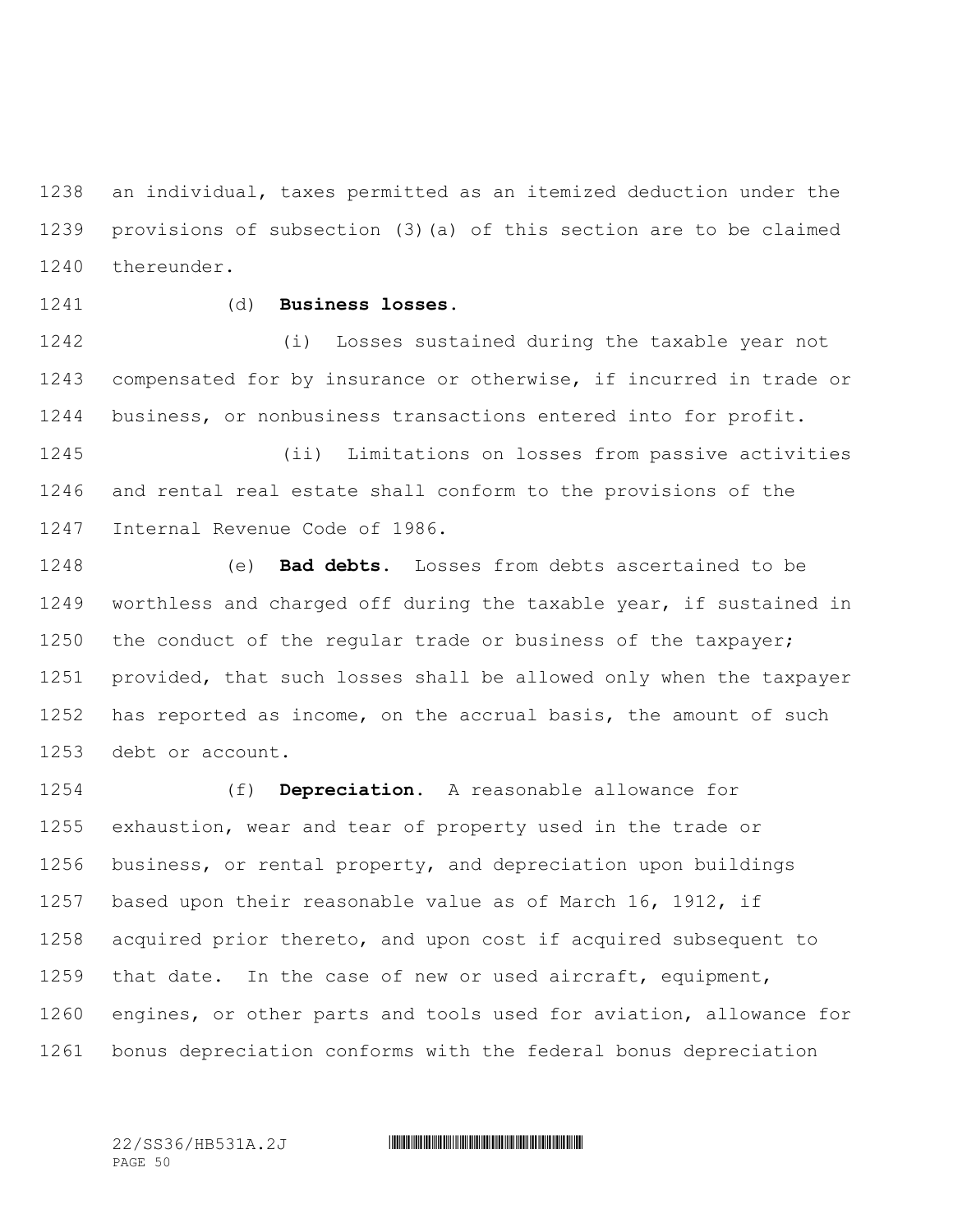rates and reasonable allowance for depreciation under this section is no less than one hundred percent (100%).

 (g) **Depletion.** In the case of mines, oil and gas wells, other natural deposits and timber, a reasonable allowance for depletion and for depreciation of improvements, based upon cost, including cost of development, not otherwise deducted, or fair market value as of March 16, 1912, if acquired prior to that date, such allowance to be made upon regulations prescribed by the commissioner, with the approval of the Governor.

 (h) **Contributions or gifts.** Except as otherwise provided in paragraph (p) of this subsection or subsection (3)(a) of this section for individuals, contributions or gifts made by corporations within the taxable year to corporations, organizations, associations or institutions, including Community Chest funds, foundations and trusts created solely and exclusively for religious, charitable, scientific or educational purposes, or for the prevention of cruelty to children or animals, no part of the net earnings of which inure to the benefit of any private stockholder or individual. This deduction shall be allowed in an amount not to exceed twenty percent (20%) of the net income. Such contributions or gifts shall be allowable as deductions only if verified under rules and regulations prescribed by the commissioner, with the approval of the Governor. Contributions made in any form other than cash shall be allowed as a deduction, subject to the limitations herein provided, in an amount equal to

PAGE 51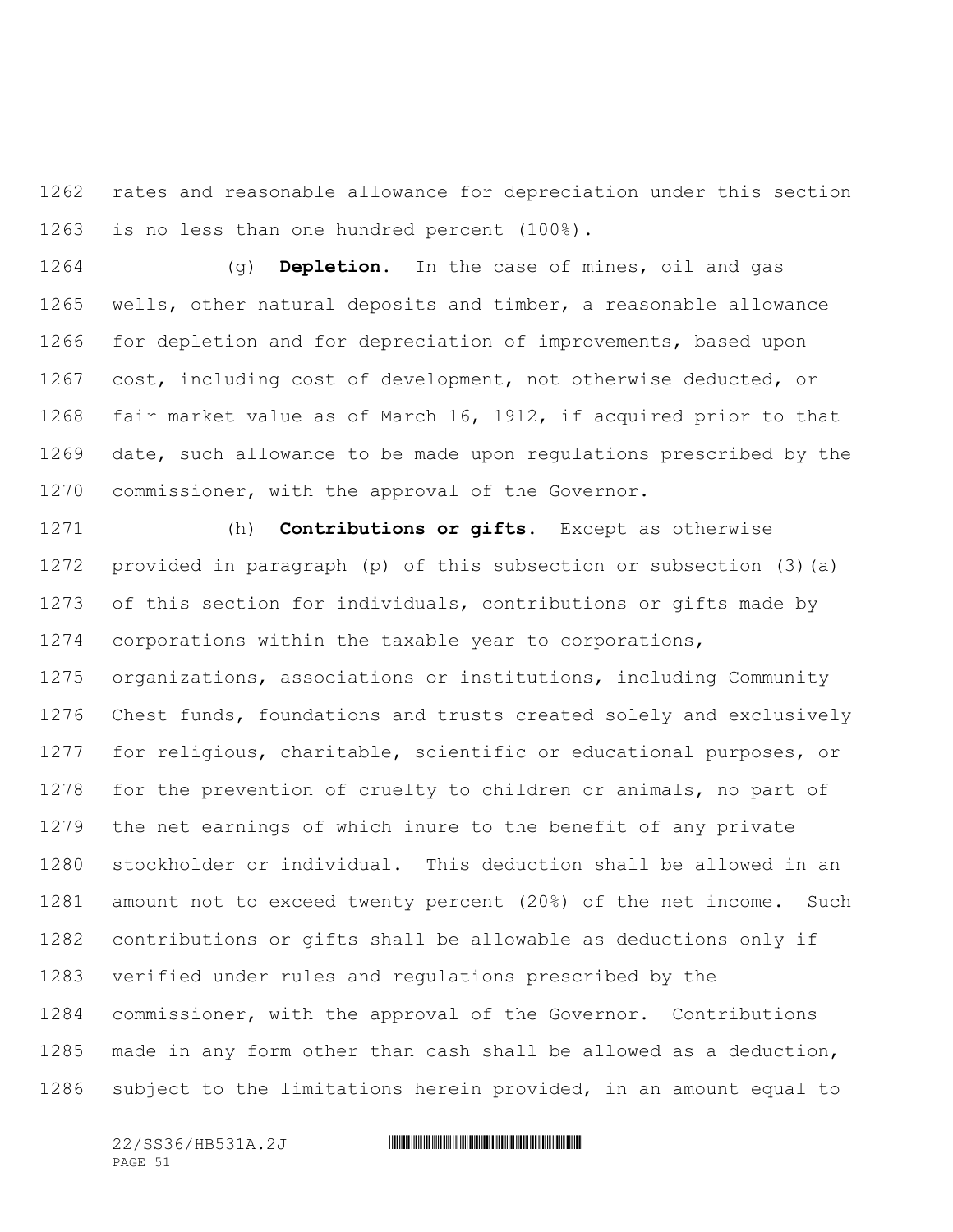the actual market value of the contributions at the time the contribution is actually made and consummated.

 (i) **Reserve funds - insurance companies.** In the case of insurance companies the net additions required by law to be made within the taxable year to reserve funds when such reserve funds are maintained for the purpose of liquidating policies at maturity.

 (j) **Annuity income.** The sums, other than dividends, paid within the taxpayer year on policy or annuity contracts when such income has been included in gross income.

 (k) **Contributions to employee pension plans.** Contributions made by an employer to a plan or a trust forming part of a pension plan, stock bonus plan, disability or death-benefit plan, or profit-sharing plan of such employer for the exclusive benefit of some or all of his, their, or its employees, or their beneficiaries, shall be deductible from his, 1303 their, or its income only to the extent that, and for the taxable year in which, the contribution is deductible for federal income tax purposes under the Internal Revenue Code of 1986 and any other provisions of similar purport in the Internal Revenue Laws of the United States, and the rules, regulations, rulings and determinations promulgated thereunder, provided that:

1309 (i) The plan or trust be irrevocable. (ii) The plan or trust constitute a part of a pension plan, stock bonus plan, disability or death-benefit plan,

PAGE 52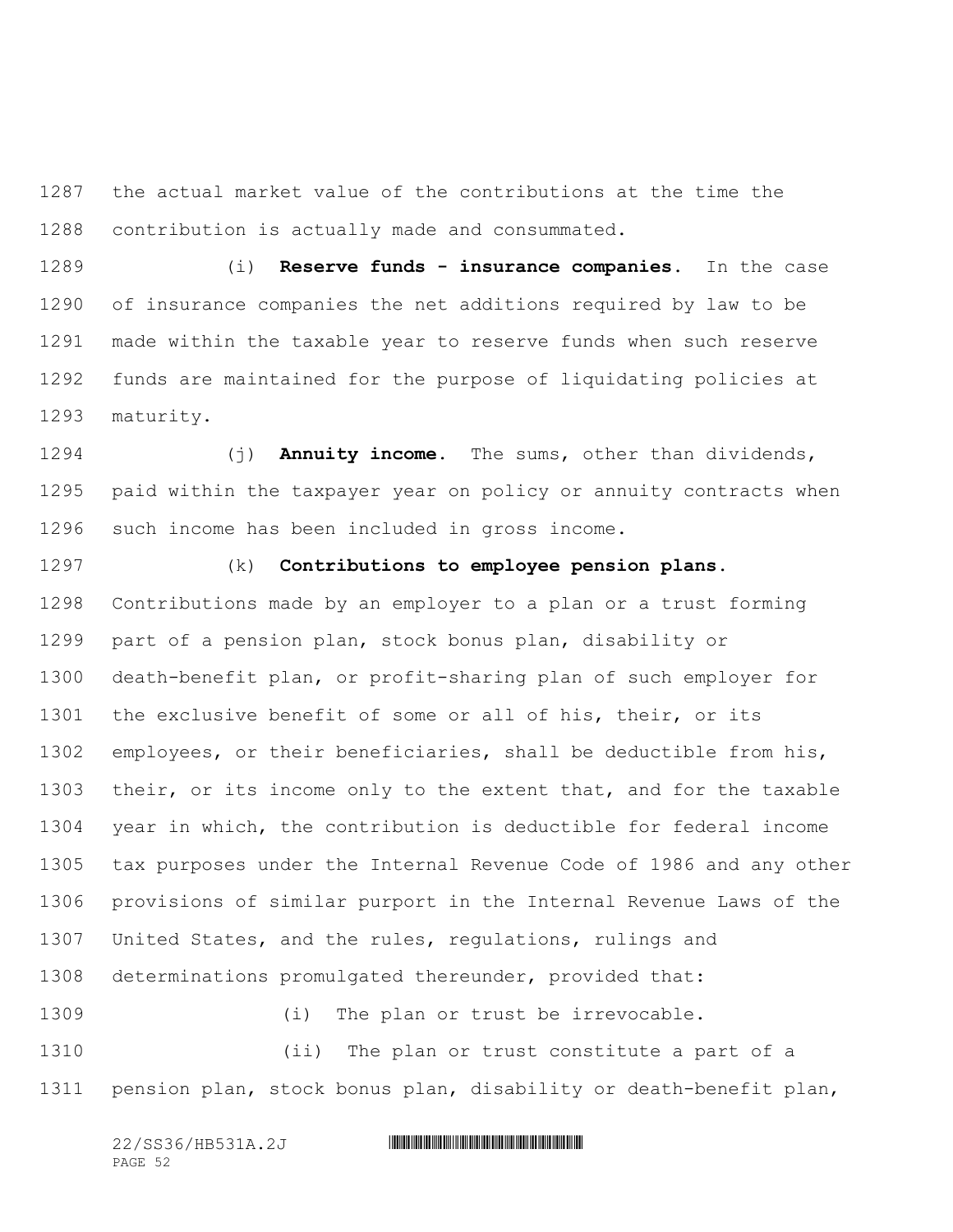or profit-sharing plan for the exclusive benefit of some or all of the employer's employees and/or officers, or their beneficiaries, for the purpose of distributing the corpus and income of the plan or trust to such employees and/or officers, or their beneficiaries.

 (iii) No part of the corpus or income of the plan or trust can be used for purposes other than for the exclusive benefit of employees and/or officers, or their beneficiaries.

 Contributions to all plans or to all trusts of real or personal property (or real and personal property combined) or to insured plans created under a retirement plan for which provision has been made under the laws of the United States of America, making such contributions deductible from income for federal income tax purposes, shall be deductible only to the same extent under the Income Tax Laws of the State of Mississippi.

 (l) **Net operating loss carrybacks and carryovers.** A net operating loss for any taxable year ending after December 31, 1993, and taxable years thereafter, shall be a net operating loss carryback to each of the three (3) taxable years preceding the taxable year of the loss. If the net operating loss for any taxable year is not exhausted by carrybacks to the three (3) taxable years preceding the taxable year of the loss, then there shall be a net operating loss carryover to each of the fifteen (15) taxable years following the taxable year of the loss beginning with any taxable year after December 31, 1991.

PAGE 53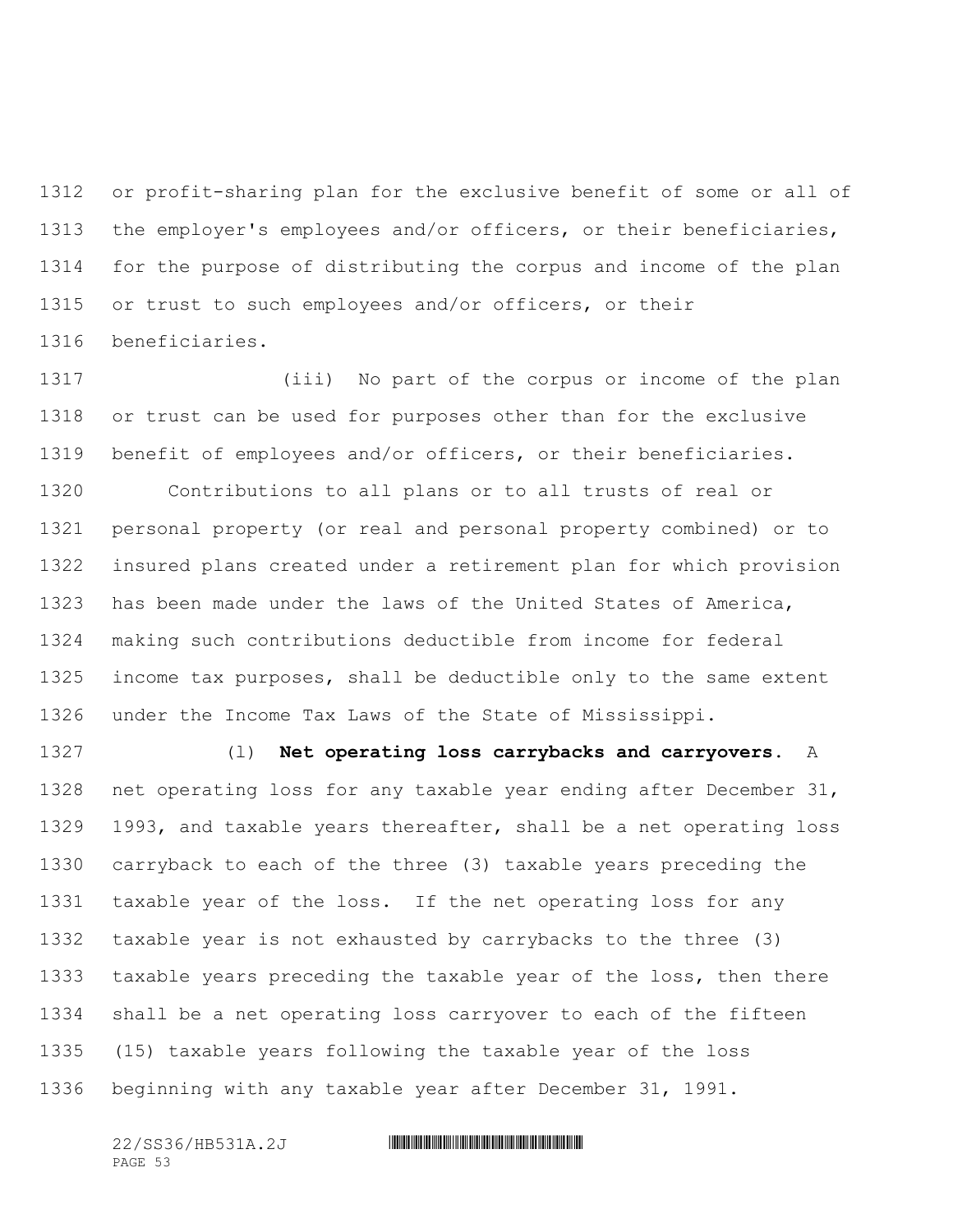For any taxable year ending after December 31, 1997, the period for net operating loss carrybacks and net operating loss carryovers shall be the same as those established by the Internal Revenue Code and the rules, regulations, rulings and determinations promulgated thereunder as in effect at the taxable year end or on December 31, 2000, whichever is earlier.

 A net operating loss for any taxable year ending after December 31, 2001, and taxable years thereafter, shall be a net operating loss carryback to each of the two (2) taxable years preceding the taxable year of the loss. If the net operating loss for any taxable year is not exhausted by carrybacks to the two (2) taxable years preceding the taxable year of the loss, then there shall be a net operating loss carryover to each of the twenty (20) taxable years following the taxable year of the loss beginning with any taxable year after the taxable year of the loss.

 The term "net operating loss," for the purposes of this paragraph, shall be the excess of the deductions allowed over the gross income; provided, however, the following deductions shall not be allowed in computing same:

 (i) No net operating loss deduction shall be allowed.

 (ii) No personal exemption deduction shall be allowed.

 (iii) Allowable deductions which are not attributable to taxpayer's trade or business shall be allowed only

PAGE 54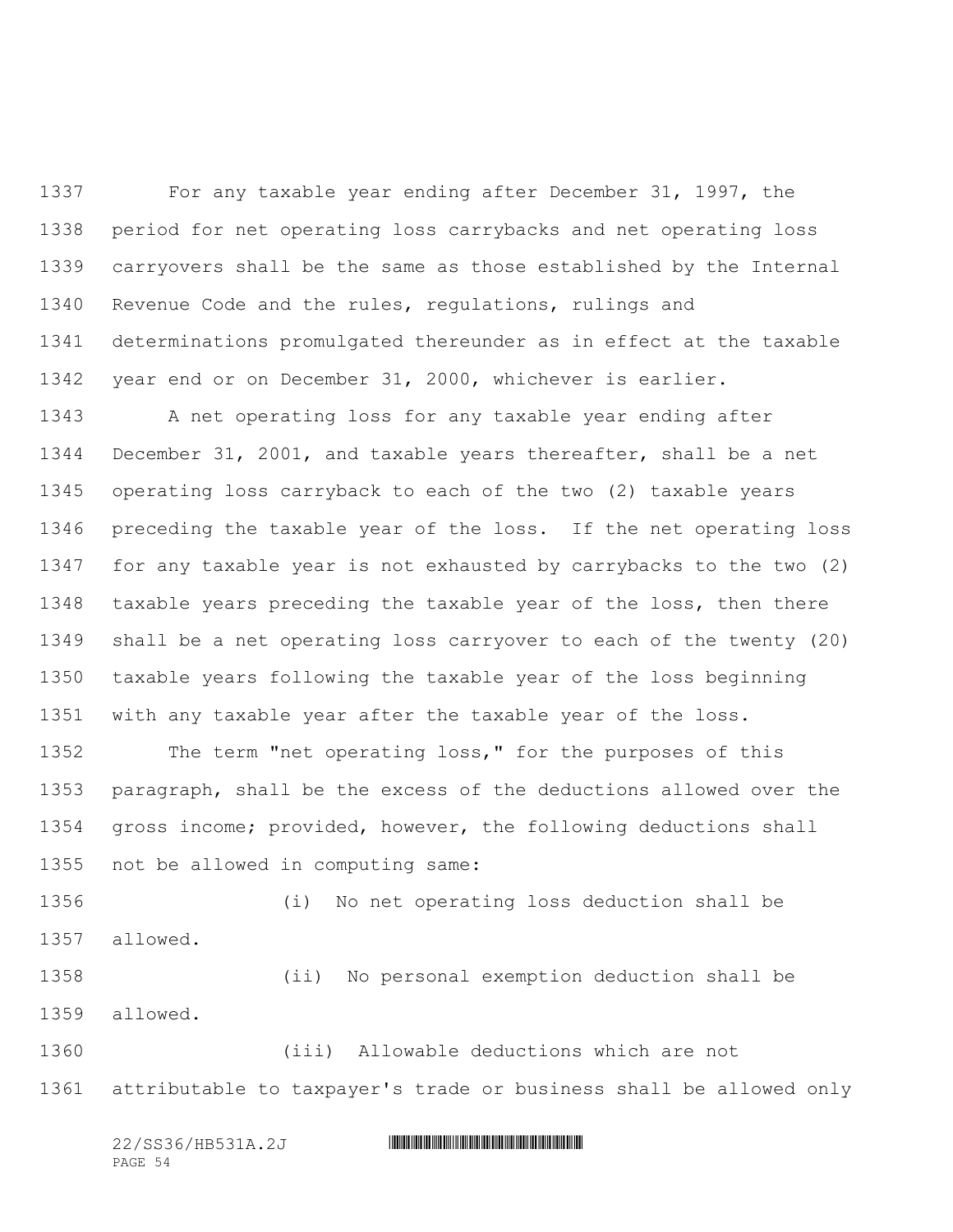to the extent of the amount of gross income not derived from such trade or business.

 Any taxpayer entitled to a carryback period as provided by this paragraph may elect to relinquish the entire carryback period with respect to a net operating loss for any taxable year ending after December 31, 1991. The election shall be made in the manner prescribed by the Department of Revenue and shall be made by the due date, including extensions of time, for filing the taxpayer's return for the taxable year of the net operating loss for which 1371 the election is to be in effect. The election, once made for any taxable year, shall be irrevocable for that taxable year.

 (m) **Amortization of pollution or environmental control facilities.** Allowance of deduction. Every taxpayer, at his election, shall be entitled to a deduction for pollution or environmental control facilities to the same extent as that allowed under the Internal Revenue Code and the rules, regulations, rulings and determinations promulgated thereunder.

 (n) **Dividend distributions - real estate investment trusts.** "Real estate investment trust" (hereinafter referred to as REIT) shall have the meaning ascribed to such term in Section 856 of the federal Internal Revenue Code of 1986, as amended. A REIT is allowed a dividend distributed deduction if the dividend distributions meet the requirements of Section 857 or are otherwise deductible under Section 858 or 860, federal Internal Revenue Code of 1986, as amended. In addition:

PAGE 55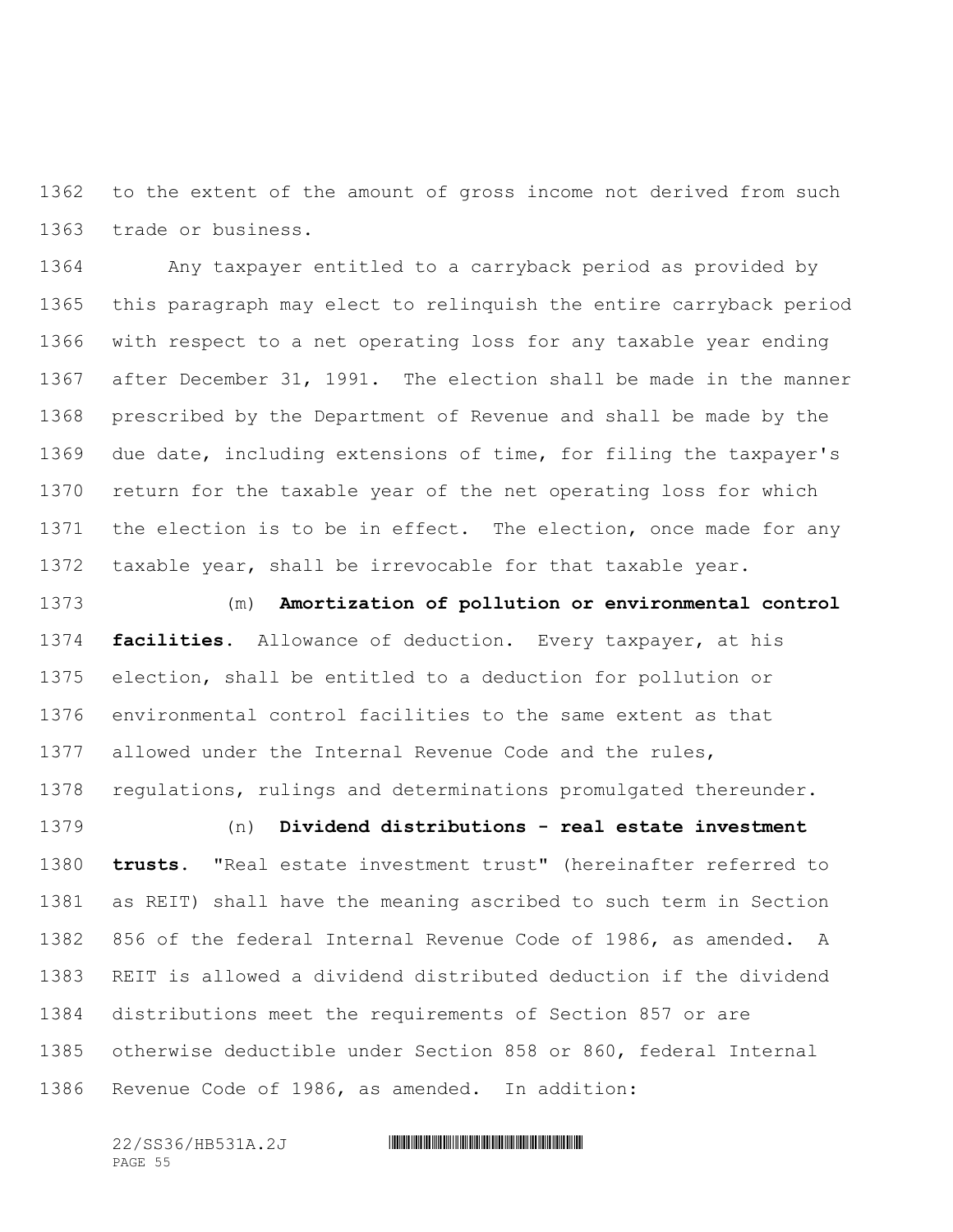(i) A dividend distributed deduction shall only be allowed for dividends paid by a publicly traded REIT. A qualified REIT subsidiary shall be allowed a dividend distributed deduction if its owner is a publicly traded REIT.

 (ii) Income generated from real estate contributed or sold to a REIT by a shareholder or related party shall not give rise to a dividend distributed deduction, unless the shareholder or related party would have received the dividend distributed deduction under this chapter.

 (iii) A holding corporation receiving a dividend from a REIT shall not be allowed the deduction in Section  $27-7-15(4)(t)$ .

 (iv) Any REIT not allowed the dividend distributed deduction in the federal Internal Revenue Code of 1986, as amended, shall not be allowed a dividend distributed deduction under this chapter.

 The commissioner is authorized to promulgate rules and regulations consistent with the provisions in Section 269 of the federal Internal Revenue Code of 1986, as amended, so as to prevent the evasion or avoidance of state income tax.

 (o) **Contributions to college savings trust fund accounts.** Contributions or payments to a Mississippi Affordable College Savings Program account are deductible as provided under Section 37-155-113. Payments made under a prepaid tuition contract entered into under the Mississippi Prepaid Affordable

PAGE 56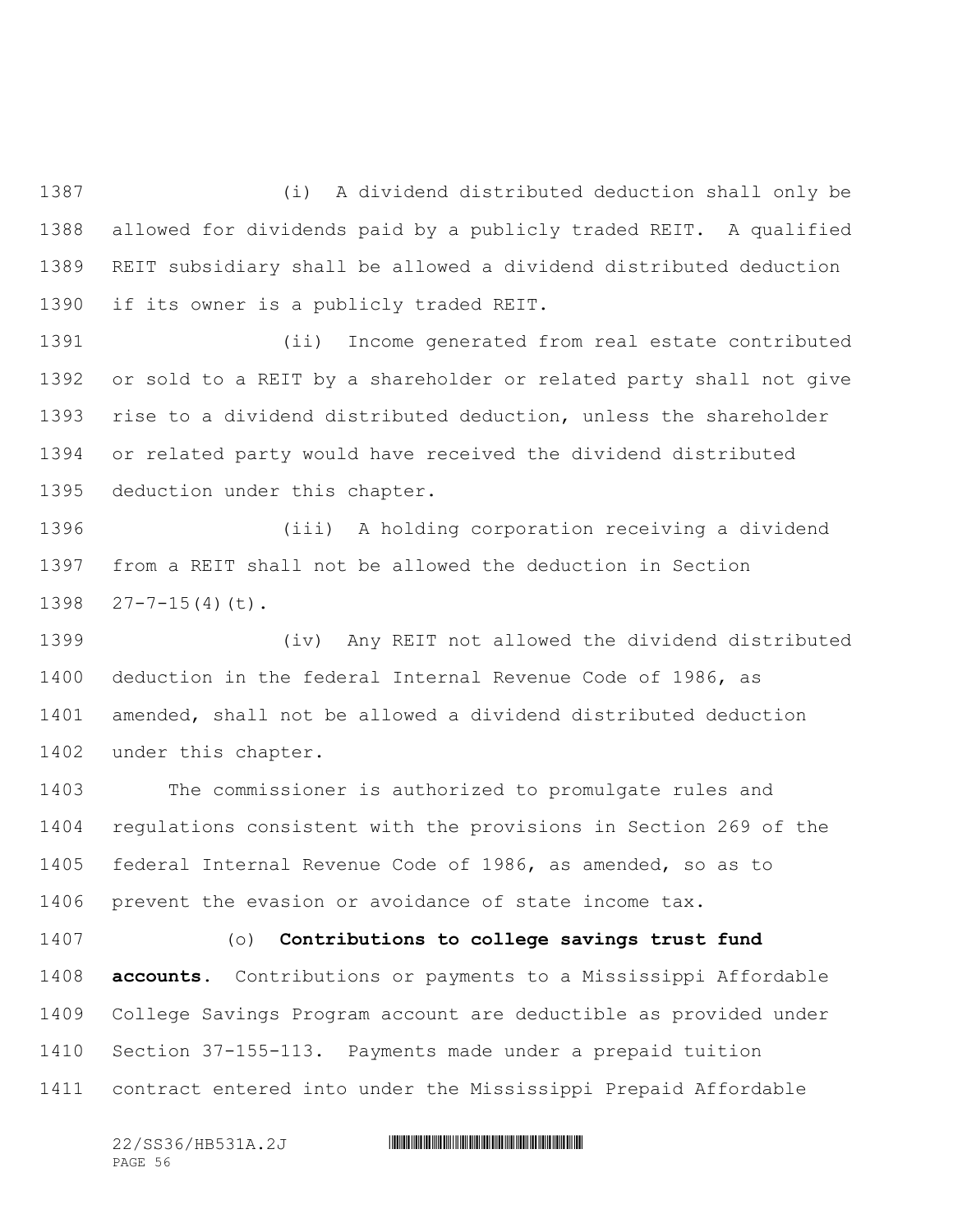College Tuition Program are deductible as provided under Section 37-155-17.

 (p) **Contributions of human pharmaceutical products.** To the extent that a "major supplier" as defined in Section 27-13-13(2)(d) contributes human pharmaceutical products in excess of Two Hundred Fifty Million Dollars (\$250,000,000.00) as determined under Section 170 of the Internal Revenue Code, the charitable contribution limitation associated with those donations shall follow the federal limitation but cannot result in the Mississippi net income being reduced below zero.

 (q) **Contributions to ABLE trust fund accounts.** Contributions or payments to a Mississippi Achieving a Better Life Experience (ABLE) Program account are deductible as provided under Section 43-28-13.

 (2) **Restrictions on the deductibility of certain intangible expenses and interest expenses with a related member.**

(a) As used in this subsection (2):

 (i) "Intangible expenses and costs" include: 1. Expenses, losses and costs for, related to, or in connection directly or indirectly with the direct or indirect acquisition, use, maintenance or management, ownership, sale, exchange or any other disposition of intangible property to the extent such amounts are allowed as deductions or costs in determining taxable income under this chapter;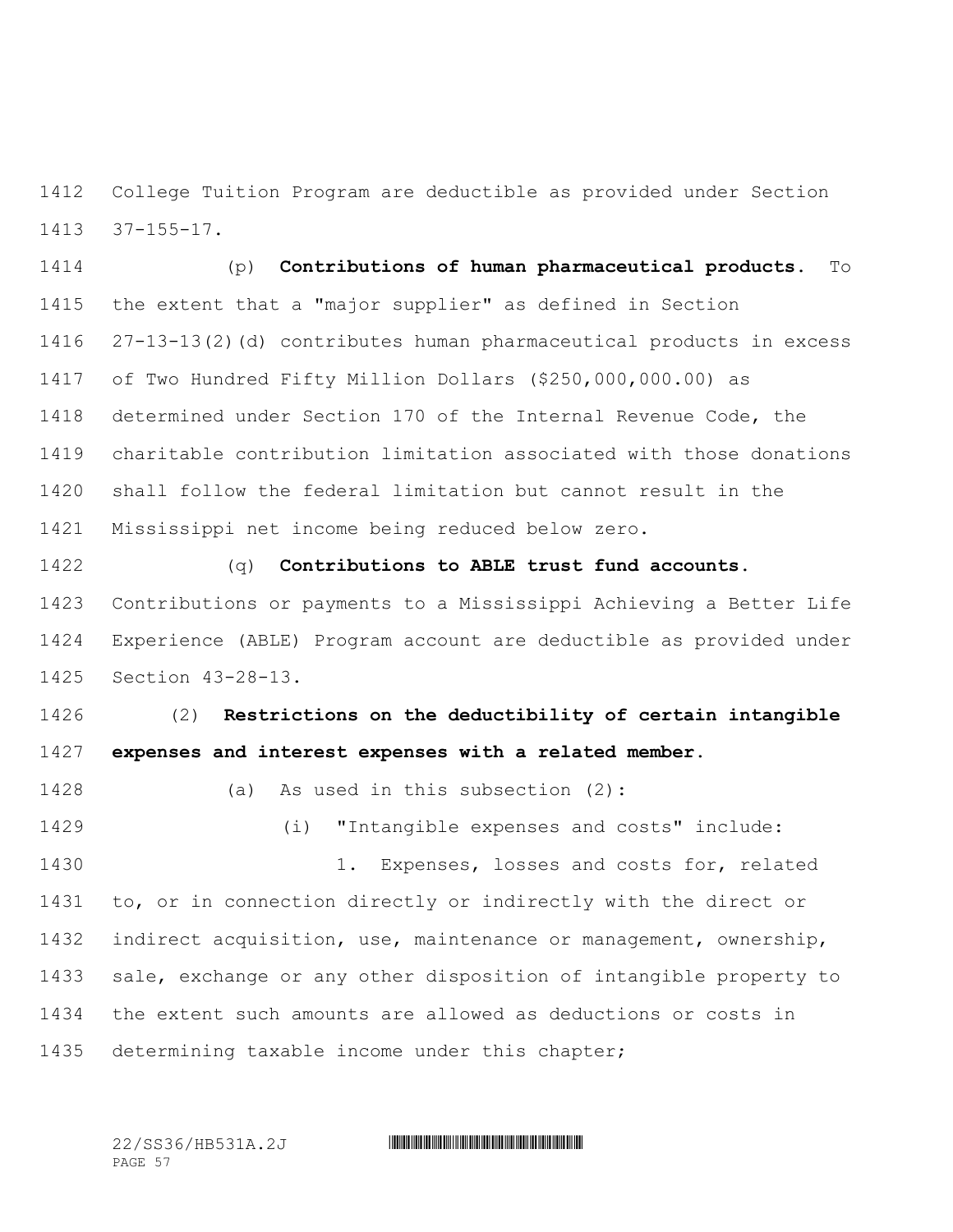2. Expenses or losses related to or incurred in connection directly or indirectly with factoring transactions or discounting transactions;

 3. Royalty, patent, technical and copyright fees;

**1441 1441 1441 1441 1441 1441 1441** 

5. Other similar expenses and costs.

 (ii) "Intangible property" means patents, patent applications, trade names, trademarks, service marks, copyrights and similar types of intangible assets.

 (iii) "Interest expenses and cost" means amounts directly or indirectly allowed as deductions for purposes of determining taxable income under this chapter to the extent such interest expenses and costs are directly or indirectly for, related to, or in connection with the direct or indirect acquisition, maintenance, management, ownership, sale, exchange or disposition of intangible property.

 (iv) "Related member" means an entity or person that, with respect to the taxpayer during all or any portion of the taxable year, is a related entity, a component member as defined in the Internal Revenue Code, or is an entity or a person to or from whom there is attribution of stock ownership in accordance with Section 1563(e) of the Internal Revenue Code.

1459 (v) "Related entity" means: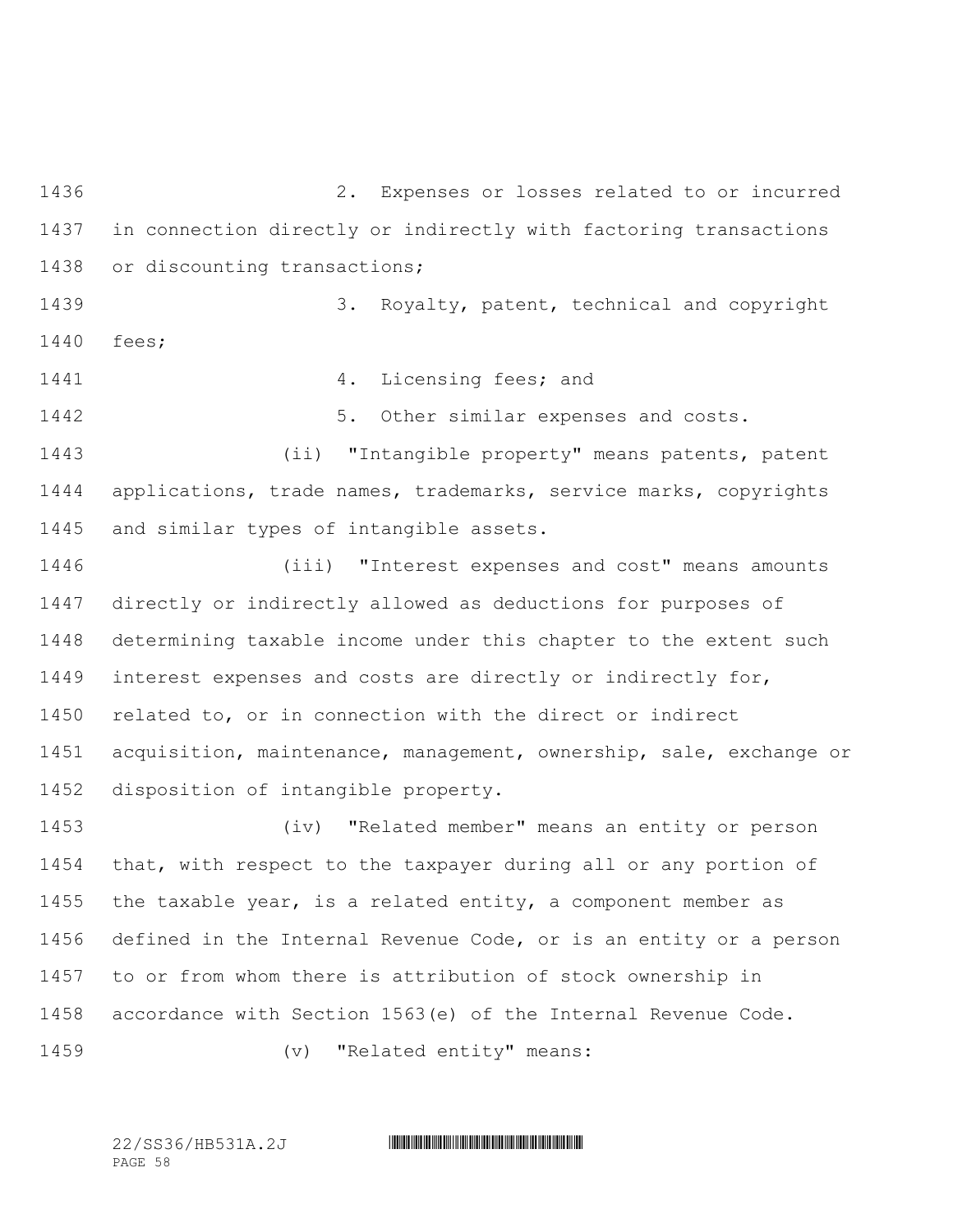1. A stockholder who is an individual or a member of the stockholder's family, as defined in regulations prescribed by the commissioner, if the stockholder and the members of the stockholder's family own, directly, indirectly, beneficially or constructively, in the aggregate, at least fifty percent (50%) of the value of the taxpayer's outstanding stock; 2. A stockholder, or a stockholder's partnership, limited liability company, estate, trust or corporation, if the stockholder and the stockholder's partnerships, limited liability companies, estates, trusts and corporations own, directly, indirectly, beneficially or constructively, in the aggregate, at least fifty percent (50%) of the value of the taxpayer's outstanding stock; 1473 3. A corporation, or a party related to the corporation in a manner that would require an attribution of stock from the corporation to the party or from the party to the corporation, if the taxpayer owns, directly, indirectly, beneficially or constructively, at least fifty percent (50%) of the value of the corporation's outstanding stock under regulation 1479 prescribed by the commissioner; 4. Any entity or person which would be a related member under this section if the taxpayer were considered a corporation for purposes of this section. (b) In computing net income, a taxpayer shall add back otherwise deductible interest expenses and costs and intangible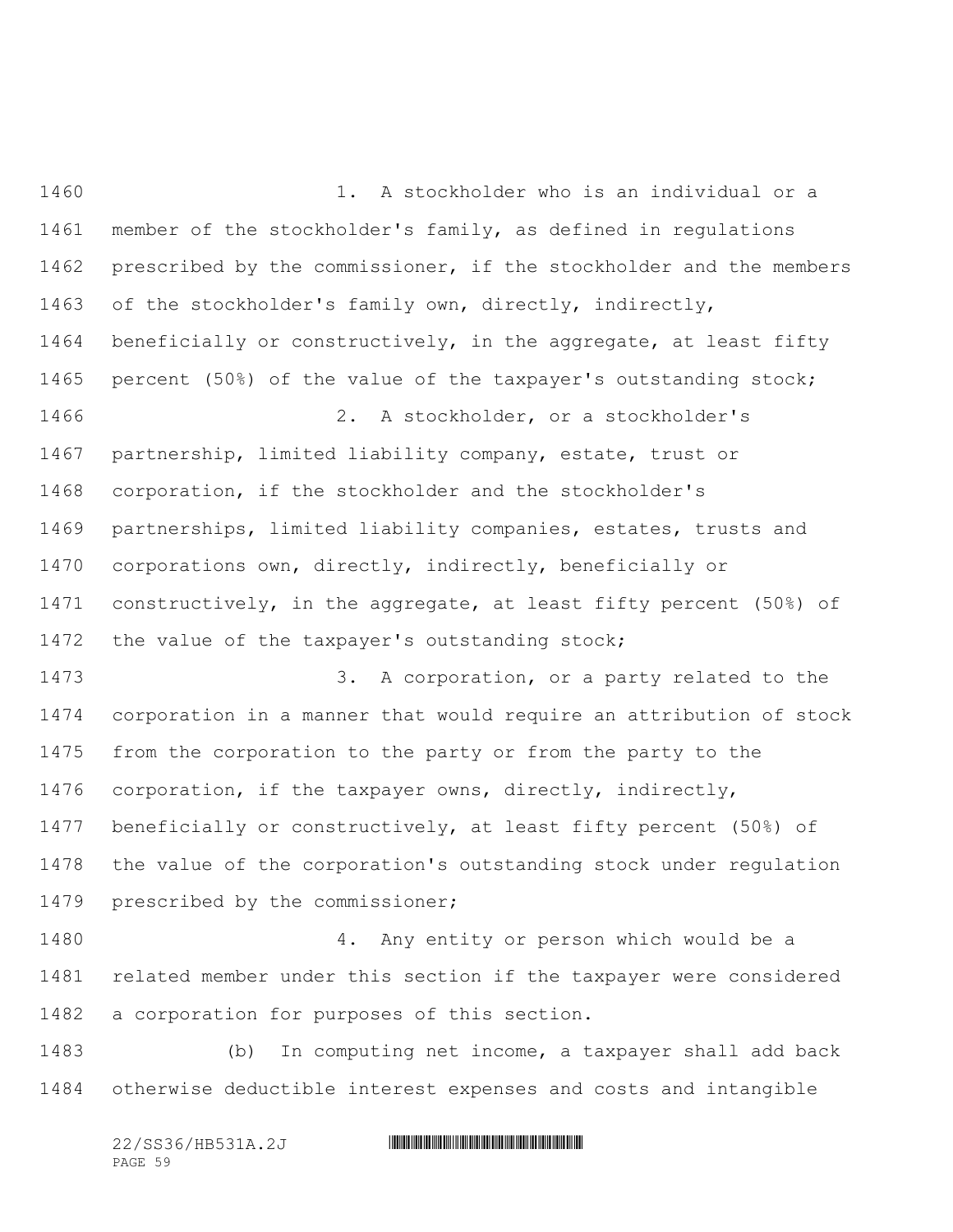expenses and costs directly or indirectly paid, accrued to or incurred, in connection directly or indirectly with one or more direct or indirect transactions with one or more related members. (c) The adjustments required by this subsection shall not apply to such portion of interest expenses and costs and intangible expenses and costs that the taxpayer can establish meets one (1) of the following:

 (i) The related member directly or indirectly paid, accrued or incurred such portion to a person during the same income year who is not a related member; or

 (ii) The transaction giving rise to the interest expenses and costs or intangible expenses and costs between the taxpayer and related member was done primarily for a valid business purpose other than the avoidance of taxes, and the related member is not primarily engaged in the acquisition, use, maintenance or management, ownership, sale, exchange or any other disposition of intangible property.

 (d) Nothing in this subsection shall require a taxpayer to add to its net income more than once any amount of interest expenses and costs or intangible expenses and costs that the taxpayer pays, accrues or incurs to a related member.

 (e) The commissioner may prescribe such regulations as necessary or appropriate to carry out the purposes of this subsection, including, but not limited to, clarifying definitions

PAGE 60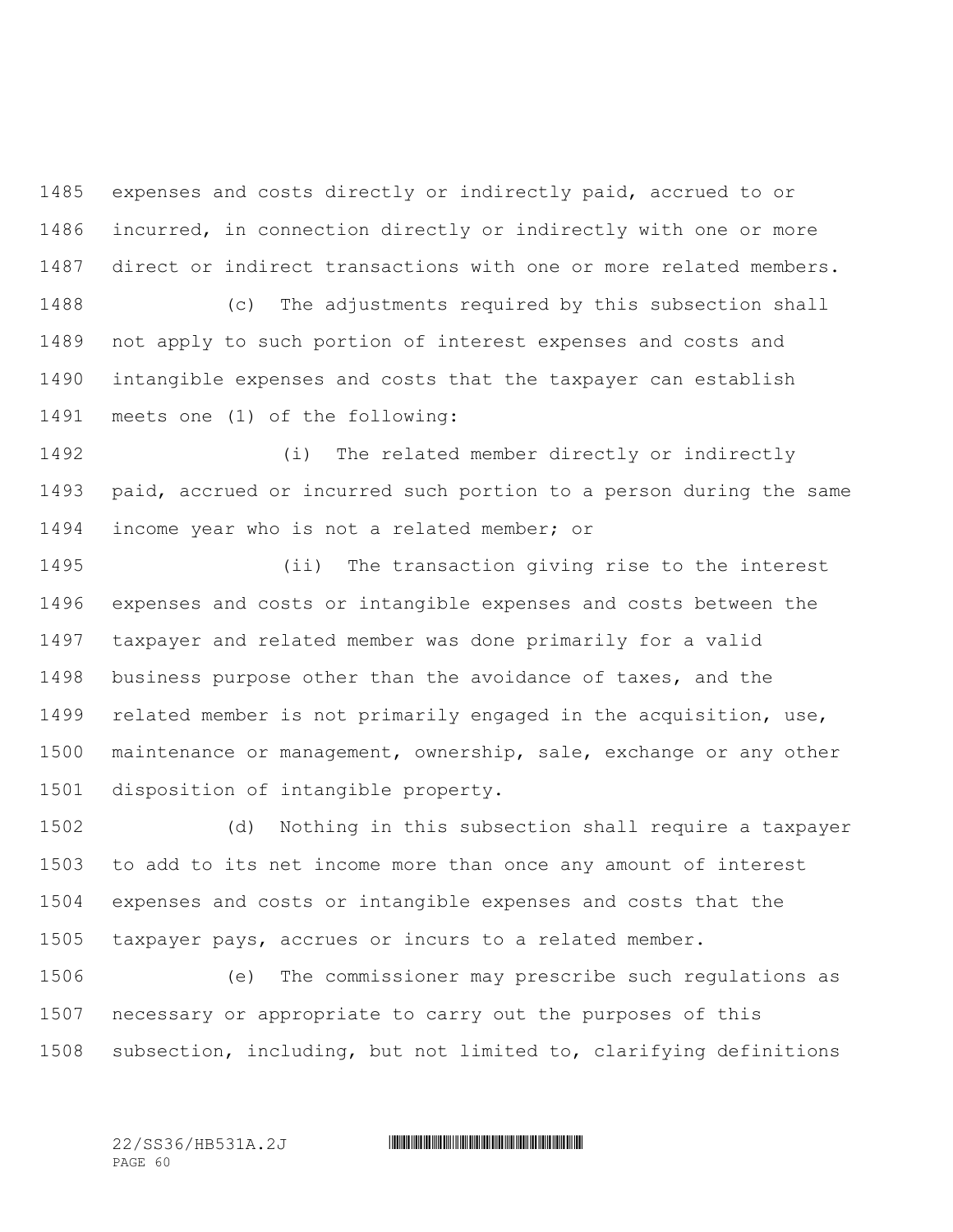of terms, rules of stock attribution, factoring and discount transactions.

# (3) **Individual nonbusiness deductions.**

 (a) The amount allowable for individual nonbusiness itemized deductions for federal income tax purposes where the individual is eligible to elect, for the taxable year, to itemize deductions on his federal return except the following:

 (i) The deduction for state income taxes paid or other taxes allowed for federal purposes in lieu of state income taxes paid;

 (ii) The deduction for gaming losses from gaming establishments;

 (iii) The deduction for taxes collected by licensed gaming establishments pursuant to Section 27-7-901;

 (iv) The deduction for taxes collected by gaming establishments pursuant to Section 27-7-903.

 (b) In lieu of the individual nonbusiness itemized deductions authorized in paragraph (a), for all purposes other than ordinary and necessary expenses paid or incurred during the taxable year in carrying on any trade or business, an optional standard deduction of:

 (i) Three Thousand Four Hundred Dollars (\$3,400.00) through calendar year 1997, Four Thousand Two Hundred Dollars (\$4,200.00) for the calendar year 1998 and Four Thousand Six Hundred Dollars (\$4,600.00) for each calendar year thereafter

PAGE 61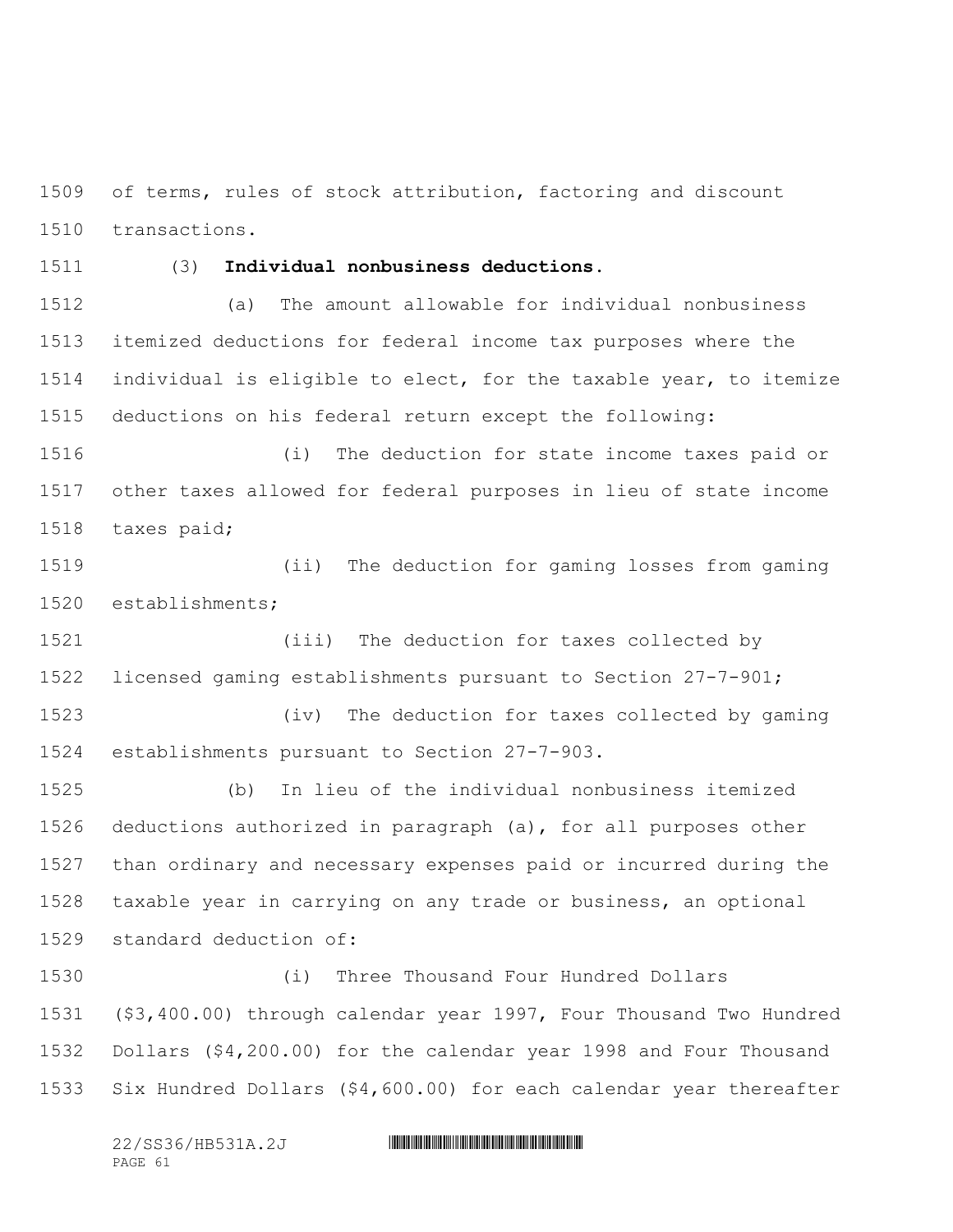in the case of married individuals filing a joint or combined return;

 (ii) One Thousand Seven Hundred Dollars (\$1,700.00) through calendar year 1997, Two Thousand One Hundred Dollars (\$2,100.00) for the calendar year 1998 and Two Thousand Three Hundred Dollars (\$2,300.00) for each calendar year thereafter in the case of married individuals filing separate returns;

 (iii) Three Thousand Four Hundred Dollars (\$3,400.00) in the case of a head of family; or

 (iv) Two Thousand Three Hundred Dollars (\$2,300.00) in the case of an individual who is not married. 1546 In the case of a husband and wife living together, having separate incomes, and filing combined returns, the standard deduction authorized may be divided in any manner they choose. In the case of separate returns by a husband and wife, the standard deduction shall not be allowed to either if the taxable income of one of the spouses is determined without regard to the standard deduction.

 (c) A nonresident individual shall be allowed the same individual nonbusiness deductions as are authorized for resident individuals in paragraph (a) or (b) of this subsection; however, the nonresident individual is entitled only to that proportion of the individual nonbusiness deductions as his net income from

PAGE 62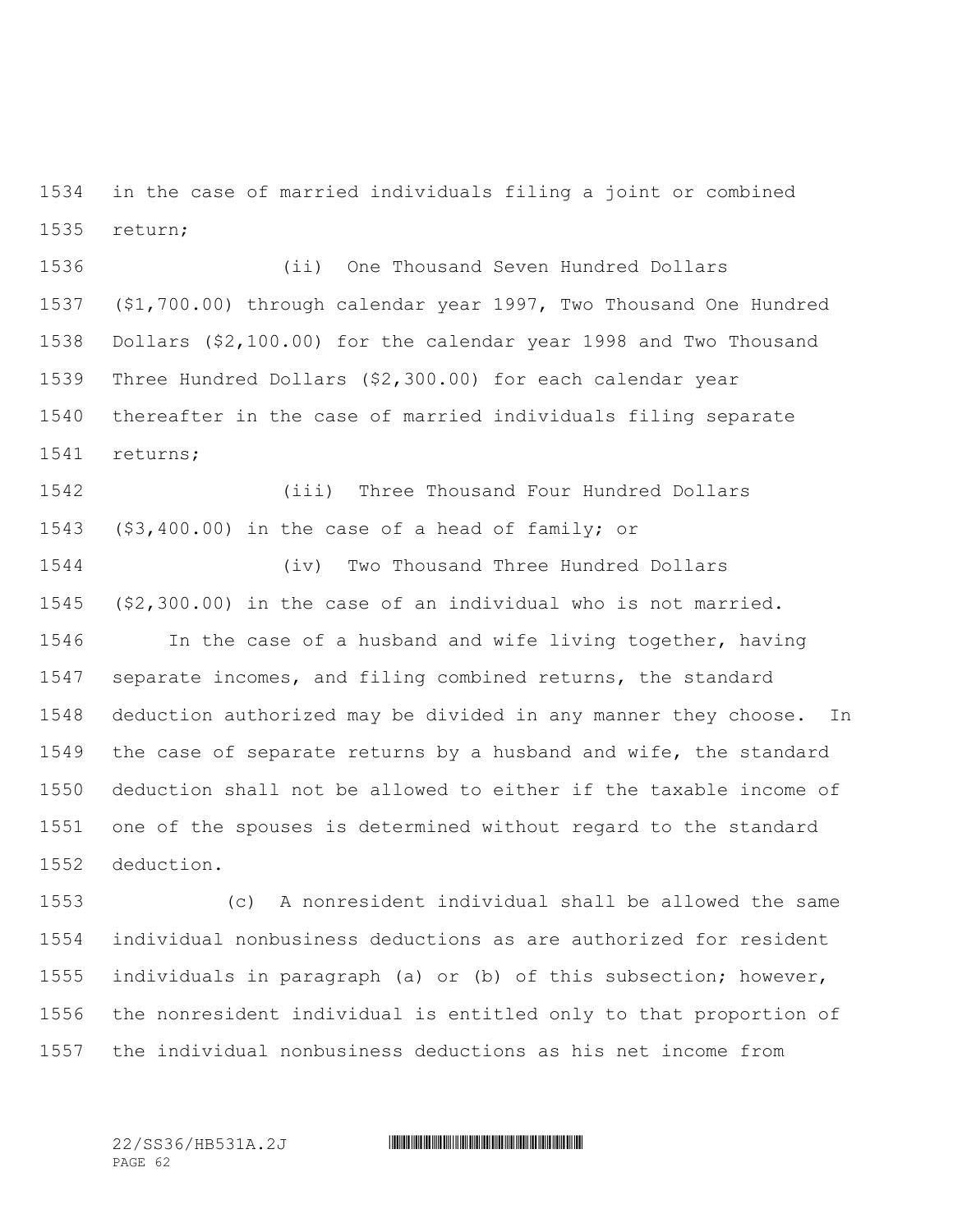sources within the State of Mississippi bears to his total or entire net income from all sources.

 (4) Nothing in this section shall permit the same item to be deducted more than once, either in fact or in effect.

(5) Notwithstanding any other provision in Title 27,

 Mississippi Code of 1972, there shall be allowed an income tax deduction for otherwise deductible expenses if:

 (a) The payment(s) for such deductible expenses are made with the grant or loan program of the Paycheck Protection

Program as authorized under (i) the Coronavirus Aid, Relief, and

Economic Security (CARES) Act and the Consolidated Appropriations

Act of 2021, (ii) the COVID-19 Economic Injury Disaster Loan

Program, (iii) the 2020 COVID-19 Mississippi Business Assistance

Act, (iv) the Rental Assistance Grant Program, (v) the Shuttered

Venue Operators Grant Program and Restaurant Revitalization Fund

authorized by the Economic Aid to Hard-Hit Small Businesses,

Nonprofits, and Venues Act, and amended by the federal American

Rescue Plan Act, and/or (vi) the Mississippi Agriculture

Stabilization Act; and

(b) Such deductible expenses shall be allowed as

deductions for federal income tax purposes.

**From and after February 2, 2022, this section shall read as** 

**follows:**

 27-7-17. In computing taxable income, there shall be allowed as deductions:

| 22/SS36/HB531A.2J |  |
|-------------------|--|
| PAGE 63           |  |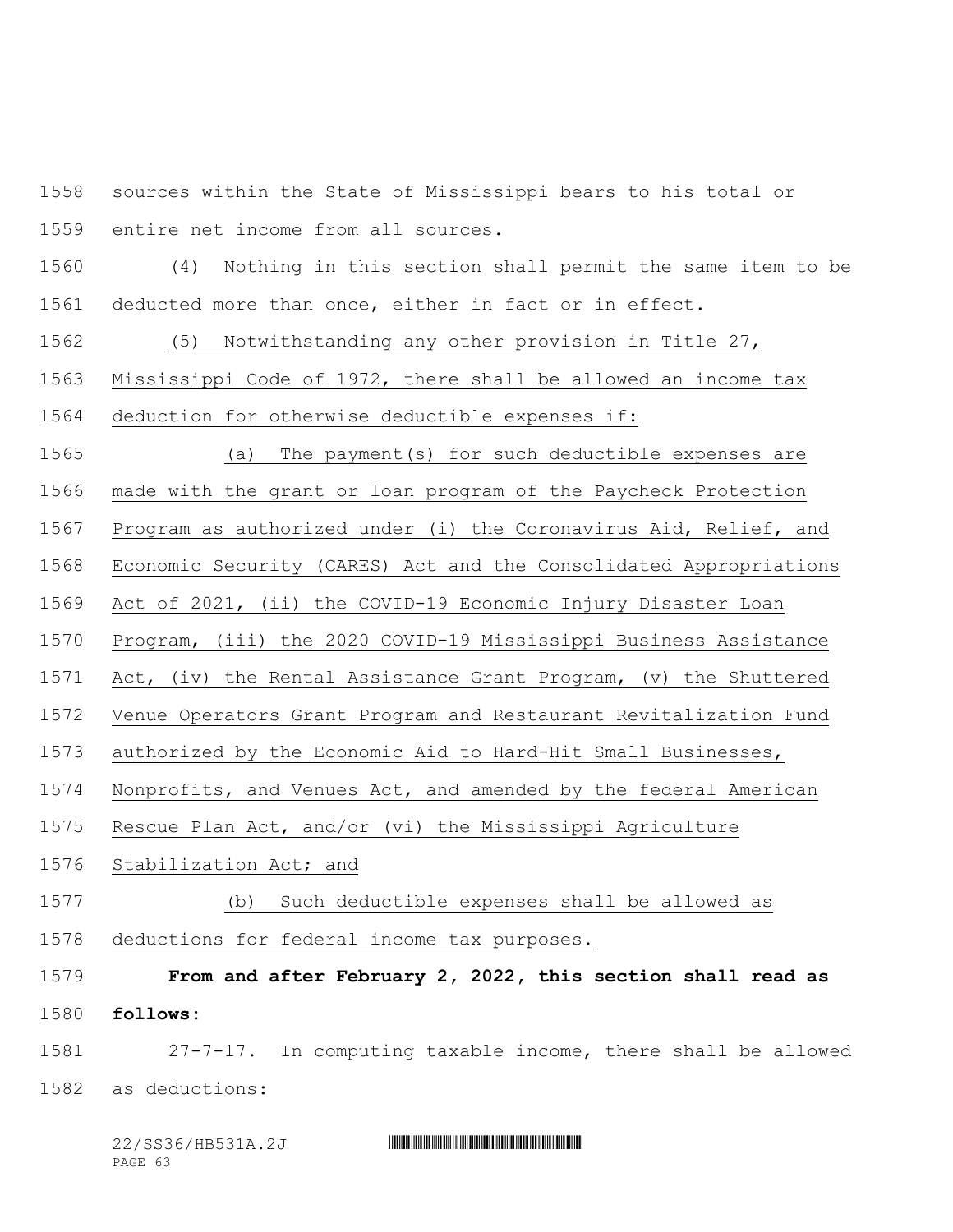# (1) **Business deductions.**

 (a) **Business expenses.** All the ordinary and necessary expenses paid or incurred during the taxable year in carrying on any trade or business, including a reasonable allowance for salaries or other compensation for personal services actually rendered; nonreimbursable traveling expenses incident to current employment, including a reasonable amount expended for meals and lodging while away from home in the pursuit of a trade or business; and rentals or other payments required to be made as a condition of the continued use or possession, for purposes of the trade or business of property to which the taxpayer has not taken or is not taking title or in which he had no equity. Expense incurred in connection with earning and distributing nontaxable income is not an allowable deduction. Limitations on entertainment expenses shall conform to the provisions of the Internal Revenue Code of 1986. There shall also be allowed a deduction for expenses as provided in Section 26 of Senate Bill No. 2095, 2022 Regular Session.

 (b) **Interest.** All interest paid or accrued during the taxable year on business indebtedness, except interest upon the indebtedness for the purchase of tax-free bonds, or any stocks, the dividends from which are nontaxable under the provisions of this article; provided, however, in the case of securities dealers, interest payments or accruals on loans, the proceeds of which are used to purchase tax-exempt securities, shall be

PAGE 64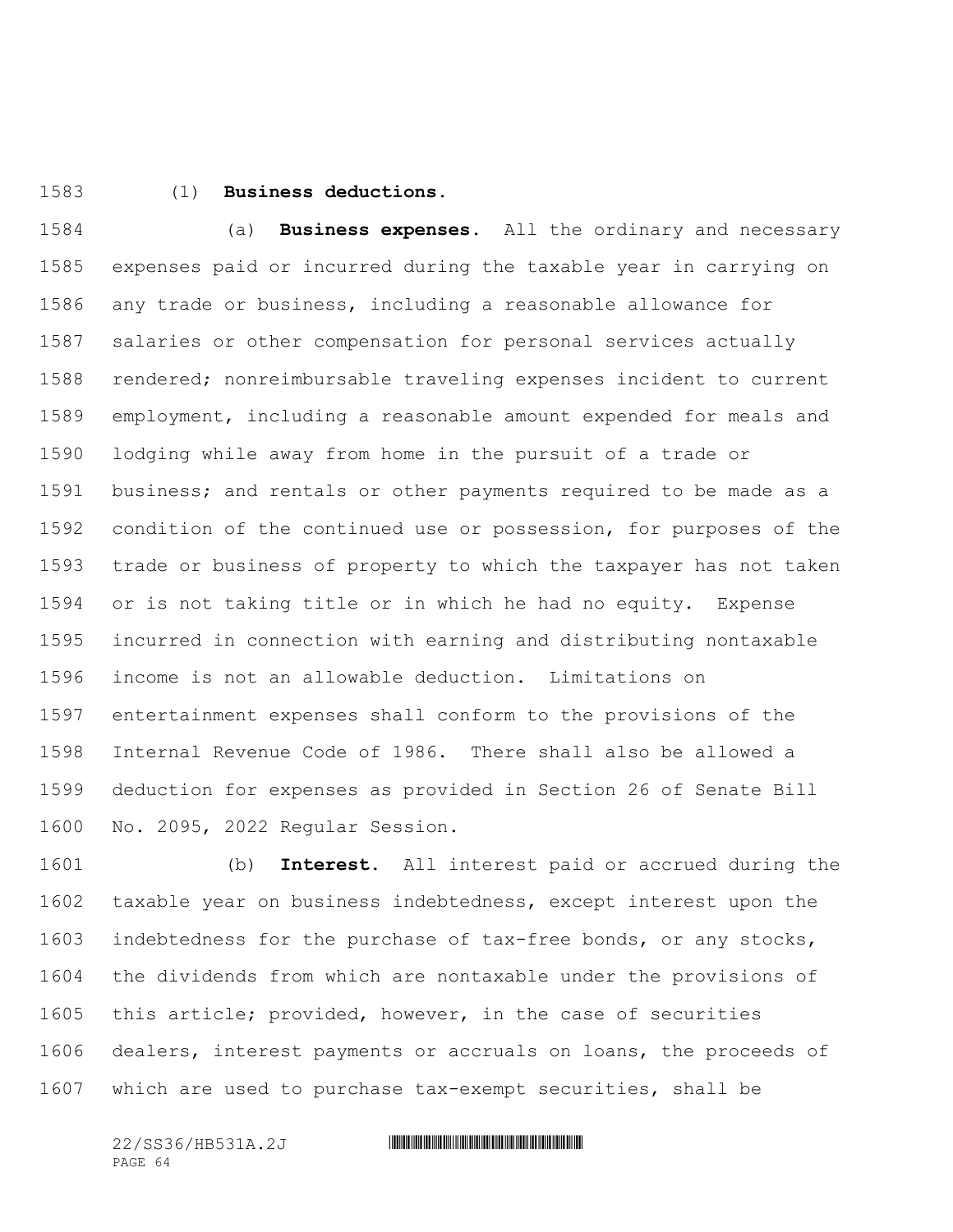deductible if income from otherwise tax-free securities is reported as income. Investment interest expense shall be limited to investment income. Interest expense incurred for the purchase of treasury stock, to pay dividends, or incurred as a result of an undercapitalized affiliated corporation may not be deducted unless an ordinary and necessary business purpose can be established to the satisfaction of the commissioner. For the purposes of this paragraph, the phrase "interest upon the indebtedness for the purchase of tax-free bonds" applies only to the indebtedness incurred for the purpose of directly purchasing tax-free bonds and does not apply to any other indebtedness incurred in the regular course of the taxpayer's business. Any corporation, association, organization or other entity taxable under Section 27-7-23(c) shall allocate interest expense as provided in Section  $27 - 7 - 23$  (c) (3) (I).

 (c) **Taxes.** Taxes paid or accrued within the taxable year, except state and federal income taxes, excise taxes based on 1625 or measured by net income, estate and inheritance taxes, gift taxes, cigar and cigarette taxes, gasoline taxes, and sales and use taxes unless incurred as an item of expense in a trade or business or in the production of taxable income. In the case of an individual, taxes permitted as an itemized deduction under the provisions of subsection (3)(a) of this section are to be claimed thereunder.

(d) **Business losses.**

PAGE 65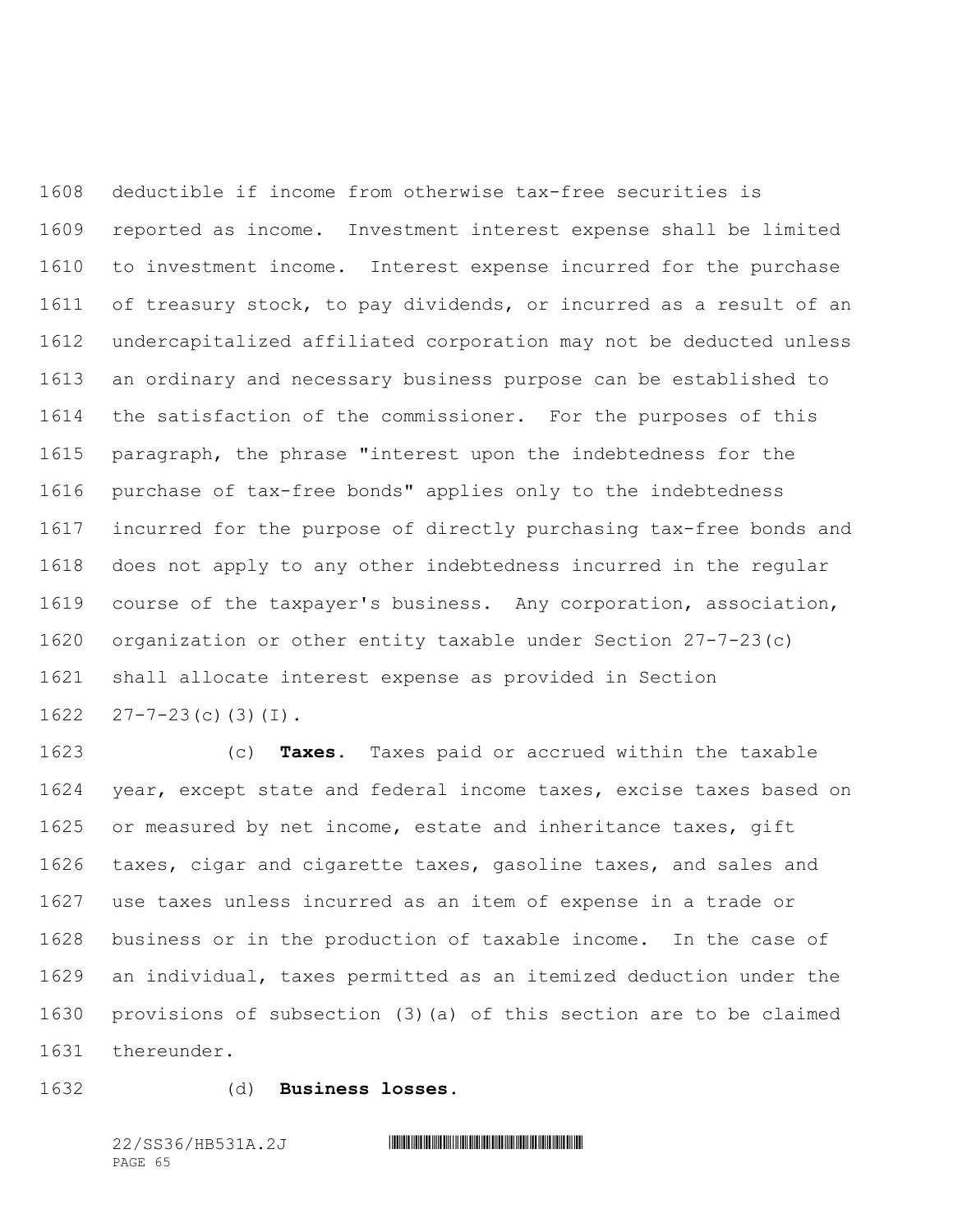(i) Losses sustained during the taxable year not compensated for by insurance or otherwise, if incurred in trade or business, or nonbusiness transactions entered into for profit.

 (ii) Limitations on losses from passive activities and rental real estate shall conform to the provisions of the Internal Revenue Code of 1986.

 (e) **Bad debts.** Losses from debts ascertained to be worthless and charged off during the taxable year, if sustained in 1641 the conduct of the regular trade or business of the taxpayer; provided, that such losses shall be allowed only when the taxpayer has reported as income, on the accrual basis, the amount of such debt or account.

 (f) **Depreciation.** A reasonable allowance for exhaustion, wear and tear of property used in the trade or business, or rental property, and depreciation upon buildings based upon their reasonable value as of March 16, 1912, if acquired prior thereto, and upon cost if acquired subsequent to that date. In the case of new or used aircraft, equipment, engines, or other parts and tools used for aviation, allowance for bonus depreciation conforms with the federal bonus depreciation rates and reasonable allowance for depreciation under this section is no less than one hundred percent (100%).

 (g) **Depletion.** In the case of mines, oil and gas wells, other natural deposits and timber, a reasonable allowance for depletion and for depreciation of improvements, based upon

PAGE 66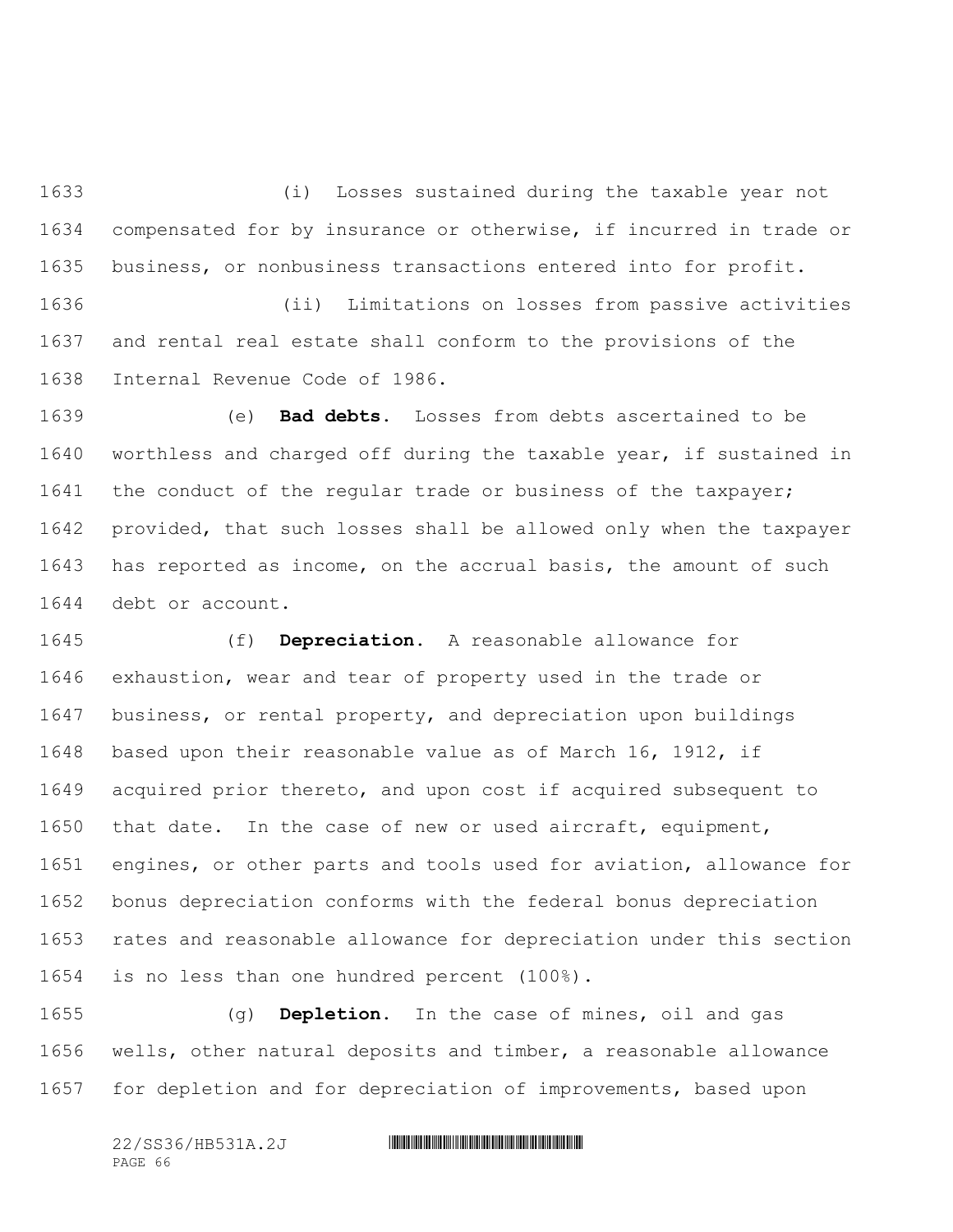cost, including cost of development, not otherwise deducted, or fair market value as of March 16, 1912, if acquired prior to that date, such allowance to be made upon regulations prescribed by the commissioner, with the approval of the Governor.

 (h) **Contributions or gifts.** Except as otherwise provided in paragraph (p) of this subsection or subsection (3)(a) of this section for individuals, contributions or gifts made by corporations within the taxable year to corporations, organizations, associations or institutions, including Community Chest funds, foundations and trusts created solely and exclusively for religious, charitable, scientific or educational purposes, or for the prevention of cruelty to children or animals, no part of the net earnings of which inure to the benefit of any private stockholder or individual. This deduction shall be allowed in an amount not to exceed twenty percent (20%) of the net income. Such contributions or gifts shall be allowable as deductions only if verified under rules and regulations prescribed by the commissioner, with the approval of the Governor. Contributions made in any form other than cash shall be allowed as a deduction, subject to the limitations herein provided, in an amount equal to the actual market value of the contributions at the time the contribution is actually made and consummated.

 (i) **Reserve funds - insurance companies.** In the case of insurance companies the net additions required by law to be made within the taxable year to reserve funds when such reserve

| 22/SS36/HB531A.2J |  |
|-------------------|--|
| PAGE 67           |  |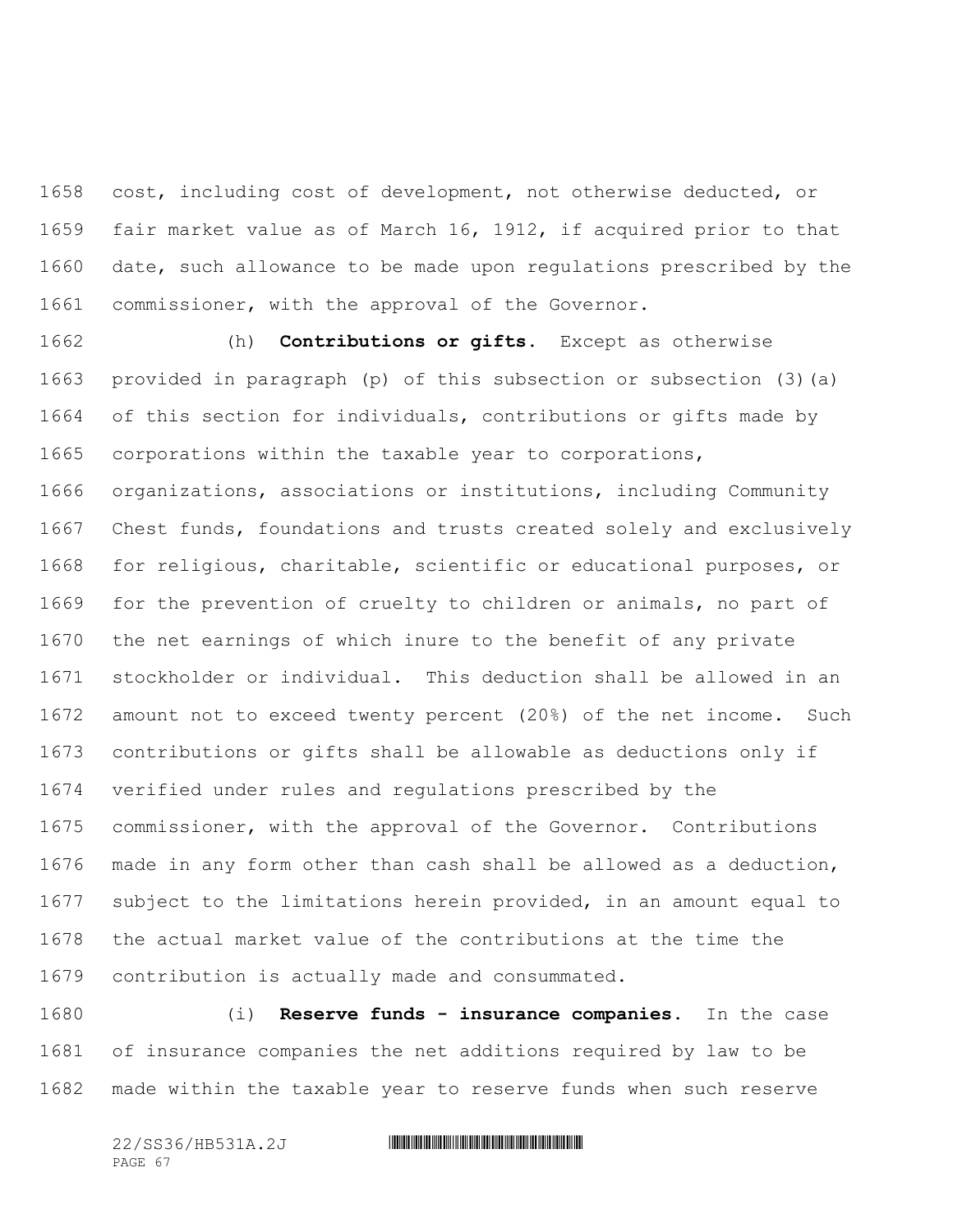funds are maintained for the purpose of liquidating policies at maturity.

 (j) **Annuity income.** The sums, other than dividends, paid within the taxpayer year on policy or annuity contracts when such income has been included in gross income.

 (k) **Contributions to employee pension plans.** Contributions made by an employer to a plan or a trust forming part of a pension plan, stock bonus plan, disability or death-benefit plan, or profit-sharing plan of such employer for the exclusive benefit of some or all of his, their, or its employees, or their beneficiaries, shall be deductible from his, their, or its income only to the extent that, and for the taxable year in which, the contribution is deductible for federal income tax purposes under the Internal Revenue Code of 1986 and any other provisions of similar purport in the Internal Revenue Laws of the United States, and the rules, regulations, rulings and determinations promulgated thereunder, provided that:

(i) The plan or trust be irrevocable.

 (ii) The plan or trust constitute a part of a pension plan, stock bonus plan, disability or death-benefit plan, or profit-sharing plan for the exclusive benefit of some or all of the employer's employees and/or officers, or their beneficiaries, for the purpose of distributing the corpus and income of the plan or trust to such employees and/or officers, or their

beneficiaries.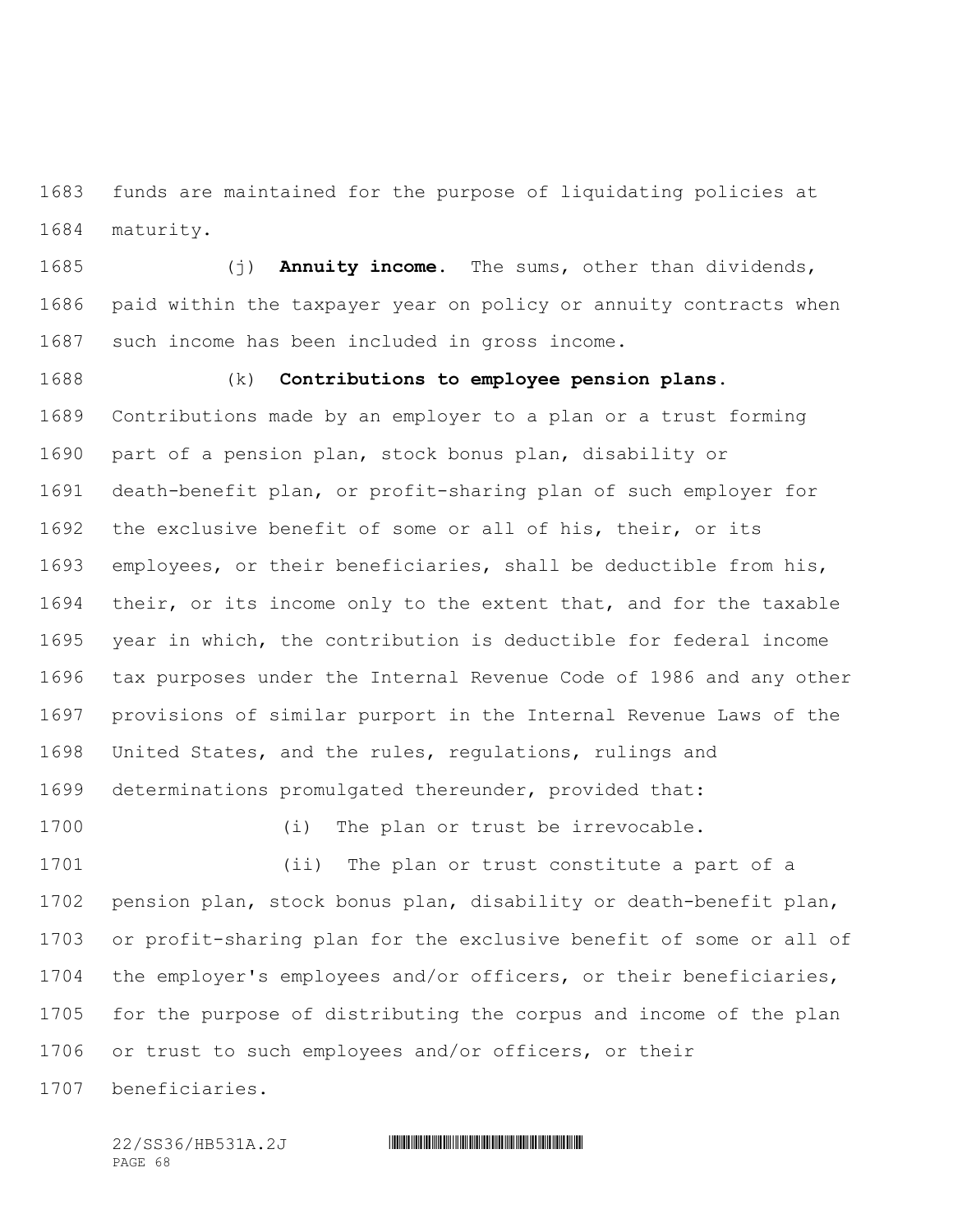(iii) No part of the corpus or income of the plan or trust can be used for purposes other than for the exclusive benefit of employees and/or officers, or their beneficiaries.

 Contributions to all plans or to all trusts of real or personal property (or real and personal property combined) or to insured plans created under a retirement plan for which provision has been made under the laws of the United States of America, making such contributions deductible from income for federal income tax purposes, shall be deductible only to the same extent under the Income Tax Laws of the State of Mississippi.

 (l) **Net operating loss carrybacks and carryovers.** A net operating loss for any taxable year ending after December 31, 1993, and taxable years thereafter, shall be a net operating loss carryback to each of the three (3) taxable years preceding the taxable year of the loss. If the net operating loss for any taxable year is not exhausted by carrybacks to the three (3) taxable years preceding the taxable year of the loss, then there shall be a net operating loss carryover to each of the fifteen (15) taxable years following the taxable year of the loss beginning with any taxable year after December 31, 1991.

 For any taxable year ending after December 31, 1997, the period for net operating loss carrybacks and net operating loss carryovers shall be the same as those established by the Internal Revenue Code and the rules, regulations, rulings and

PAGE 69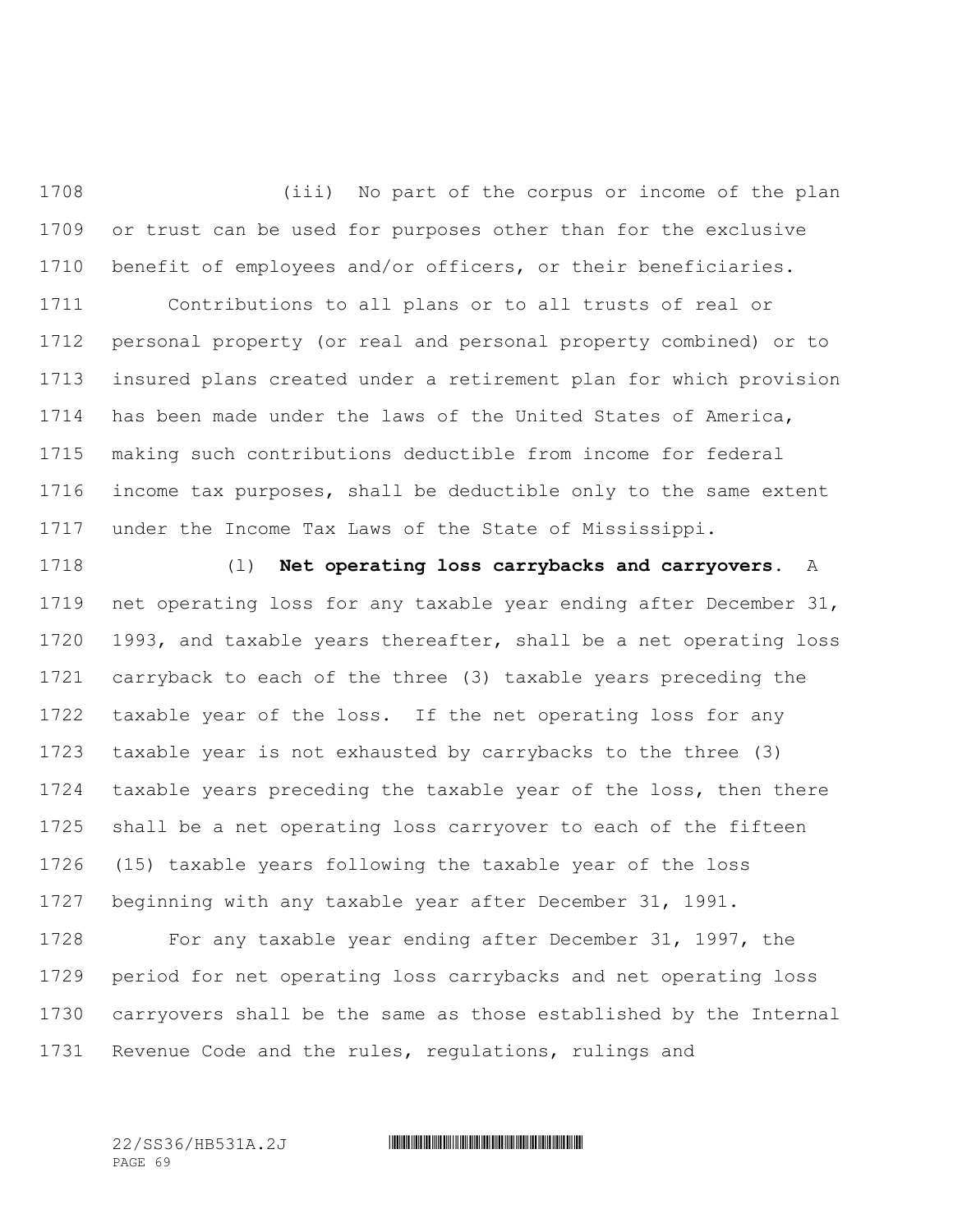determinations promulgated thereunder as in effect at the taxable year end or on December 31, 2000, whichever is earlier.

 A net operating loss for any taxable year ending after December 31, 2001, and taxable years thereafter, shall be a net operating loss carryback to each of the two (2) taxable years preceding the taxable year of the loss. If the net operating loss for any taxable year is not exhausted by carrybacks to the two (2) taxable years preceding the taxable year of the loss, then there shall be a net operating loss carryover to each of the twenty (20) taxable years following the taxable year of the loss beginning with any taxable year after the taxable year of the loss.

 The term "net operating loss," for the purposes of this paragraph, shall be the excess of the deductions allowed over the gross income; provided, however, the following deductions shall not be allowed in computing same:

 (i) No net operating loss deduction shall be allowed.

 (ii) No personal exemption deduction shall be allowed.

 (iii) Allowable deductions which are not attributable to taxpayer's trade or business shall be allowed only to the extent of the amount of gross income not derived from such trade or business.

 Any taxpayer entitled to a carryback period as provided by this paragraph may elect to relinquish the entire carryback period

| 22/SS36/HB531A.2J |  |
|-------------------|--|
| PAGE 70           |  |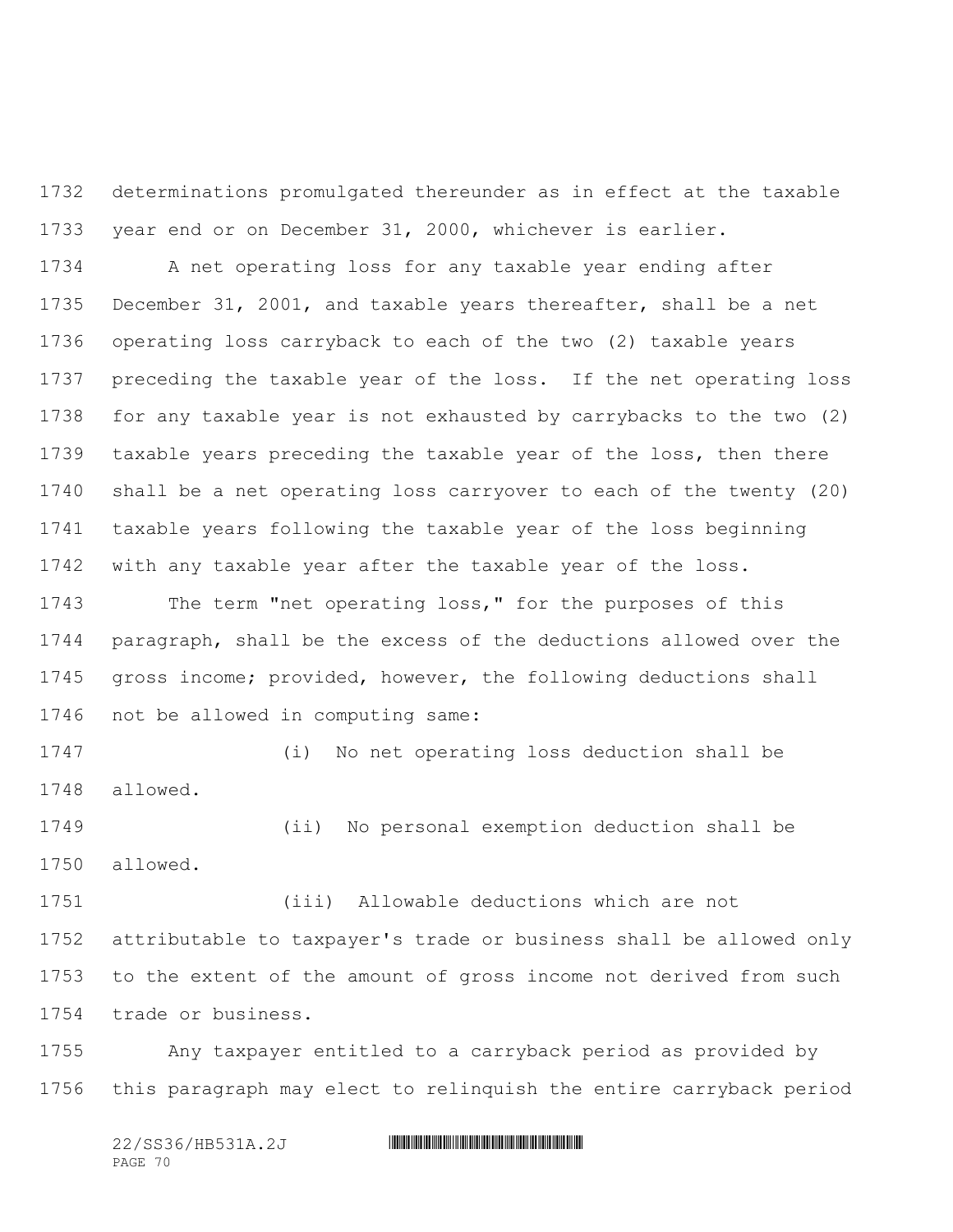with respect to a net operating loss for any taxable year ending after December 31, 1991. The election shall be made in the manner prescribed by the Department of Revenue and shall be made by the due date, including extensions of time, for filing the taxpayer's return for the taxable year of the net operating loss for which 1762 the election is to be in effect. The election, once made for any taxable year, shall be irrevocable for that taxable year.

 (m) **Amortization of pollution or environmental control facilities.** Allowance of deduction. Every taxpayer, at his election, shall be entitled to a deduction for pollution or environmental control facilities to the same extent as that allowed under the Internal Revenue Code and the rules, regulations, rulings and determinations promulgated thereunder.

 (n) **Dividend distributions - real estate investment trusts.** "Real estate investment trust" (hereinafter referred to as REIT) shall have the meaning ascribed to such term in Section 856 of the federal Internal Revenue Code of 1986, as amended. A REIT is allowed a dividend distributed deduction if the dividend distributions meet the requirements of Section 857 or are otherwise deductible under Section 858 or 860, federal Internal Revenue Code of 1986, as amended. In addition:

 (i) A dividend distributed deduction shall only be allowed for dividends paid by a publicly traded REIT. A qualified REIT subsidiary shall be allowed a dividend distributed deduction if its owner is a publicly traded REIT.

| 22/SS36/HB531A.2J |  |
|-------------------|--|
| PAGE 71           |  |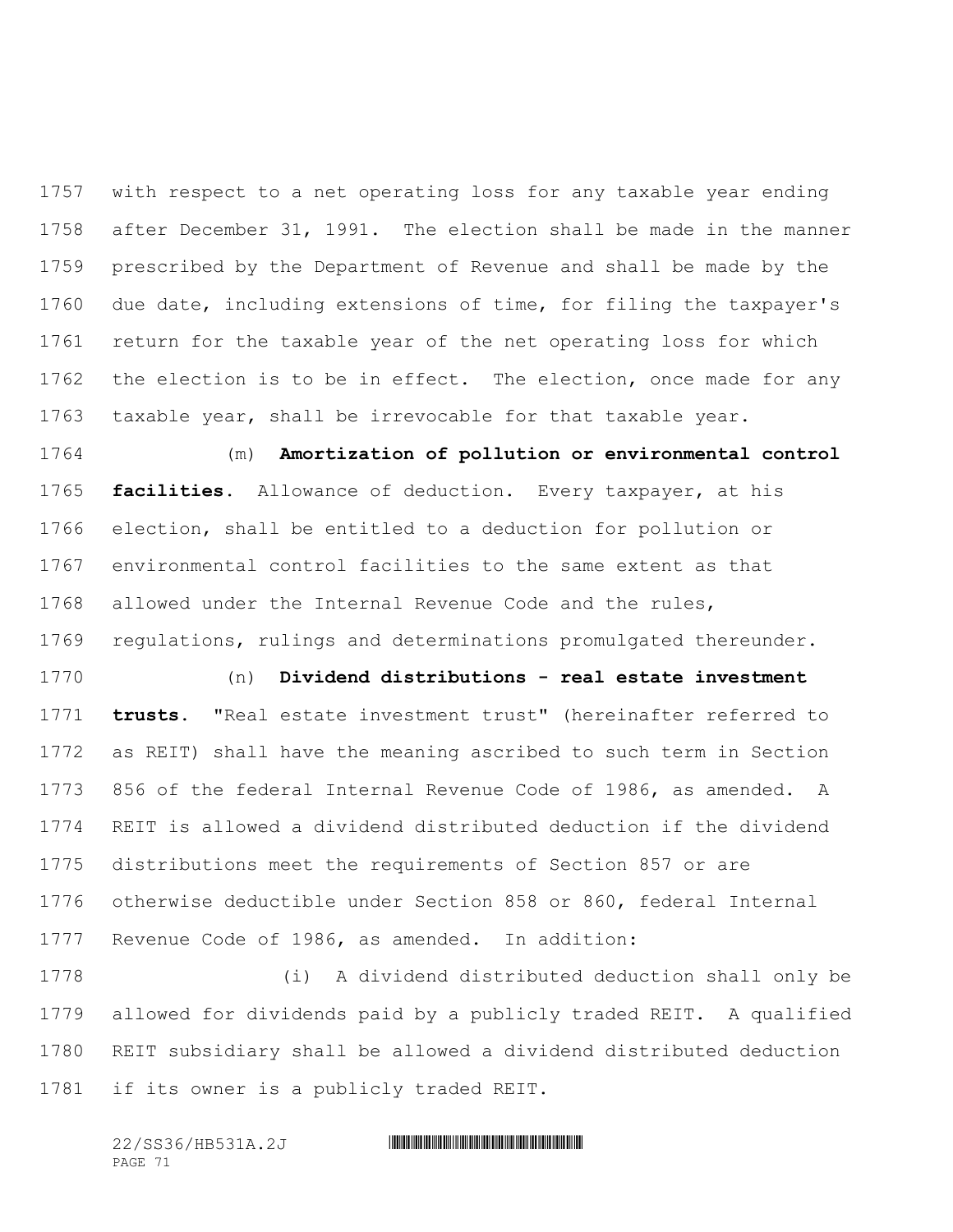(ii) Income generated from real estate contributed or sold to a REIT by a shareholder or related party shall not give rise to a dividend distributed deduction, unless the shareholder or related party would have received the dividend distributed deduction under this chapter.

 (iii) A holding corporation receiving a dividend from a REIT shall not be allowed the deduction in Section  $27-7-15(4)(t)$ .

 (iv) Any REIT not allowed the dividend distributed deduction in the federal Internal Revenue Code of 1986, as amended, shall not be allowed a dividend distributed deduction under this chapter.

 The commissioner is authorized to promulgate rules and regulations consistent with the provisions in Section 269 of the federal Internal Revenue Code of 1986, as amended, so as to prevent the evasion or avoidance of state income tax.

 (o) **Contributions to college savings trust fund accounts.** Contributions or payments to a Mississippi Affordable College Savings Program account are deductible as provided under Section 37-155-113. Payments made under a prepaid tuition contract entered into under the Mississippi Prepaid Affordable College Tuition Program are deductible as provided under Section 37-155-17.

 (p) **Contributions of human pharmaceutical products.** To the extent that a "major supplier" as defined in Section

| 22/SS36/HB531A.2J |  |
|-------------------|--|
| PAGE 72           |  |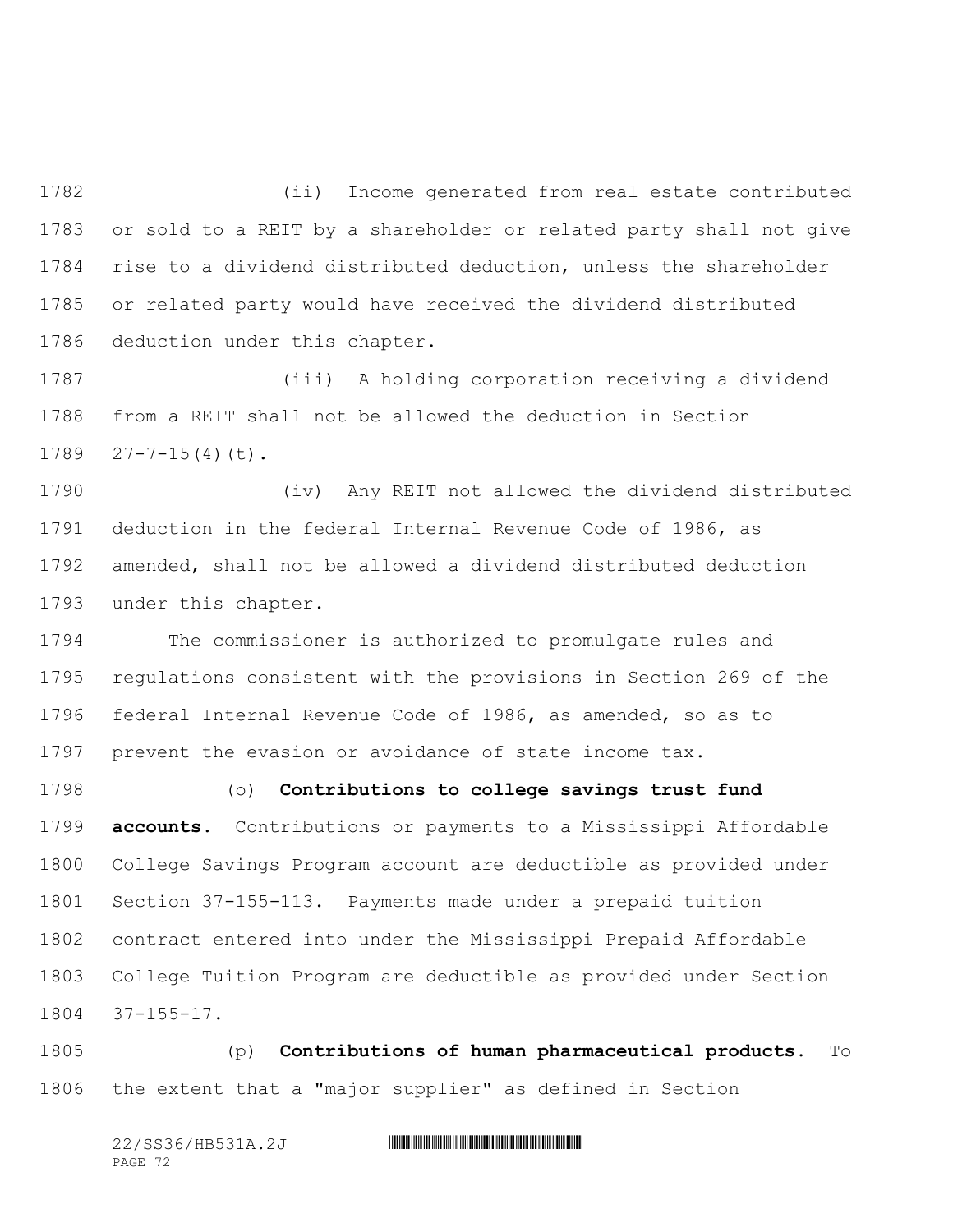27-13-13(2)(d) contributes human pharmaceutical products in excess of Two Hundred Fifty Million Dollars (\$250,000,000.00) as determined under Section 170 of the Internal Revenue Code, the charitable contribution limitation associated with those donations shall follow the federal limitation but cannot result in the Mississippi net income being reduced below zero.

 (q) **Contributions to ABLE trust fund accounts.** Contributions or payments to a Mississippi Achieving a Better Life Experience (ABLE) Program account are deductible as provided under Section 43-28-13.

 (2) **Restrictions on the deductibility of certain intangible expenses and interest expenses with a related member.**

(a) As used in this subsection (2):

(i) "Intangible expenses and costs" include:

 1. Expenses, losses and costs for, related to, or in connection directly or indirectly with the direct or indirect acquisition, use, maintenance or management, ownership, sale, exchange or any other disposition of intangible property to the extent such amounts are allowed as deductions or costs in determining taxable income under this chapter;

 2. Expenses or losses related to or incurred in connection directly or indirectly with factoring transactions or discounting transactions;

 3. Royalty, patent, technical and copyright fees;

PAGE 73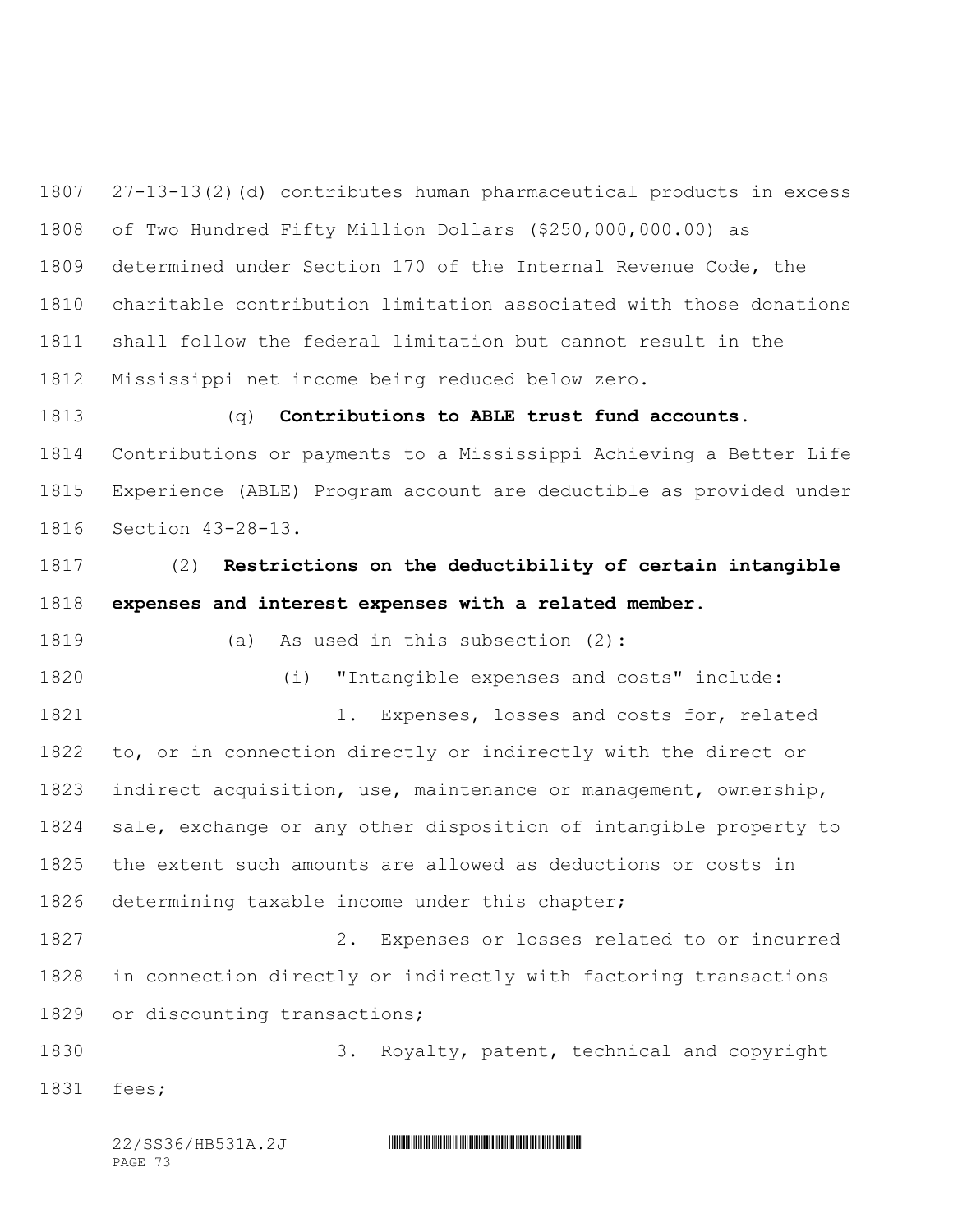4. Licensing fees; and

1833 1833 5. Other similar expenses and costs.

 (ii) "Intangible property" means patents, patent applications, trade names, trademarks, service marks, copyrights and similar types of intangible assets.

 (iii) "Interest expenses and cost" means amounts directly or indirectly allowed as deductions for purposes of determining taxable income under this chapter to the extent such interest expenses and costs are directly or indirectly for, related to, or in connection with the direct or indirect acquisition, maintenance, management, ownership, sale, exchange or disposition of intangible property.

 (iv) "Related member" means an entity or person that, with respect to the taxpayer during all or any portion of the taxable year, is a related entity, a component member as defined in the Internal Revenue Code, or is an entity or a person to or from whom there is attribution of stock ownership in accordance with Section 1563(e) of the Internal Revenue Code.

1850 (v) "Related entity" means: 1. A stockholder who is an individual or a member of the stockholder's family, as defined in regulations prescribed by the commissioner, if the stockholder and the members of the stockholder's family own, directly, indirectly, beneficially or constructively, in the aggregate, at least fifty percent (50%) of the value of the taxpayer's outstanding stock;

PAGE 74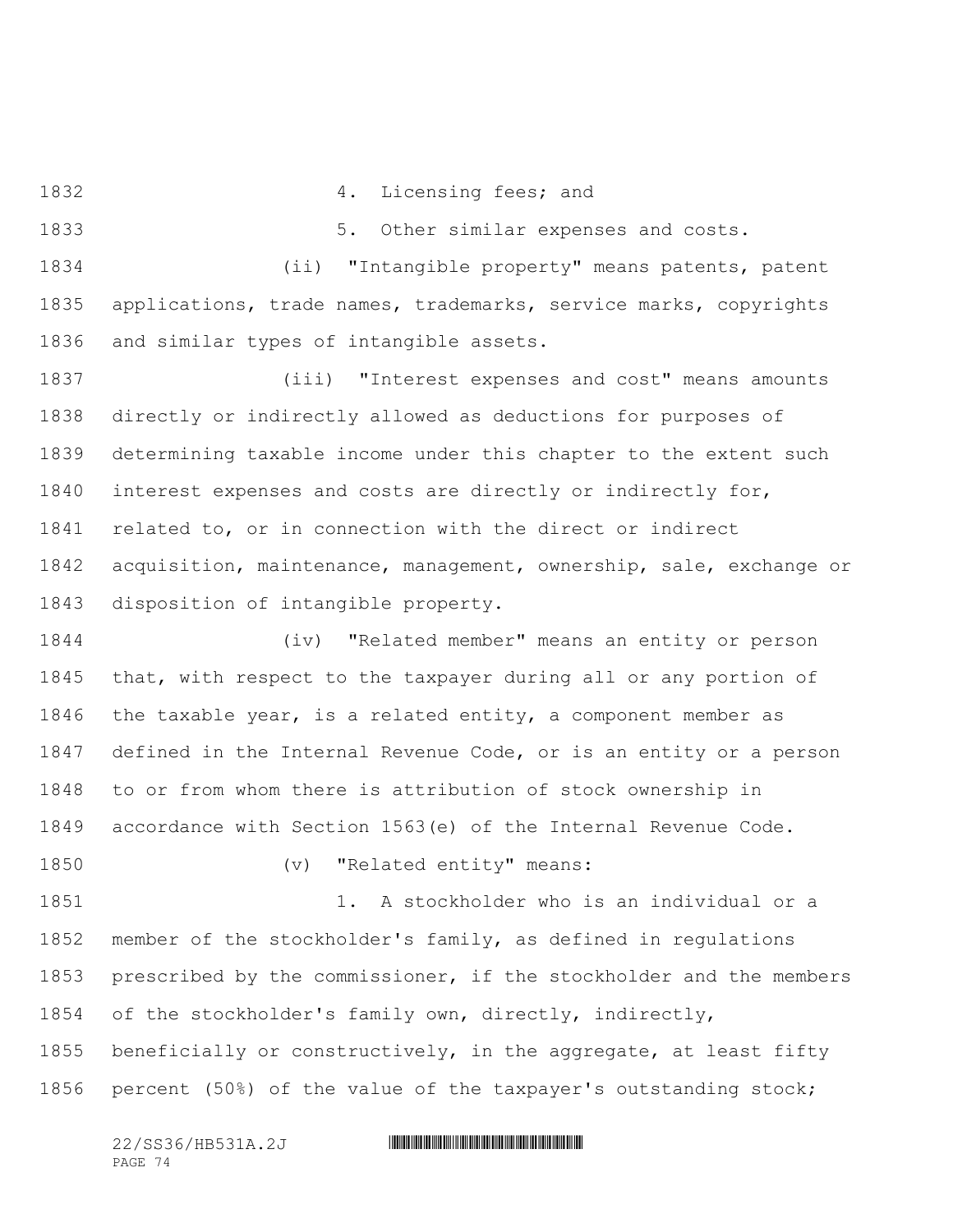2. A stockholder, or a stockholder's partnership, limited liability company, estate, trust or corporation, if the stockholder and the stockholder's partnerships, limited liability companies, estates, trusts and corporations own, directly, indirectly, beneficially or constructively, in the aggregate, at least fifty percent (50%) of the value of the taxpayer's outstanding stock; 3. A corporation, or a party related to the corporation in a manner that would require an attribution of stock from the corporation to the party or from the party to the corporation, if the taxpayer owns, directly, indirectly, beneficially or constructively, at least fifty percent (50%) of the value of the corporation's outstanding stock under regulation 1870 prescribed by the commissioner;

 4. Any entity or person which would be a related member under this section if the taxpayer were considered a corporation for purposes of this section.

 (b) In computing net income, a taxpayer shall add back otherwise deductible interest expenses and costs and intangible expenses and costs directly or indirectly paid, accrued to or incurred, in connection directly or indirectly with one or more direct or indirect transactions with one or more related members. (c) The adjustments required by this subsection shall

not apply to such portion of interest expenses and costs and

PAGE 75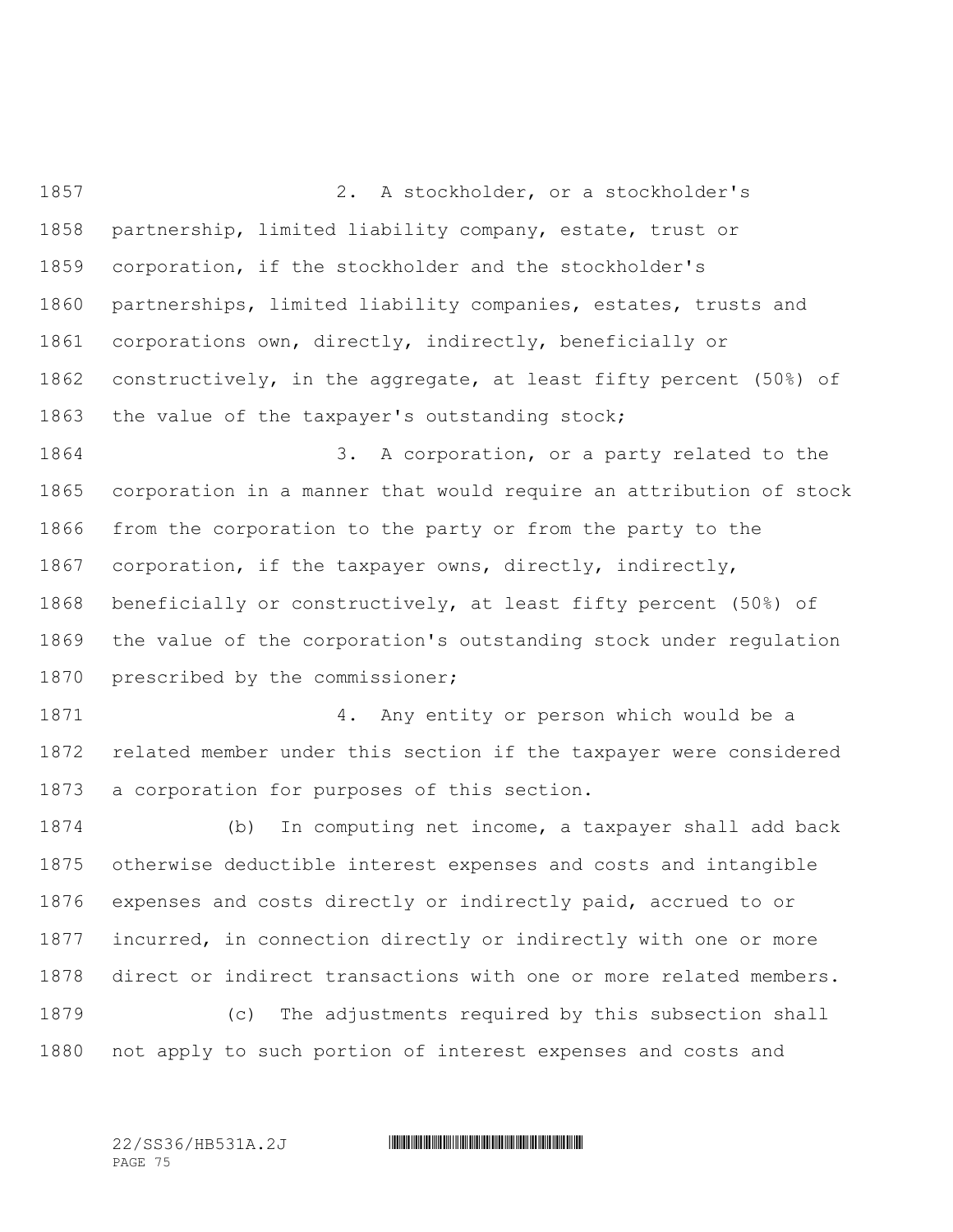intangible expenses and costs that the taxpayer can establish meets one (1) of the following:

 (i) The related member directly or indirectly paid, accrued or incurred such portion to a person during the same income year who is not a related member; or

 (ii) The transaction giving rise to the interest expenses and costs or intangible expenses and costs between the taxpayer and related member was done primarily for a valid business purpose other than the avoidance of taxes, and the related member is not primarily engaged in the acquisition, use, maintenance or management, ownership, sale, exchange or any other disposition of intangible property.

 (d) Nothing in this subsection shall require a taxpayer to add to its net income more than once any amount of interest expenses and costs or intangible expenses and costs that the taxpayer pays, accrues or incurs to a related member.

 (e) The commissioner may prescribe such regulations as necessary or appropriate to carry out the purposes of this subsection, including, but not limited to, clarifying definitions of terms, rules of stock attribution, factoring and discount transactions.

(3) **Individual nonbusiness deductions.**

 (a) The amount allowable for individual nonbusiness itemized deductions for federal income tax purposes where the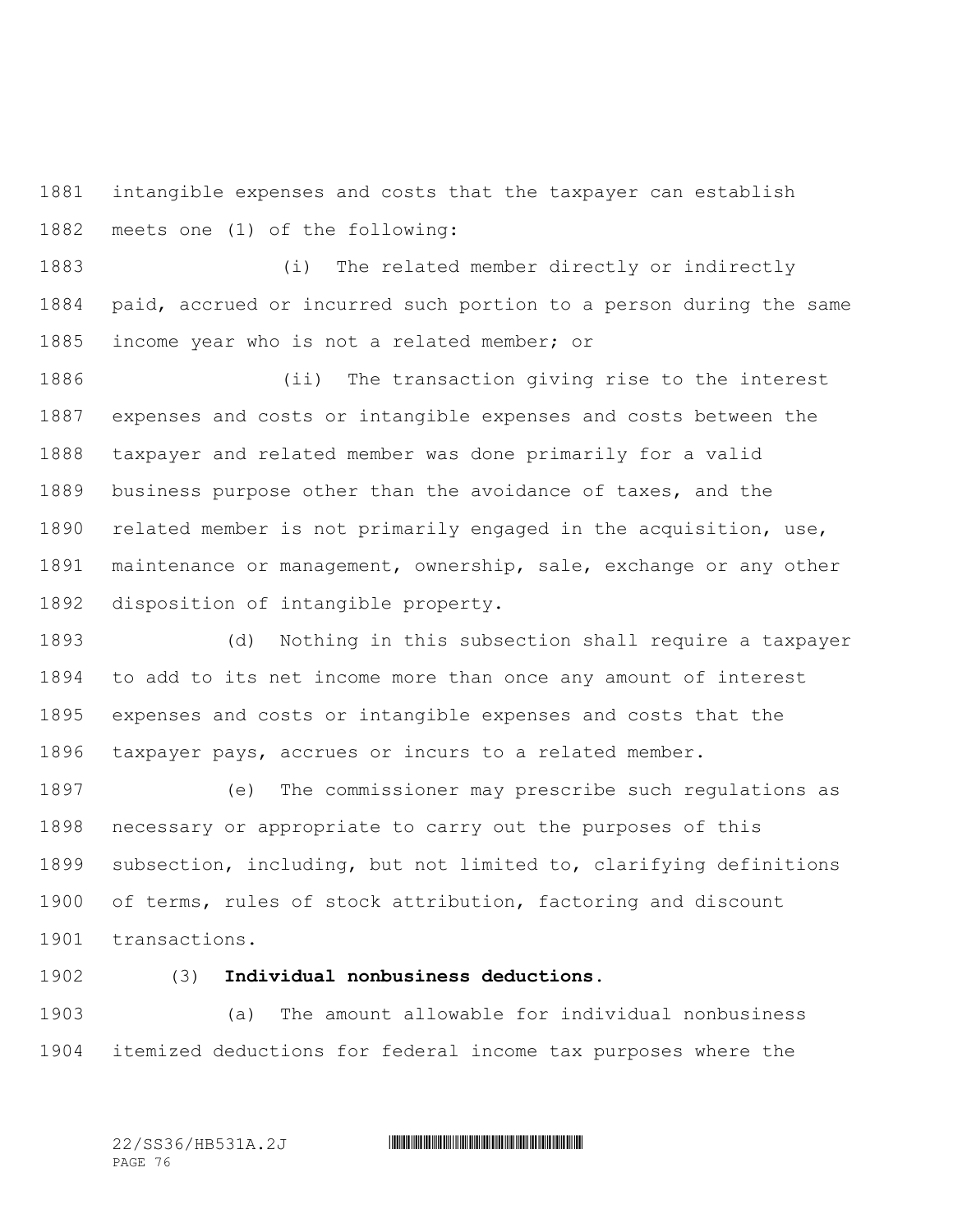individual is eligible to elect, for the taxable year, to itemize deductions on his federal return except the following:

 (i) The deduction for state income taxes paid or other taxes allowed for federal purposes in lieu of state income taxes paid;

 (ii) The deduction for gaming losses from gaming establishments;

 (iii) The deduction for taxes collected by licensed gaming establishments pursuant to Section 27-7-901;

 (iv) The deduction for taxes collected by gaming establishments pursuant to Section 27-7-903.

 (b) In lieu of the individual nonbusiness itemized deductions authorized in paragraph (a), for all purposes other than ordinary and necessary expenses paid or incurred during the taxable year in carrying on any trade or business, an optional standard deduction of:

 (i) Three Thousand Four Hundred Dollars (\$3,400.00) through calendar year 1997, Four Thousand Two Hundred Dollars (\$4,200.00) for the calendar year 1998 and Four Thousand Six Hundred Dollars (\$4,600.00) for each calendar year thereafter in the case of married individuals filing a joint or combined return;

 (ii) One Thousand Seven Hundred Dollars (\$1,700.00) through calendar year 1997, Two Thousand One Hundred Dollars (\$2,100.00) for the calendar year 1998 and Two Thousand

| 22/SS36/HB531A.2J |  |
|-------------------|--|
| PAGE.             |  |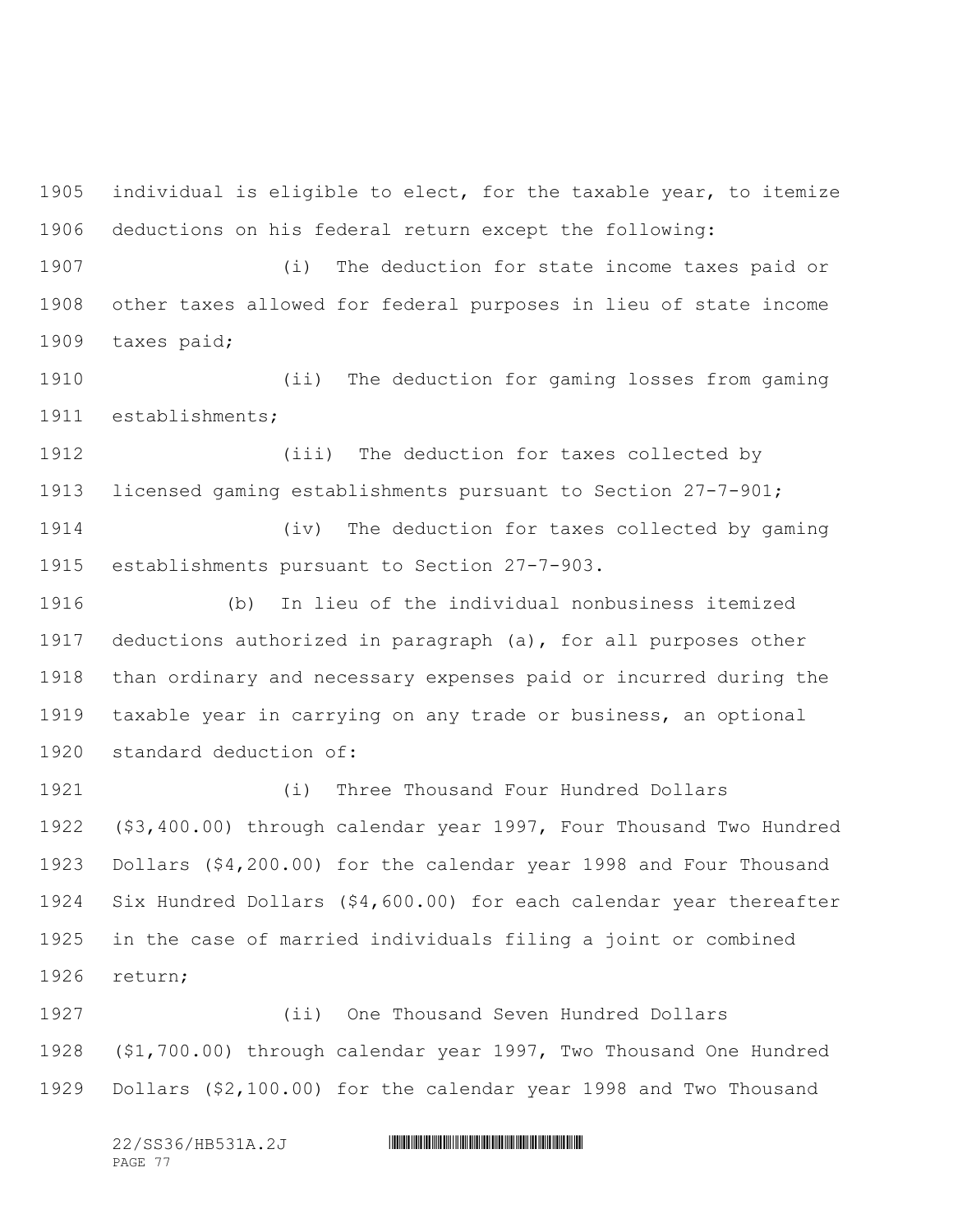Three Hundred Dollars (\$2,300.00) for each calendar year thereafter in the case of married individuals filing separate returns;

 (iii) Three Thousand Four Hundred Dollars (\$3,400.00) in the case of a head of family; or (iv) Two Thousand Three Hundred Dollars (\$2,300.00) in the case of an individual who is not married. In the case of a husband and wife living together, having separate incomes, and filing combined returns, the standard deduction authorized may be divided in any manner they choose. In the case of separate returns by a husband and wife, the standard deduction shall not be allowed to either if the taxable income of one of the spouses is determined without regard to the standard deduction.

 (c) A nonresident individual shall be allowed the same individual nonbusiness deductions as are authorized for resident individuals in paragraph (a) or (b) of this subsection; however, the nonresident individual is entitled only to that proportion of the individual nonbusiness deductions as his net income from sources within the State of Mississippi bears to his total or entire net income from all sources.

 (4) Nothing in this section shall permit the same item to be deducted more than once, either in fact or in effect.

PAGE 78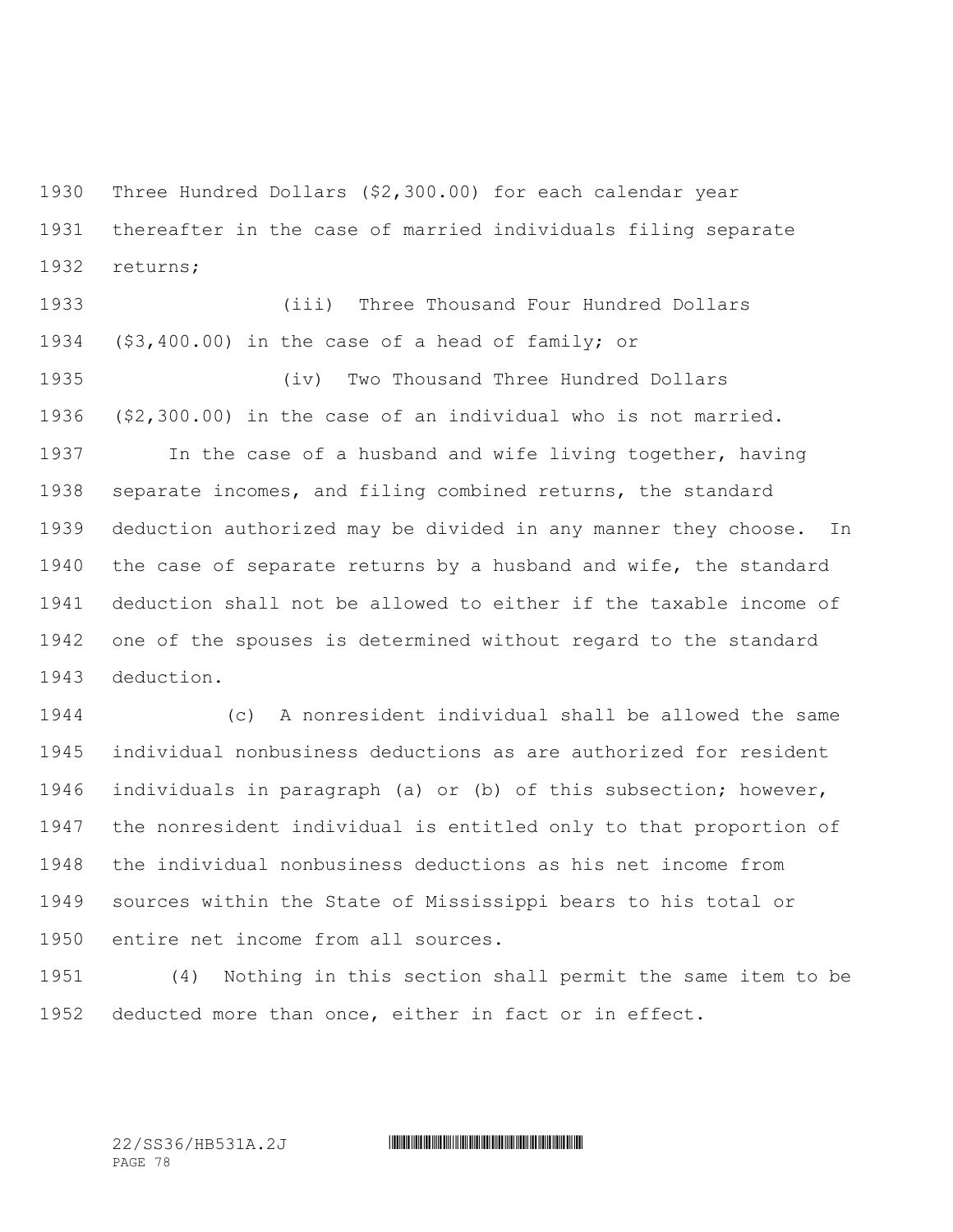(5) Notwithstanding any other provision in Title 27,

 Mississippi Code of 1972, there shall be allowed an income tax deduction for otherwise deductible expenses if:

 (a) The payment(s) for such deductible expenses are made with the grant or loan program of the Paycheck Protection Program as authorized under (i) the Coronavirus Aid, Relief, and Economic Security (CARES) Act and the Consolidated Appropriations Act of 2021, (ii) the COVID-19 Economic Injury Disaster Loan Program, (iii) the 2020 COVID-19 Mississippi Business Assistance Act, (iv) the Rental Assistance Grant Program, (v) the Shuttered Venue Operators Grant Program and Restaurant Revitalization Fund authorized by the Economic Aid to Hard-Hit Small Businesses, Nonprofits, and Venues Act, and amended by the federal American Rescue Plan Act, and/or (vi) the Mississippi Agriculture Stabilization Act; and

(b) Such deductible expenses shall be allowed as

deductions for federal income tax purposes.

 **SECTION 11.** Sections 7 through 9 of this act shall take effect and be in force from and after its passage. Section 10 of this act shall take effect and be in force from and after January 1, 2020. The remainder of this act shall take effect and be in force from and after July 1, 2022, and shall stand repealed on June 30, 2022.

**Further, amend by striking the title in its entirety and inserting in lieu thereof the following:**